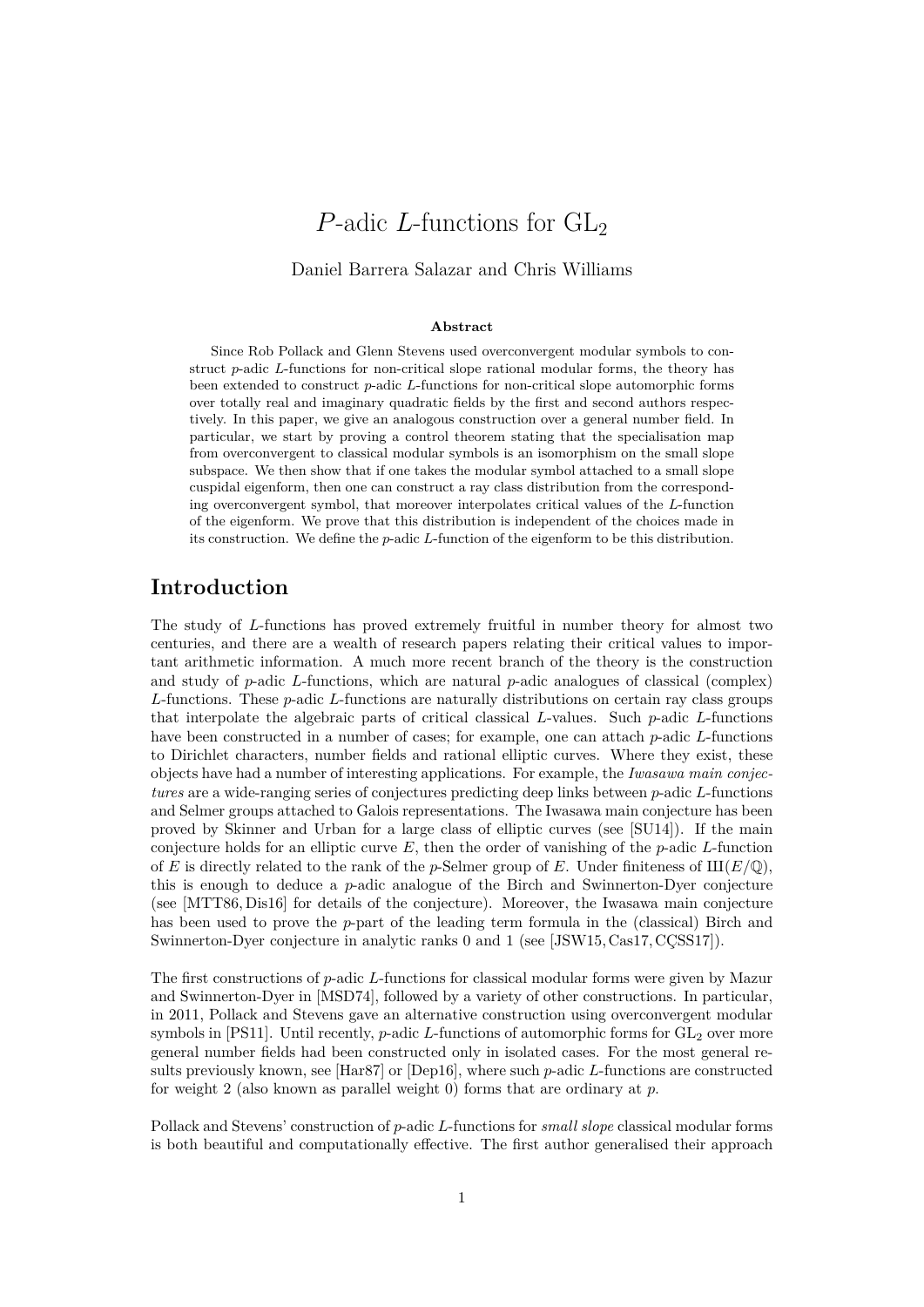<span id="page-1-0"></span>to the case of Hilbert modular forms in [\[BS13\]](#page-39-6), whilst the second author generalised their approach to Bianchi modular forms (that is, modular forms for  $GL<sub>2</sub>$  over imaginary quadratic fields) in [\[Wil17\]](#page-40-4). These two generalisations use very different methods, owing to the different difficulties that arise in the respective cases. In this paper, we generalise these results further to construct  $p$ -adic  $L$ -functions for small-slope automorphic forms for  $GL_2$  over any number field.

### **Summary of the results**

The construction of these *p*-adic *L*-functions is essentially completed via a blend of the methods used previously by the authors in their respective PhD theses. We now give a quick summary of the argument. Throughout the paper, we take  $\Phi$  to be a cohomological cuspidal automorphic eigenform of weight  $\lambda$  and level  $\Omega_1(\mathfrak{n})$  over a number field *F*, where  $\lambda$  and  $\Omega_1(\mathfrak{n})$ are defined as in Section [1.1.](#page-3-0) We write  $d = r_1 + 2r_2$  for the degree of F, where  $r_1$  (resp.  $r_2$ ) denotes the number of real (resp. complex) places of *F*.

Let  $q = r_1 + r_2$ . The space of *modular symbols* of level  $\Omega_1(\mathfrak{n})$  and weight  $\lambda$  is the compactly supported cohomology space  $H_c^q(Y_1(\mathfrak{n}), \mathcal{V}_\lambda)$ , where  $Y_1(\mathfrak{n})$  is the locally symmetric space associated to  $\Omega_1(\mathfrak{n})$  and  $\mathcal{V}_\lambda$  is a suitable sheaf of polynomials on  $Y_1(\mathfrak{n})$  depending on the weight. The *Eichler-Shimura isomorphism* gives a Hecke-equivariant isomorphism between this cohomology group and the direct sum of certain spaces of automorphic forms. In particular, to each automorphic form  $\Phi$  as above – an inherently analytic object – one can associate a canonical modular symbol (up to scaling) in a way that preserves Hecke data. In passing from an analytic to an algebraic object, we obtain something that is in some ways easier to study.

Using *evaluation maps*, which were described initially by Dimitrov for totally real fields in [\[Dim13\]](#page-39-7) and which we have generalised to the case of arbitrary number fields, we relate this modular symbol to critical values of the *L*-function of the automorphic form. We show that these results have an algebraic analogue; that is, we can pass to a cohomology class with coefficients in a sufficiently large number field, and then relate this to the algebraic part of the critical *L*-values of Φ. In particular, we give a sketch proof of the following result (see Theorem [5.7](#page-19-0) in the paper for a more precise formulation):

**Theorem.** For each Hecke character  $\varphi$  of F, there is a map

$$
\mathrm{Ev}_{\varphi} : \mathrm{H}^q_c(Y_1(\mathfrak{n}), \mathcal{V}_{\lambda}(A)) \longrightarrow A
$$

*such that if* Φ *is a cuspidal automorphic form of weight λ, with associated A-valued modular symbol*  $\phi_A$  *(for A either*  $\mathbb C$  *or a sufficiently large number field), then* 

$$
\operatorname{Ev}_{\varphi}(\phi_A) = (*)L(\Phi, \varphi),
$$

*where*  $L(\Phi, \cdot)$  *is the L*-function attached to  $\Phi$  *and* (\*) *is an explicit factor.* 

All of this is rather classical in nature, and makes explicit results that are, in theory, 'wellknown' (although the authors could not find the results in the generality they require in the existing literature). At this point, we start using new *p*-adic methods. Henceforth, assume that  $(p)|n$ , and take L to be a (sufficiently large) finite extension of  $\mathbb{Q}_p$ . We define the space of *overconvergent modular symbols of level*  $\Omega_1(\mathfrak{n})$  *and weight*  $\lambda$  to be the compactly supported cohomology of  $Y_1(n)$  with coefficients in an (infinite-dimensional) space of *p*-adic distributions equipped with an action of  $\Omega_1(\mathfrak{n})$  that depends on  $\lambda$ .

For each prime  $\mathfrak{p}|p$  in *F*, we have the Hecke operator  $U_p$  at p on both automorphic forms and (classical and overconvergent) modular symbols, induced from the action of the matrix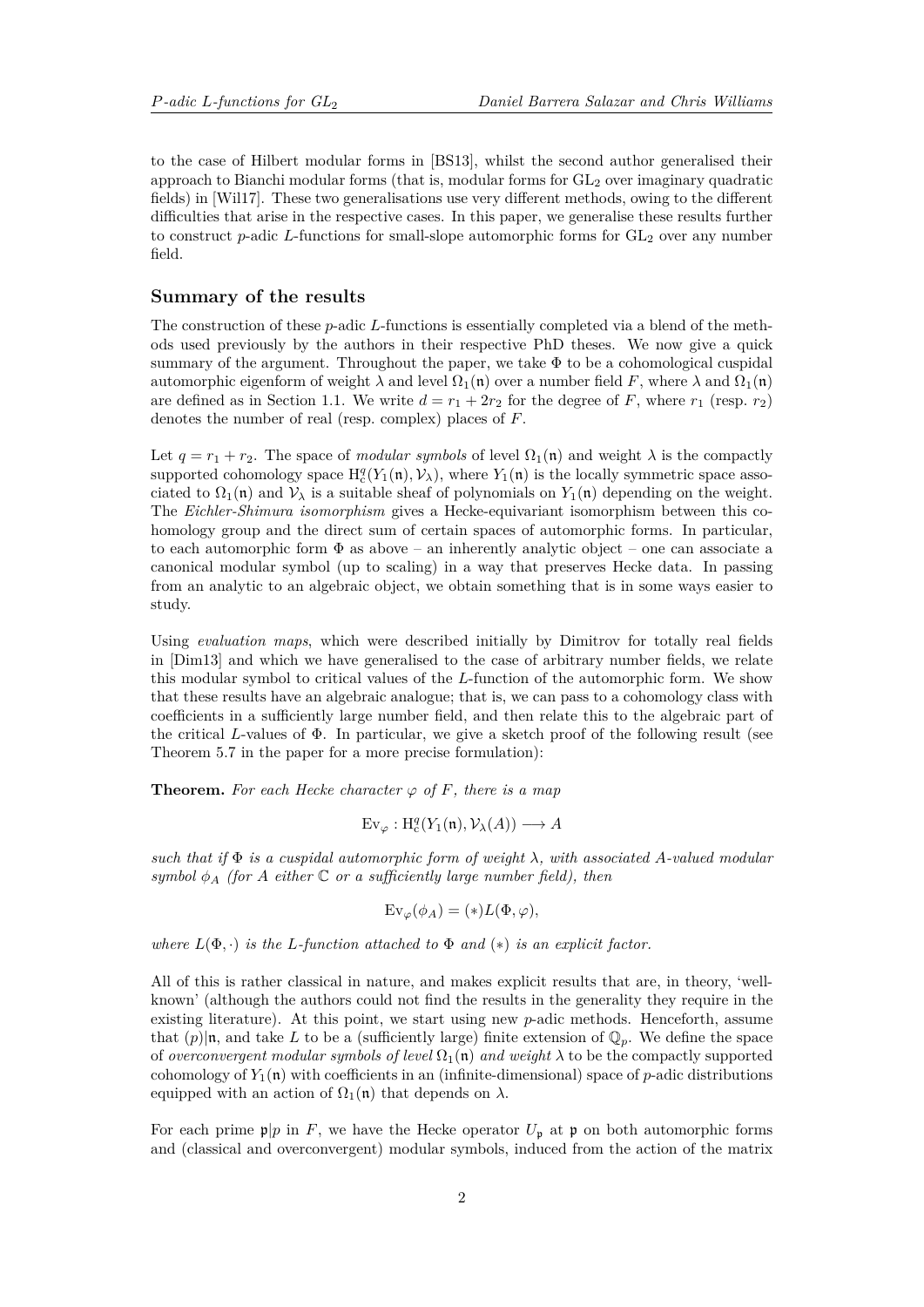<span id="page-2-0"></span> $\left(\begin{array}{cc} 1 & 0 \\ 0 & \pi_p \end{array}\right)$ , where  $\pi_p \in L$  is a fixed uniformiser at p. There is a natural *specialisation map* from overconvergent to classical modular symbols that is equivariant with respect to these operators.

In Section [7,](#page-21-0) we prove that for any  $h_p \in \mathbb{Q}$ , the space of overconvergent modular symbols admits a slope  $\leq h_{\mathfrak{p}}$  decomposition (as defined in Definition [7.2\)](#page-21-1) with respect to the  $U_{\mathfrak{p}}$ operator.

**Definition.** Let *M* be an *L*-vector space with an action of a collection of operators  $\{U_p : \mathfrak{p}|p\}.$ Where it exists, we denote the slope  $\leq h_{\mathfrak{p}}$  subspace with respect to the  $U_{\mathfrak{p}}$  operator by  $M^{\leq h_p, U_p}$ . If  $h := (h_p)_{p|p}$  is a collection of rationals indexed by the primes above *p*, we define

$$
M^{\leq \mathbf{h}} := \bigcap_{\mathfrak{p} \mid p} M^{\leq h_{\mathfrak{p}}, U_{\mathfrak{p}}}
$$

to be the slope  $\leq$  **h**-subspace at *p*.

**Definition.** Let  $p\mathcal{O}_F = \prod p^{e_p}$  be the decomposition of *p* in *F*, and for each  $p|p$  let  $h_p \in \mathbb{Q}$ . Let  $\Sigma$  denote the set of complex embeddings of *F*, and write the weight  $\lambda$  as  $\lambda = ((k_{\sigma}), (v_{\sigma})) \in$  $\mathbb{Z}[\Sigma]^2$ . For each  $\sigma \in \Sigma$ , there is a unique prime  $\mathfrak{p}(\sigma)|p$  corresponding to  $\sigma$ , and to denote this we write  $\sigma \sim \mathfrak{p}$ . Define  $k_{\mathfrak{p}}^0 := \min\{k_{\sigma} : \sigma \sim \mathfrak{p}\}\$ and  $v_{\mathfrak{p}}(\lambda) := \sum_{\sigma \sim \mathfrak{p}} v_{\sigma}$ .

We say that the slope  $\mathbf{h} := (h_{\mathfrak{p}})_{\mathfrak{p} \mid p}$  is *small* if  $h_{\mathfrak{p}} < (k_{\mathfrak{p}}^0 + v_{\mathfrak{p}}(\lambda) + 1)/e_{\mathfrak{p}}$  for each  $\mathfrak{p} \mid p$ .

There is a surjective Hecke-equivariant specialisation map *ρ* from the space of overconvergent modular symbols to the space of classical modular symbols of fixed weight. In Section [8,](#page-22-0) we prove the following *control theorem*:

**Theorem.** Let  $h \in \mathbb{Q}^{\{p|p\}}$  be a small slope. Then the restriction of the specialisation map  $\rho$ *to the slope*  $\leq$  **h** *subspaces of the spaces of modular symbols is an isomorphism.* 

In particular, to a small slope cuspidal eigenform – that is, an eigenform whose associated modular symbol lives in some small-slope subspace of the space of classical modular symbols – one can attach a *unique* small-slope overconvergent eigenlift of its associated modular symbol.

Let  $\Psi$  be an overconvergent eigensymbol. We can use a slightly different version of the evaluation maps from previously to construct a distribution  $\mu_{\Psi}$  on the narrow ray class group  $\text{Cl}_F^+(p^\infty)$  attached to  $\Psi$ , closely following the work of the first author in [\[BS13\]](#page-39-6). We prove that the distribution we define is independent of the choice of class group representatives made. Via compatibility between classical and overconvergent evaluation maps, this distribution then interpolates the critical values of the *L*-function of Φ, and we hence define the *p*-adic *L*-function to be this distribution. To summarise, the main result of this paper is:

**Theorem.** Let  $\Phi$  be a small slope cuspidal eigenform over F. Let  $\phi_{\Phi}$  be the (*p*-adic) classical *modular symbol attached to* Φ*, and let* Ψ<sup>Φ</sup> *be its (unique) small-slope overconvergent eigenlift.* Let  $\mu_{\Phi}$  be the distribution on  $Cl_F^+(p^{\infty})$  attached to  $\Psi_{\Phi}$ .

*If*  $\varphi$  *is a critical Hecke character, then we can define a canonical locally algebraic character*  $\varphi_{p-\text{fin}}$  *on*  $\text{Cl}_{F}^{+}(p^{\infty})$  *associated to*  $\varphi$ *. Then* 

$$
\mu_{\Phi}(\varphi_{p-\text{fin}}) = (*)L(\Phi,\varphi),
$$

*where* (∗) *is an explicit factor.*

**Definition.** We define the *p*-adic *L*-function of  $\Phi$  to be the distribution  $\mu_{\Phi}$  on  $Cl_F^+(p^{\infty})$ .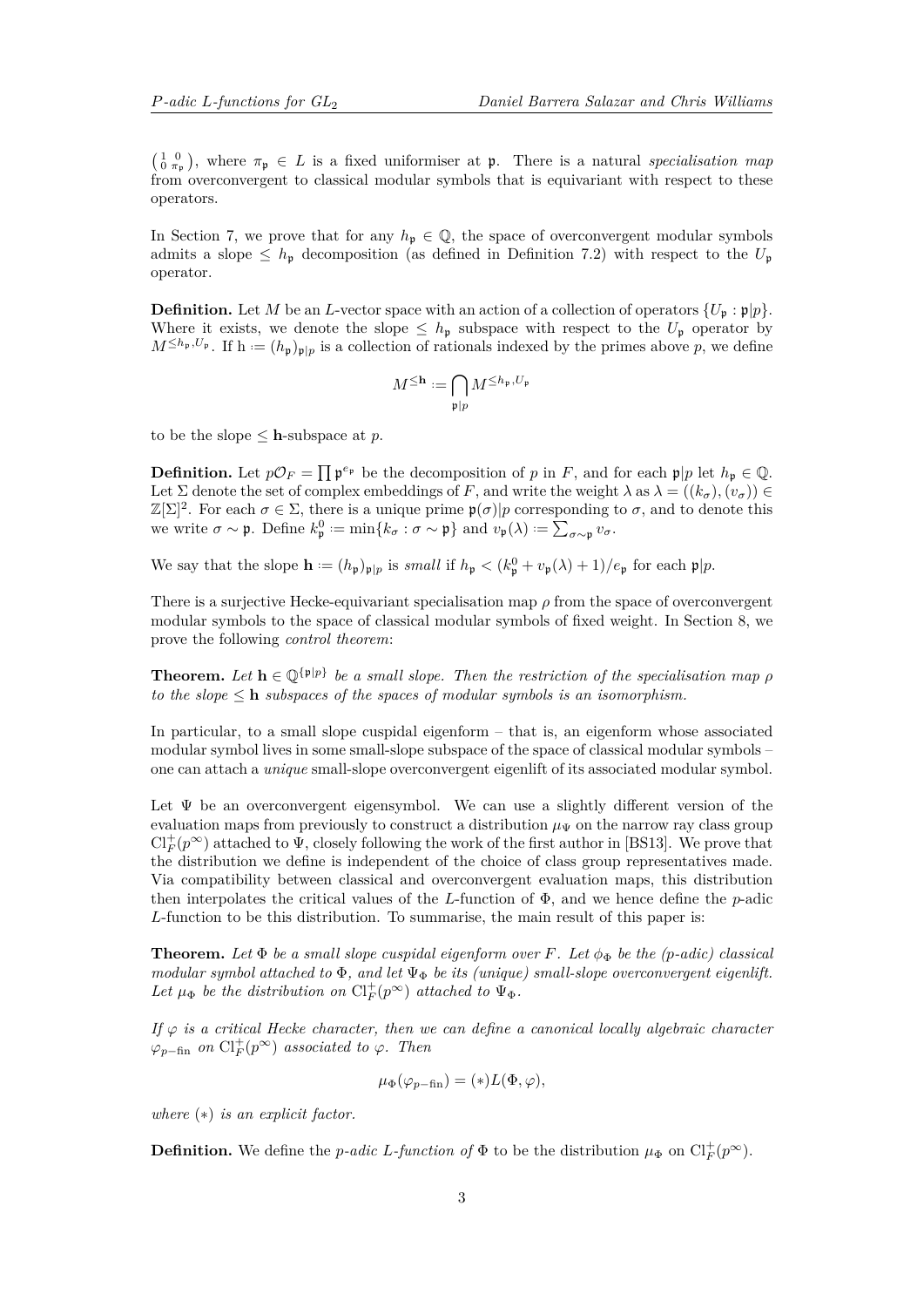<span id="page-3-2"></span>For a precise notion of which characters are critical, and the factor (∗), see Theorem [11.1.](#page-37-0)

In the case that *F* is totally real or imaginary quadratic, given slightly tighter conditions on the slope one can prove that the distribution we obtain is *admissible*, that is, it satisfies a growth property that then determines the distribution uniquely. In the general situation, it is rather more difficult to define the correct notion of admissibility; we discuss this further in Section [12.](#page-38-0) We instead settle for proving that our construction is independent of choice, so that it is indeed reasonable to *define* the *p*-adic *L*-function in this manner.

### **Structure of the paper**

Sections [1](#page-3-1) to [5](#page-17-0) of the paper focus on the classical side of the theory. The main results of this part of the paper come in Sections [4](#page-13-0) and [5,](#page-17-0) where we relate modular symbols to *L*-values using evaluation maps. Sections [6](#page-19-1) to [8](#page-22-0) focus on proving the control theorem, allowing us to lift small slope classical eigensymbols to overconvergent symbols. Section [9](#page-26-0) then uses evaluation maps to define a distribution attached to an overconvergent eigensymbol. In Section [10,](#page-34-0) we prove compatibility results between overconvergent and classical evaluation maps that allow us to prove interpolation properties of this distribution. Our results are summarised fully in Section [11.](#page-37-1)

**Acknowledgements:** We would like to thank David Loeffler for encouraging us to work on this project and for his invaluable comments on the final draft of this paper, as well as for many helpful conversations on the subject. Whilst we were working on this paper, we also met with David Hansen – who was independently working on a similar project – to discuss the work we had completed at the time; since submission, he and John Bergdall have released their preprint on the Hilbert case (see [\[BH17\]](#page-39-8)). The second author would also like to thank Adrian Iovita and the Centre de Recherches Mathématiques in Montreal for supporting his vist in Spring 2015, during which a large portion of the work in this paper was carried out. Finally, we would like to thank the anonymous referee for their comments and corrections, which greatly improved the paper.

The first author was funded by the Centre de Recherches Mathématiques in Montreal and the European Research Council (ERC) under the European Union's Horizon 2020 research and innovation programme (grant agreement No. 682152), whilst the second author was supported by an EPSRC DTG doctoral grant at the University of Warwick.

### <span id="page-3-1"></span>**1. Notation, Hecke characters and automorphic forms**

### <span id="page-3-0"></span>**1.1. Notation**

This section will serve as an index for the notation that we will use during this paper. Let *p* be a prime, and fix – once and for all – embeddings inc :  $\overline{\mathbb{Q}} \hookrightarrow \mathbb{C}$  and inc<sub>p</sub> :  $\overline{\mathbb{Q}} \hookrightarrow \overline{\mathbb{Q}}_p$ . Let *F* be a number field of degree  $d = r_1 + 2r_2$ , where  $r_1$  is the number of real embeddings and  $r_2$ the number of pairs of complex embeddings of *F*. Write  $q = r_1 + r_2$ . We write  $\Sigma$  for the set of all infinite embeddings of *F*. Let  $\Sigma(\mathbb{R})$  denote the set of real places of *F* and let  $\Sigma(\mathbb{C})$  be the set containing a (henceforth fixed) choice of embedding from each pair of complex places, so that

$$
\Sigma = \Sigma(\mathbb{R}) \cup \Sigma(\mathbb{C}) \cup c\Sigma(\mathbb{C}),
$$

where *c* denotes complex conjugation. We write  $\mathfrak{D}$  for the different of *F* and *D* for the discriminant of *F*. For each finite place *v* in *F*, fix (once and for all) a uniformiser  $\pi_v$  in the completion *Fv*.

Let  $\mathbb{A}_F = F_\infty \times \mathbb{A}_F^f$  denote the adele ring of *F*, with infinite adeles  $F_\infty \cong F \otimes_{\mathbb{Q}} \mathbb{R}$  and finite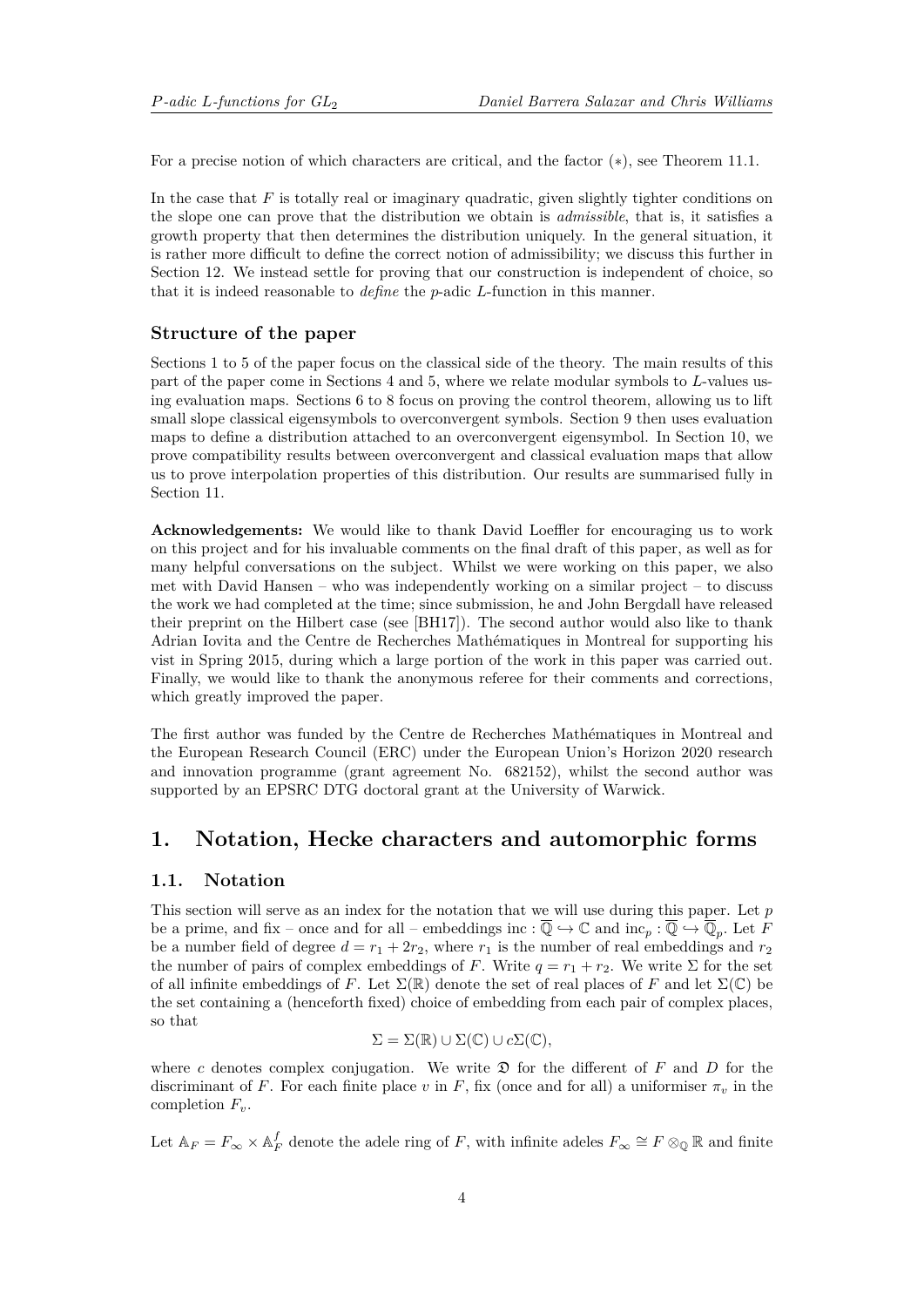adeles  $A_F^f$ . Let  $\widehat{\mathcal{O}}_F \cong \widehat{\mathbb{Z}} \otimes_{\mathbb{Z}} \mathcal{O}_F$  denote the integral (finite) adeles. Let  $F^+_{\infty} \cong \mathbb{R}_{>0}^{r_1} \times (\mathbb{C}^{\times})^{r_2}$ be the connected component of the identity in  $F_{\infty}^{\times}$ .

Let  $\mathfrak{n} \subset \mathcal{O}_F$  be an ideal with  $(p)|\mathfrak{n}$ . This will be our level; write

$$
\Omega_1(\mathfrak{n}) := \left\{ \begin{pmatrix} a & b \\ c & d \end{pmatrix} \in \operatorname{GL}_2\left(\widehat{\mathcal{O}}_F\right) : c \equiv 0 \text{ (mod } \mathfrak{n}), d \equiv 1 \text{ (mod } \mathfrak{n}) \right\}.
$$

This is an open compact subgroup of  $GL_2(\mathbb{A}_F^f)$ . Let  $K^+_{\infty} := SO_2(\mathbb{R})^{r_1} \times SU_2(\mathbb{C})^{r_2}$ , a subgroup of the standard maximal compact subgroup  $K_{\infty}$  of  $\widetilde{\mathrm{GL}_2(F_{\infty})}$ , and let  $Z_{\infty} := Z(\mathrm{GL}_2(F_{\infty})) \cong$  $(F \otimes_{\mathbb{Q}} \mathbb{R})^{\times}$  (with  $Z_{\infty}^{+}$  the connected component of  $Z_{\infty}$  including the identity). Then the locally symmetric space associated to  $\Omega_1(\mathfrak{n})$  is

$$
Y_1(\mathfrak{n}):=\operatorname{GL}_2(F)\backslash \operatorname{GL}_2(\mathbb{A}_F)/\Omega_1(\mathfrak{n})K_\infty^+Z_\infty.
$$

For an ideal  $f \subset \mathcal{O}_F$ , we define  $U(f)$  to be the set of elements of  $\widehat{\mathcal{O}_F}$  that are congruent to 1 (mod f), and denote the narrow ray class group modulo f by

$$
\mathrm{Cl}_F^+(\mathfrak{f}):=F^\times\backslash\mathbb{A}_F^\times/U(\mathfrak{f})F_\infty^+.
$$

When  $f = \mathcal{O}_F$ , we write simply  $\mathrm{Cl}_F^+$  (the narrow class group of F). Write *h* for the narrow class number of *F* and choose fixed representatives  $I_1, ..., I_h$  of the narrow class group, coprime to **n**, represented by ideles  $a_1, ..., a_h$ , with  $(a_i)_v = 1$  for all  $v \mid \mathbf{n} \infty$ .

Throughout,  $\lambda = (\mathbf{k}, \mathbf{v}) \in \mathbb{Z}[\Sigma]^2$ , with  $\mathbf{k} \geq 0$ , will denote an admissible weight (to be defined in Definition [1.8\)](#page-7-0). If  $\mathbf{r} \in \mathbb{Q}[\Sigma]$  is parallel, then we write  $[\mathbf{r}]$  for the unique rational such that  $\mathbf{r} = [\mathbf{r}] \mathbf{t}$ , where  $\mathbf{t} = (1, ..., 1) \in \mathbb{Z}[\Sigma]$ .

For a ring *A* and an integer *k*, we define  $V_k(A)$  to be the ring of homogeneous polynomials in two variables of degree  $k$  over  $A$ . This has a natural left  $GL_2(A)$ -action given by

$$
\begin{pmatrix} a & b \ c & d \end{pmatrix} \cdot f(X, Y) = f(bY + dX, aY + cX).
$$

For  $\mathbf{k} \in \mathbb{Z}[\Sigma]$ , we write  $V_{\mathbf{k}}(A) := \mathcal{Q}_{v} V_{k_{v}}(A)$ . This has a natural  $GL_2(A)^d$ -action induced from that on each component. For  $\lambda = (\mathbf{k}, \mathbf{v})$  as above, we also write  $V_{\lambda}(A)$  for the module  $V_{\mathbf{k}}(A)$  with  $GL_2(A)^d$  action twisted by  $\det^{\mathbf{v}}$ , that is, given by

$$
\gamma \cdot_{\lambda} f(\mathbf{X}, \mathbf{Y}) = \left( \prod_{v \in \Sigma} \det(\gamma_v)^{v_v} \right) \gamma \cdot f(\mathbf{X}, \mathbf{Y}), \quad \gamma = (\gamma_v)_{v \in \Sigma} \in \mathrm{GL}_2(A)^d.
$$

### **1.2. Hecke characters**

A *Hecke character for F* is a continuous homomorphism  $\varphi : F^{\times} \backslash \mathbb{A}_F^{\times} \to \mathbb{C}^{\times}$ . For a place *v* of *F*, we write  $\varphi_v$  for the restriction of  $\varphi$  to  $F_v^{\times}$ , where  $F_v$  denotes the completion of *F* at *v*. We will typically write f for the conductor of  $\varphi$ . For an ideal  $I \subset \mathcal{O}_F$ , write  $\varphi_I := \prod_{v \mid I} \varphi_v$ . We write  $\varphi_f := \prod_{v \nmid \infty} \varphi_v$  and  $\varphi_\infty := \prod_{v \mid \infty} \varphi_v$ .

<span id="page-4-0"></span>We can identify a Hecke character  $\varphi$  with a function on ideals of F that has support on those that are coprime to the conductor in a natural way. Concretely, if q is a prime ideal coprime to the conductor, define  $\varphi(\mathfrak{q}) = \varphi(\pi_{\mathfrak{q}})$  (which is independent of the choice of uniformiser  $\pi_{\mathfrak{q}}$ ), and if q is not coprime to the conductor, define  $\varphi(\mathfrak{q}) = 0$ . In an abuse of notation, we also write  $\varphi$  for this function.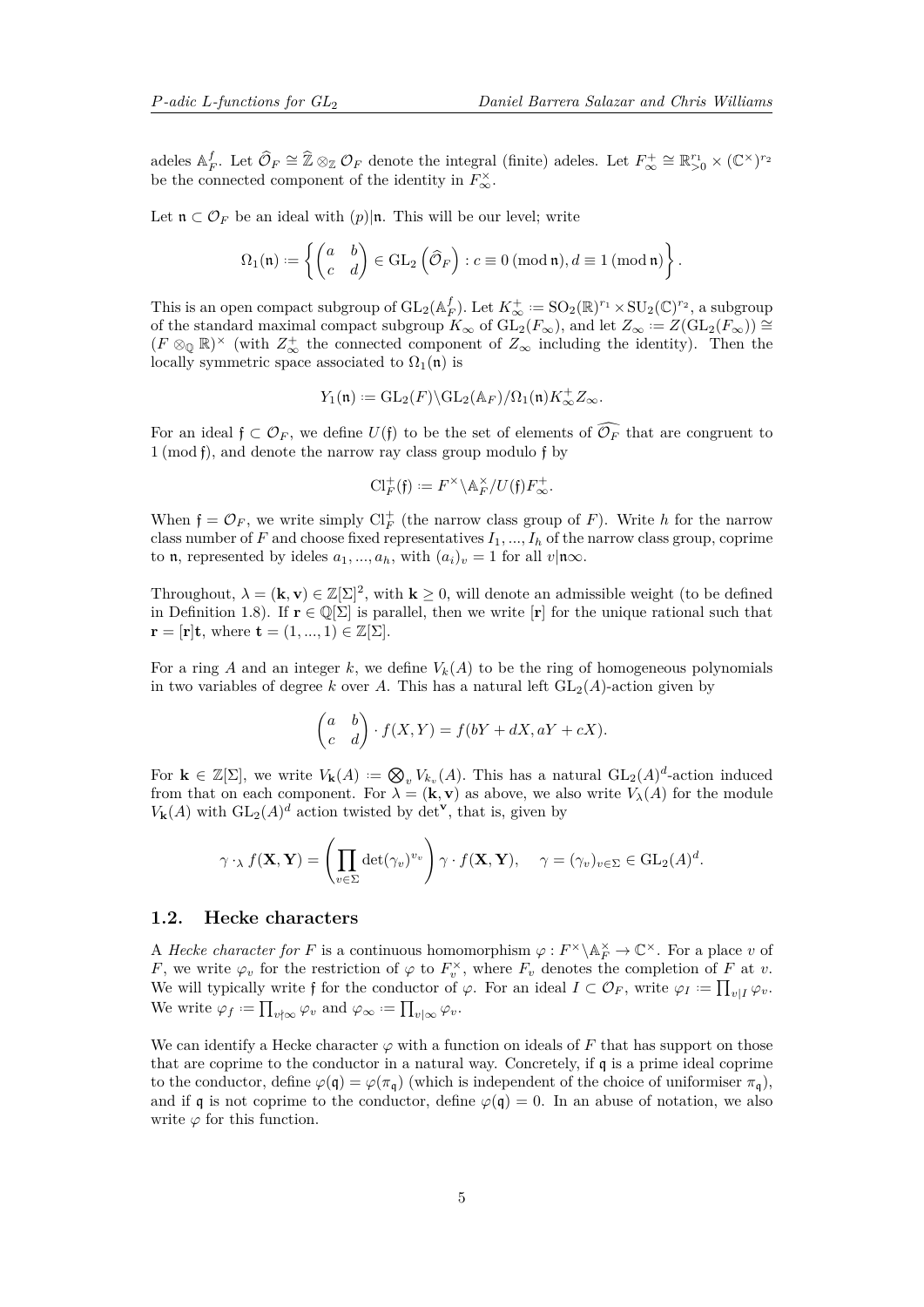#### <span id="page-5-1"></span>**1.2.1. Admissible Infinity Types**

Let  $\varphi$  be a Hecke character. There is a canonical decomposition  $F_{\infty}^{\times} = {\pm 1}^{\Sigma(\mathbb{R})} \times F_{\infty}^{+}$ , and we write  $\varphi_{\infty}^+ := \varphi|_{F_{\infty}^+}$ . We say  $\varphi$  is *arithmetic* if  $\varphi_{\infty}^+$  takes the form

$$
\mathbf{z} = (z_v)_{v \mid \infty} \longmapsto \mathbf{z}^{\mathbf{r}} = \prod_{v \mid \infty} z_v^{r_v}
$$

for some  $\mathbf{r} \in \mathbb{Z}[\Sigma]$ , and we say  $\mathbf{r}$  is the *infinity-type* of  $\varphi$ . Henceforth, all Hecke characters will be assumed to be arithmetic.

Define a character  $\varepsilon_{\varphi}$  of the *Weyl group*  $\{\pm 1\}^{\Sigma(\mathbb{R})}$  attached to  $\varphi$  by

$$
\varepsilon_{\varphi}(\iota) := \varphi_{\infty}(\iota)\iota^{\mathbf{r}},
$$

where we consider  $\iota \in {\{\pm 1\}}^{\Sigma(\mathbb{R})}$  as an infinite idele by setting its entries at complex places to be 1. In the sequel, we will (in an abuse of notation) write  $\varepsilon_{\varphi}$  for both this character of  $\{\pm 1\}^{\Sigma(\mathbb{R})}$  and for the character of the ideles given by  $\varepsilon_{\varphi}(x) = \varepsilon_{\varphi}((\text{sign}(x_v))_{v \in \Sigma(\mathbb{R})})$ . Note then that  $\varphi_{\infty} \varepsilon_{\varphi}$  is the unique algebraic character of  $F_{\infty}^{\times}$  that restricts to  $\varphi_{\infty}^{+}$  on  $F_{\infty}^{+}$ ; namely, it is the character of  $F_{\infty}^{\times}$  given by  $z \mapsto z^r$ . Note that if  $F = \mathbb{Q}$  and  $\varphi = |\cdot|$  is the norm character on  $\mathbb{A}_{\mathbb{Q}}^{\times}$ , then  $\varepsilon_{\varphi}(-1) = -1$ , even though  $\varphi$  itself takes only positive values. Not all elements of  $\mathbb{Z}[\Sigma]$  can be realised as the infinity type of a Hecke character. In [\[Hid94\]](#page-39-9), Chapter 3, a description of the set  $\Xi \subset \mathbb{Z}[\Sigma]$  of 'admissible' types are given. A necessary (but not sufficient) condition for  $\mathbf{r} \in \Xi$  is that  $\mathbf{r} + c\mathbf{r}$  is parallel. This motivates the following piece of notation, which we will require in the sequel:

**Definition 1.1.** Let  $\mathbf{r} \in \mathbb{Z}[\Sigma]$  be admissible, that is, let  $\mathbf{r} \in \Xi$ . Then define  $[\mathbf{r}] \in \mathbb{R}$  to be the unique number such that

$$
\mathbf{r} + c\mathbf{r} = 2[\mathbf{r}]\mathbf{t}.
$$

Note that, in particular, for any  $\zeta \in F^{\times}$ , we have  $N((\zeta))^{[r]} = |\zeta|^{r}$ , which we will use later.

In [\[Wei56\]](#page-40-5), Weil then shows that:

**Proposition 1.2.** An element  $\mathbf{r} \in \mathbb{Z}[\Sigma]$  can be realised as the infinity type of a Hecke char*acter of*  $F$  *if and only if*  $\mathbf{r} \in \Xi$ *, that is,*  $\mathbf{r}$  *is admissible.* 

For example, if F is totally real (or more generally has any real embedding), then the only admissible infinity types are parallel. If *F* is imaginary quadratic, then *any* pair  $(r, s) \in \mathbb{Z}[\Sigma]$ is admissible.

### <span id="page-5-0"></span>**1.2.2. Hecke characters on ray class groups**

To a Hecke character  $\varphi$  of conductor f| $p^{\infty}$ , we can associate a locally analytic function  $\varphi_{p-\text{fin}}$ on the *p*-adic analytic group

$$
\mathrm{Cl}_F^+(p^\infty):=F^\times\backslash\mathbb{A}_F^\times/U(p^\infty)F_\infty^+,
$$

where  $U(p^{\infty})$  is the group of elements of  $\widehat{\mathcal{O}}_F^{\times}$  that are congruent to 1 (mod  $p^n$ ) for all integers *n* (that is, elements of  $\widehat{\mathcal{O}}_F^{\times}$  such that their components at primes above *p* are all equal to 1). By class field theory,  $\dot{Cl}_F^+(p^{\infty})$  is isomorphic to the Galois group of the maximal abelian extension of *F* unramified outside *p* and  $\infty$ . The *p*-adic *L*-function of an automorphic form over *F* should be a distribution on this space, and to this end we discuss the structure of this space in the sequel.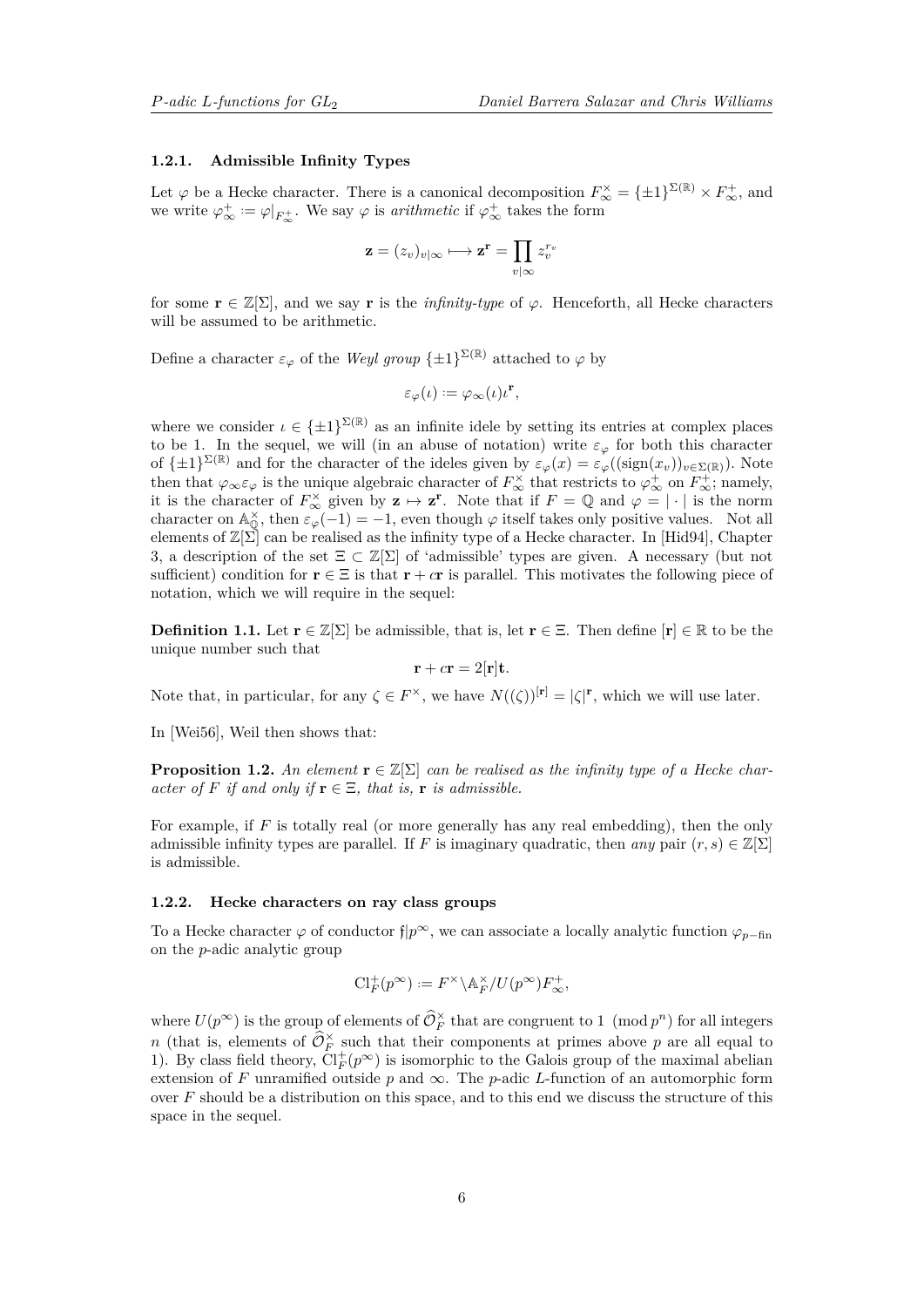<span id="page-6-1"></span>Let  $\varphi$  be a Hecke character with infinity type **r** and associated character  $\varepsilon_{\varphi}$  on  $\{\pm 1\}^{\Sigma(\mathbb{R})}$ , as above. Then there is a unique algebraic homomorphism  $w^{\mathbf{r}}: F^{\times} \longrightarrow \overline{\mathbb{Q}}^{\times}$  given by

$$
w^{\mathbf{r}}(\gamma) = \prod_{v \in \Sigma} \sigma_v(\gamma)^{r_v},
$$

where  $\sigma_v$  is the complex embedding corresponding to the infinite place *v*. This then induces maps  $w_{\infty}^{\mathbf{r}} : (F \otimes_{\mathbb{Q}} \mathbb{R})^{\times} \to \mathbb{C}^{\times}$  and  $w_{p}^{\mathbf{r}} : (F \otimes_{\mathbb{Q}} \mathbb{Q}_{p})^{\times} \to \overline{\mathbb{Q}}_{p}^{\times} \subset \mathbb{C}_{p}^{\times}$ . Note that  $w_{\infty}^{\mathbf{r}}$  is equal to  $\varepsilon_{\varphi}\varphi_{\infty}$ , the unique algebraic character of  $F_{\infty}$  that agrees with  $\varphi_{\infty}$  on  $F_{\infty}^{+}$ .

The finite part of any Hecke character takes algebraic values (see [\[Wei56\]](#page-40-5)). In particular, under our fixed embedding  $\overline{\mathbb{Q}} \hookrightarrow \mathbb{C}_p$ , we can see  $\varphi_f$  as taking values in  $\mathbb{C}_p^{\times}$ . In particular, the following function is well-defined.

**Definition 1.3.** We define  $\varphi_{p-\text{fin}}$  to be the function

$$
\varphi_{p-\text{fin}} : \mathbb{A}_F^{\times} \longrightarrow \mathbb{C}_p^{\times}
$$

$$
x \longmapsto = \varepsilon_{\varphi} \varphi_f(x) w_p^{\mathbf{r}}(x_p).
$$

**Proposition 1.4.** *Let*  $\varphi$  *be a Hecke character of conductor*  $f|(p^{\infty})$ *. Then the function*  $\varphi_{p-\text{fin}}$ *gives a well-defined function on the narrow ray class group*  $\text{Cl}_F^+(p^\infty)$ .

*Proof.* By definition,  $\varphi_{p-\text{fin}}$  is trivial on  $F^+_{\infty}$ . Since  $w^{\mathbf{r}}_{\infty}$  and  $w^{\mathbf{r}}_{p}$  are both induced from the same function on  $F^{\times}$ , we see that  $\varphi_{p-\text{fin}} = \varphi = 1$  on  $F^{\times}$ . As  $\varphi$  has conductor f, it is trivial on  $U(f)$ , and hence on  $U(p^{\infty})$ . Finally, if  $x \in U(p^{\infty})$ , then  $x_p = x_{\infty} = 1$ , so that  $w_p^{\mathbf{r}}(x_p) = w_\infty^{\mathbf{r}}(x_\infty) = 1$ . This completes the proof.  $\Box$ 

#### **1.2.3. Gauss sums**

Let  $\varphi$  be a Hecke character of conductor f. We can attach a *Gauss sum* to  $\varphi$  that has many of the desirable properties that Gauss sums of Dirichlet characters enjoy. We first introduce a more general exponential map on the adeles of *F*.

**Definition 1.5.** Let  $e_F$  be the unique continuous homomorphism

$$
e_F : \mathbb{A}_F / F \longrightarrow \mathbb{C}^\times
$$

that satisfies

$$
x_{\infty} \longmapsto e^{2\pi i \text{Tr}_{F/\mathbb{Q}}(x_{\infty})},
$$

where  $x_{\infty}$  is an infinite adele. We can describe  $e_F$  explicitly as

$$
e_F(\mathbf{x}) = \prod_{v \in \Sigma(\mathbb{C})} e^{2\pi i \text{Tr}_{\mathbb{C}/\mathbb{R}}(x_v)} \prod_{v \in \Sigma(\mathbb{R})} e^{2\pi i x_v} \prod_{\lambda \mid \ell \text{ finite}} e_{\ell}(-\text{Tr}_{F_{\lambda}/\mathbb{Q}_{\ell}}(x_{\lambda})),
$$

where

$$
e_{\ell}\bigg(\sum_j c_j {\ell}^j\bigg) = e^{2\pi i \sum_{j<0} c_j {\ell}^j}.
$$

Let  $d$  be a (finite) idele representing the different  $\mathfrak{D}$ .

<span id="page-6-0"></span>**Definition 1.6.** Define the *Gauss sum attached to*  $\varphi$  to be

$$
\tau(\varphi):=\varphi(d^{-1})\sum_{b\in ({\mathcal O}_F/\mathfrak{f})^\times}\varphi_\mathfrak{f}(b)e_F(bd^{-1}(\pi_{\mathfrak{f}}^{-1})_{v|\mathfrak{f}}),
$$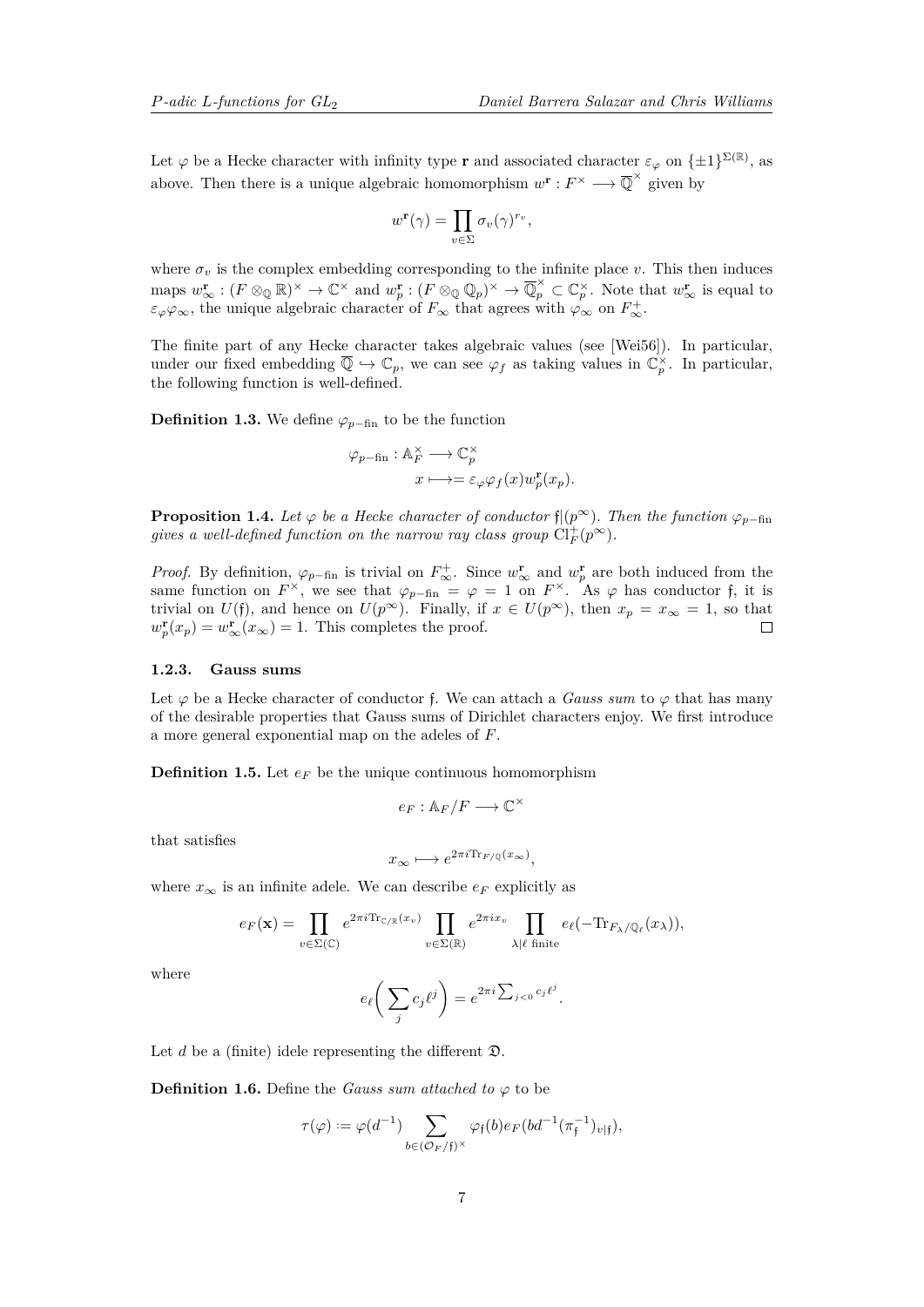<span id="page-7-1"></span>where  $(\pi_{\mathfrak{f}}^{-1})_{v|\mathfrak{f}}$  is the adele given by

$$
((\pi_{\mathfrak{f}}^{-1})_{v|\mathfrak{f}})_{w} := \begin{cases} \pi_w^{-v_w(\mathfrak{f})} & : w|\mathfrak{f} \\ 0 & : \text{otherwise.} \end{cases}
$$

**Remark:** This definition, which is independent of the choice of *d*, is a natural one; in fact, it is the product of the  $\epsilon$ -factors over  $v\vert \mathfrak{f}$ , as defined by Deligne in [\[Del72\]](#page-39-10). For this particular iteration of the definition, we have followed [\[Hid94\]](#page-39-9), page 480 (though we have phrased the definition slightly differently by choosing more explicit representatives).

**Proposition 1.7.** *For*  $\zeta \in \mathcal{O}_F$  *non-zero, we have* 

$$
\varphi(d^{-1}) \sum_{b \in (\mathcal{O}_F/f)^{\times}} \varphi_f(b) e_F(\zeta bd^{-1}(\pi_f^{-1})_{v|f}) = \begin{cases} \varphi_f(\zeta)^{-1} \tau(\varphi) & : ((\zeta), f) = 1 \\ 0 & : otherwise \end{cases},
$$

*where the notation*  $((\zeta), \mathfrak{f}) = 1$  *means that the two ideals are coprime.* 

*Proof.* See [\[Del72\]](#page-39-10), or, for an English translation, [\[Tat79\]](#page-40-6). There is also an account of Gauss sums and their properties in [\[Nar04\]](#page-40-7).  $\Box$ 

### **1.3. Automorphic forms**

We now give a brief summary of the theory of automorphic forms for  $GL_2$ , fixing as we do so the notation and conventions we will use during the rest of the paper. For a more comprehensive survey, see [\[Hid94\]](#page-39-9), Chapters 2 and 3, or for a more detailed account of the general theory, see [\[Wei71\]](#page-40-8).

<span id="page-7-0"></span>**Definition 1.8.** An element  $\lambda = (\mathbf{k}, \mathbf{v}) \in \mathbb{Z}[\Sigma] \times \mathbb{Z}[\Sigma]$  is an *admissible weight* if

- (i) we have  $\mathbf{k} = c\mathbf{k} \geq 0$ , and
- (ii)  $k + 2v$  is parallel.

Let  $\lambda = (\mathbf{k}, \mathbf{v})$  be an admissible weight as above. Recall the definition of  $Y_1(\mathfrak{n})$  from Section [1.1;](#page-3-0) we now define a representation  $\rho$  of  $K^+_{\infty} \times Z_{\infty}$  that will give us the appropriate 'weight *λ* automorphy condition'. We do this individually at each place.

• Suppose  $v \in \Sigma(\mathbb{C})$ . Note that for any non-negative integer *n*, the space  $V_n(\mathbb{C})$  (as defined in Section [1.1\)](#page-3-0) is an irreducible right  $SU_2(\mathbb{C})$ -module; write

$$
\widetilde{\rho}(n) : \mathrm{SU}_2(\mathbb{C}) \longrightarrow \mathrm{GL}(V_n(\mathbb{C}))
$$

for the corresponding antihomomorphism. Then define

$$
\rho_v: \mathrm{SU}_2(\mathbb{C}) \times \mathbb{C}^\times \longrightarrow \mathrm{GL}(V_{2k_v+2}(\mathbb{C}))
$$

$$
(u, z) \longmapsto \widetilde{\rho}(2k_v+2)(u)|z|^{-k_v-2v_v}.
$$

• Suppose  $v \in \Sigma(\mathbb{R})$ . Define

$$
\rho_v : \mathrm{SO}_2(\mathbb{R}) \times \mathbb{R}^\times \longrightarrow \mathbb{C}^\times
$$

$$
(r(\theta), x) \longmapsto e^{ik\theta} x^{-k_v - 2v_v},
$$

where  $r(\theta) := \begin{pmatrix} \cos(\theta) & -\sin(\theta) \\ \sin(\theta) & \cos(\theta) \end{pmatrix}$  $\cos(\theta) - \sin(\theta)$ <br>  $\sin(\theta) \cos(\theta)$ .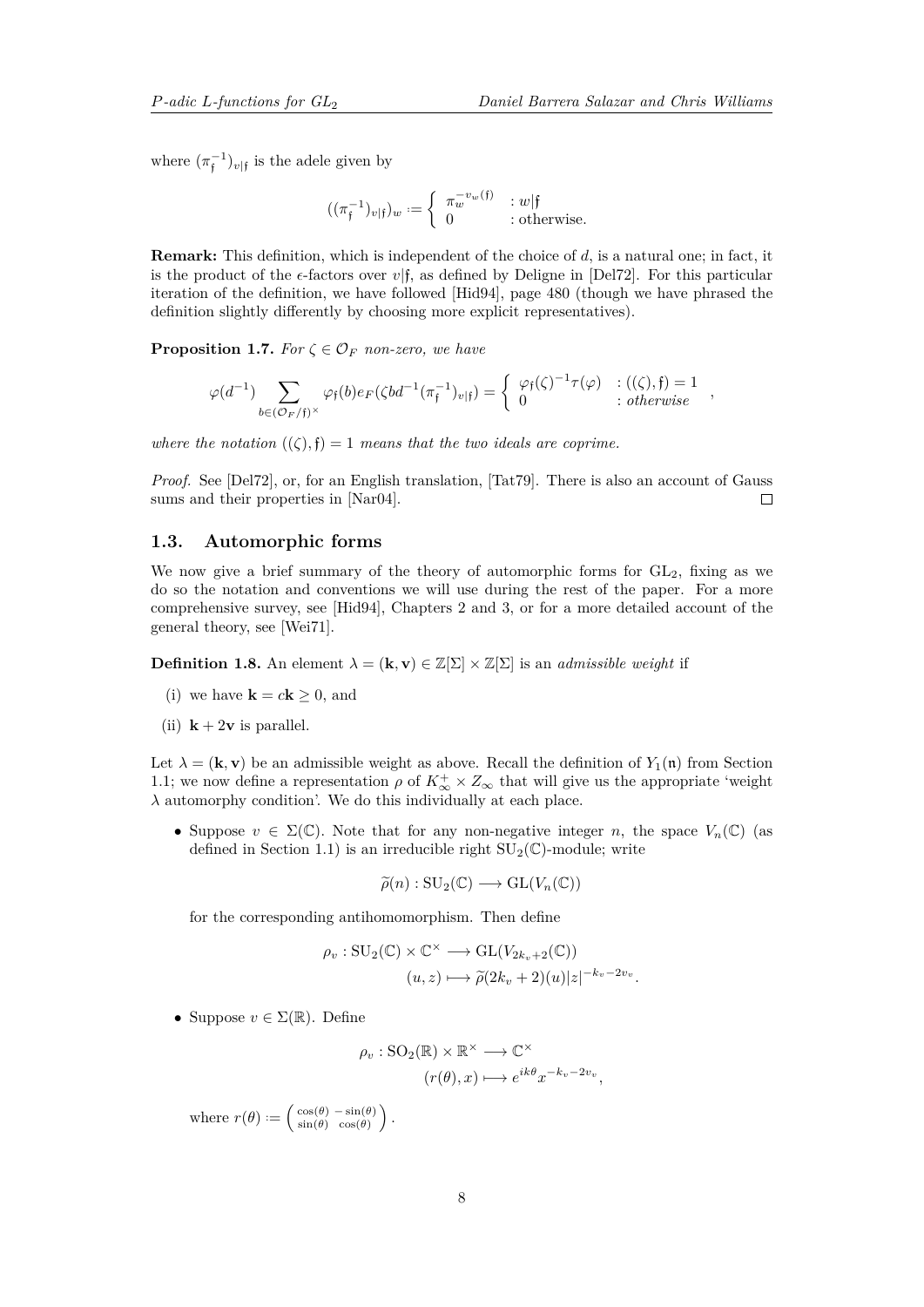<span id="page-8-0"></span>Define  $\mathbf{k}^* \in \mathbb{Z}[\Sigma]$  by

$$
k_v^* := \begin{cases} 2k_v + 2 & : v \in \Sigma(\mathbb{C}) \cup c\Sigma(\mathbb{C}), \\ 0 & : v \in \Sigma(\mathbb{R}). \end{cases}
$$

Now define

$$
\rho: K^+_{\infty}\times Z_{\infty}\longrightarrow \text{GL}(V_{\mathbf{k}^*}(\mathbb{C}))
$$

by

$$
\rho:=\bigotimes_{v\in\Sigma(\mathbb{C})\cup\Sigma(\mathbb{R})}\rho_v.
$$

**Definition 1.9.** We say that a function

$$
\Phi: \mathrm{GL}_2(\mathbb{A}_F) \longrightarrow V_{\mathbf{k}^*}(\mathbb{C})
$$

is a *cusp form of weight*  $\lambda$  *and level*  $\Omega_1(\mathfrak{n})$  if it satisfies:

- (i) (Automorphy condition)  $\Phi(zgu) = \Phi(g)\rho(u, z)$  for  $u \in K_{\infty}^+$  and  $z \in Z_{\infty} \cong (F \otimes_{\mathbb{Q}} \mathbb{R})^{\times}$ ,
- (ii) (Level condition)  $\Phi$  is right invariant under  $\Omega_1(\mathfrak{n})$ ,
- (iii)  $\Phi$  is left invariant under  $GL_2(F)$ .
- (iv) (Harmonicity/holomorphy condition) If we write  $\Phi_{\infty}$  for the restriction of  $\Phi$  to  $GL_2(F_{\infty}^+),$ where  $F_{\infty}^{+}$  is the connected component of the identity in  $F_{\infty}$ , then  $\Phi_{\infty}$  is an eigenfunction of the operators  $\delta_v$  for all places *v*, with

$$
\delta_v(\Phi_\infty) = \left(\frac{k_v^2}{2} + k_v\right)\Phi_\infty,
$$

where  $\delta_v$  is a component of the Casimir operator in the Lie algebra  $\mathfrak{sl}_2(\mathbb{C}) \otimes_{\mathbb{R}} \mathbb{F}_v$  (see [\[Hid93\]](#page-39-11), Section 1.3),

(v) (Growth condition) Let  $B = \{(\begin{smallmatrix} t & z \\ 0 & 1 \end{smallmatrix}) \in GL_2(\mathbb{A}_F)\}\.$  Then  $\Phi$  is *B-moderate* in the sense that there exists  $N \geq 0$  such that for every compact subset *S* of *B*, we have

$$
\left\| \Phi \left[ \begin{pmatrix} t & z \\ 0 & 1 \end{pmatrix} \right] \right\| = O(|t|^N + |t|^{-N})
$$

(for any fixed norm  $||\cdot||$ ) uniformly over  $\left(\begin{smallmatrix} t & z \\ 0 & 1 \end{smallmatrix}\right) \in S$ ,

(vi) (Cuspidal condition) We have

$$
\int_{F \setminus \mathbb{A}_F} \Phi(ug) du = 0,
$$

where  $\mathbb{A}_F \hookrightarrow GL_2(\mathbb{A}_F)$  via  $u \mapsto (\begin{smallmatrix} 1 & u \\ 0 & 1 \end{smallmatrix})$ , and *du* is the Lebesgue measure on  $\mathbb{A}_F$ .

We write  $S_\lambda(\Omega_1(\mathfrak{n}))$  for the space of cusp forms of weight  $\lambda$  and level  $\Omega_1(\mathfrak{n})$ .

There is a good theory of Hecke operators on the space of automorphic forms, indexed by ideals of  $\mathcal{O}_F$  and given by double coset operators. We do not go into details here; see [\[Wei71\]](#page-40-8), Chapter VI, or [\[Hid88\]](#page-39-12), Section 2. Many of the nice properties that Hecke operators satisfy for classical modular forms, such as algebraicity of Hecke eigenvalues, also hold in the general case. By a *Hecke eigenform* we mean an eigenvector of all of the Hecke operators.

## **2.** *L***-functions and periods**

In the following section, we attach *L*-functions to automorphic forms, and state some algebraicity results for their critical values.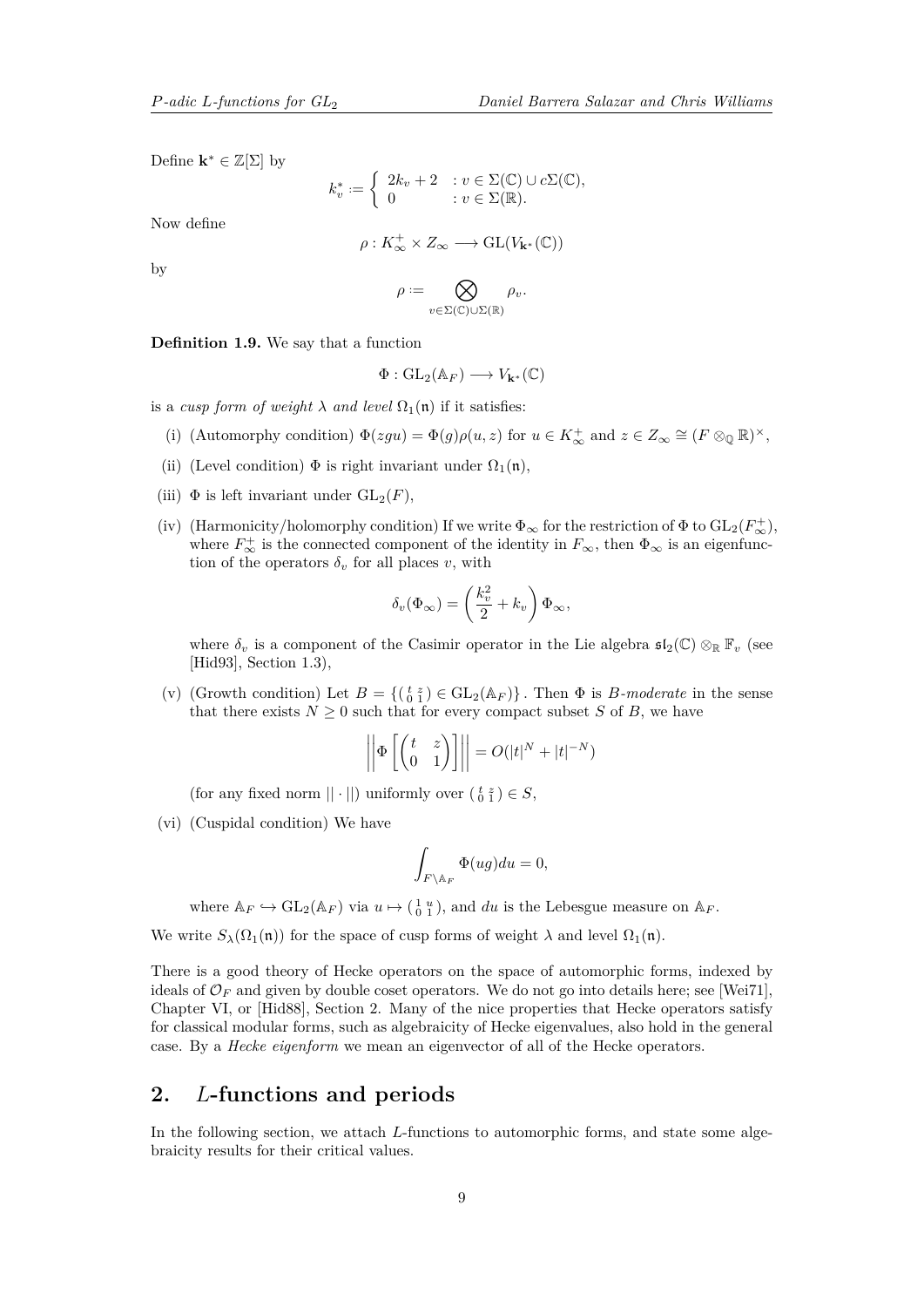### <span id="page-9-3"></span>**2.1.** *L***-functions**

Let  $\Phi$  be a cuspidal eigenform over *F* of weight  $\lambda = (\mathbf{k}, \mathbf{v})$  and level  $\Omega_1(\mathbf{n})$ , with  $T_I$ -eigenvalue *λ*<sub>*I*</sub> for each non-zero ideal *I* ⊂  $O_F$ .

**Definition 2.1.** Let  $\varphi$  be a Hecke character of *F*. The *L*-function of  $\Phi$  twisted by  $\varphi$  is defined to be

$$
L(\Phi, \varphi, s) = \sum_{0 \neq I \subset \mathcal{O}_F} \lambda_I \varphi(I) N(I)^{-s}, \quad s \in \mathbb{C}.
$$

This converges absolutely for Re(*s*) *>>* 0 (see [\[Wei71\]](#page-40-8), Chapter II). In fact, one can show that it has an analytic continuation to all of  $\mathbb{C}$  by writing down an integral formula for  $L(\Phi, \varphi, s)$ . With this analytic continuation taken as a given, we also define

$$
L(\Phi, \varphi) := L(\Phi, \varphi, 1).
$$

As in the case of classical normalised eigenforms, we can make sense of this *L*-function in terms of Fourier coefficients, for a suitable Fourier expansion of Φ. For details of this approach see [\[Hid94\]](#page-39-9), Section 6. We make one more definition for convenience. The *L*-function has been built using local data at finite primes; here we 'complete' it by adding in Deligne's Γ-factors at infinity.

### <span id="page-9-2"></span>**Definition 2.2.** Let

$$
\Lambda(\Phi,\varphi) := \left[ \prod_{v \in \Sigma} \frac{\Gamma(j_v+1)}{(-2\pi i)^{j_v+1}} \right] L(\Phi,\varphi),
$$

where  $\varphi$  has infinity type  $\mathbf{j} + \mathbf{v}$ .

### <span id="page-9-0"></span>**2.2. Periods and algebraicity**

To *p*-adically interpolate *L*-values, we need to renormalise so that they are algebraic. The following is a result proved by Hida in [\[Hid94\]](#page-39-9), Theorem 8.1. Earlier, Shimura proved this result over Q in [\[Shi77\]](#page-40-9) and later over totally real fields in [\[Shi78\]](#page-40-10).

<span id="page-9-1"></span>**Theorem 2.3.** Let  $\Phi$  be a cuspidal eigenform over F of weight  $\lambda = (\mathbf{k}, \mathbf{v})$  and level  $\Omega_1(\mathbf{n})$ , *with associated L*<sup>*-function*  $L(\Phi, \cdot)$ *. Let*  $\varphi$  *be a Hecke character of infinity type*  $\mathbf{j} + \mathbf{v}$ *, where*</sup>  $0 \leq \mathbf{j} \leq \mathbf{k}$ , and let  $\varepsilon = \varepsilon_{\varphi}$  be its associated character on  $\{\pm 1\}^{\Sigma(\mathbb{R})}$  (as in Section [1.2.1\)](#page-4-0). *Let K be a number field containing the normal closure of F and the Hecke eigenvalues of* Φ*. Then there is a period*

 $\Omega_{\Phi}^{\varepsilon} \in \mathbb{C}^{\times},$ 

*depending only on* Φ *and ε, such that*

$$
\frac{\Lambda(\Phi,\varphi)}{\Omega_{\Phi}^{\varepsilon}\tau(\varphi)} \in K(\varphi),
$$

*where*  $K(\varphi)$  *is the number field generated over K by adjoining the values of*  $\varphi$ *.* 

**Remarks:** (i) We are assuming that all Hecke characters are arithmetic; if we dropped this assumption, then  $K(\varphi)$  need not be finite over *K* (see [\[Hid94\]](#page-39-9), Section 8).

- (ii) There are many choices of such a period, differing by elements of  $K^{\times}$ . Throughout the rest of the paper, we shall assume that we fix a period for each character  $\varepsilon$ .
- (iii) Note that the period depends on the character  $\varepsilon_{\varphi}(\iota) := \varphi|_{\{\pm 1\}^{\Sigma(\mathbb{R})}}(\iota) \iota^{j+v}$  of the Weyl group, and *not* the character  $\varphi|_{\{t+1\}\Sigma(\mathbb{R})}$ .

Thus we have a collection of  $2^{r_1}$  periods attached to  $\Phi$ , and each corresponds to a different collection of *L*-values, depending on the parity of the corresponding Hecke characters.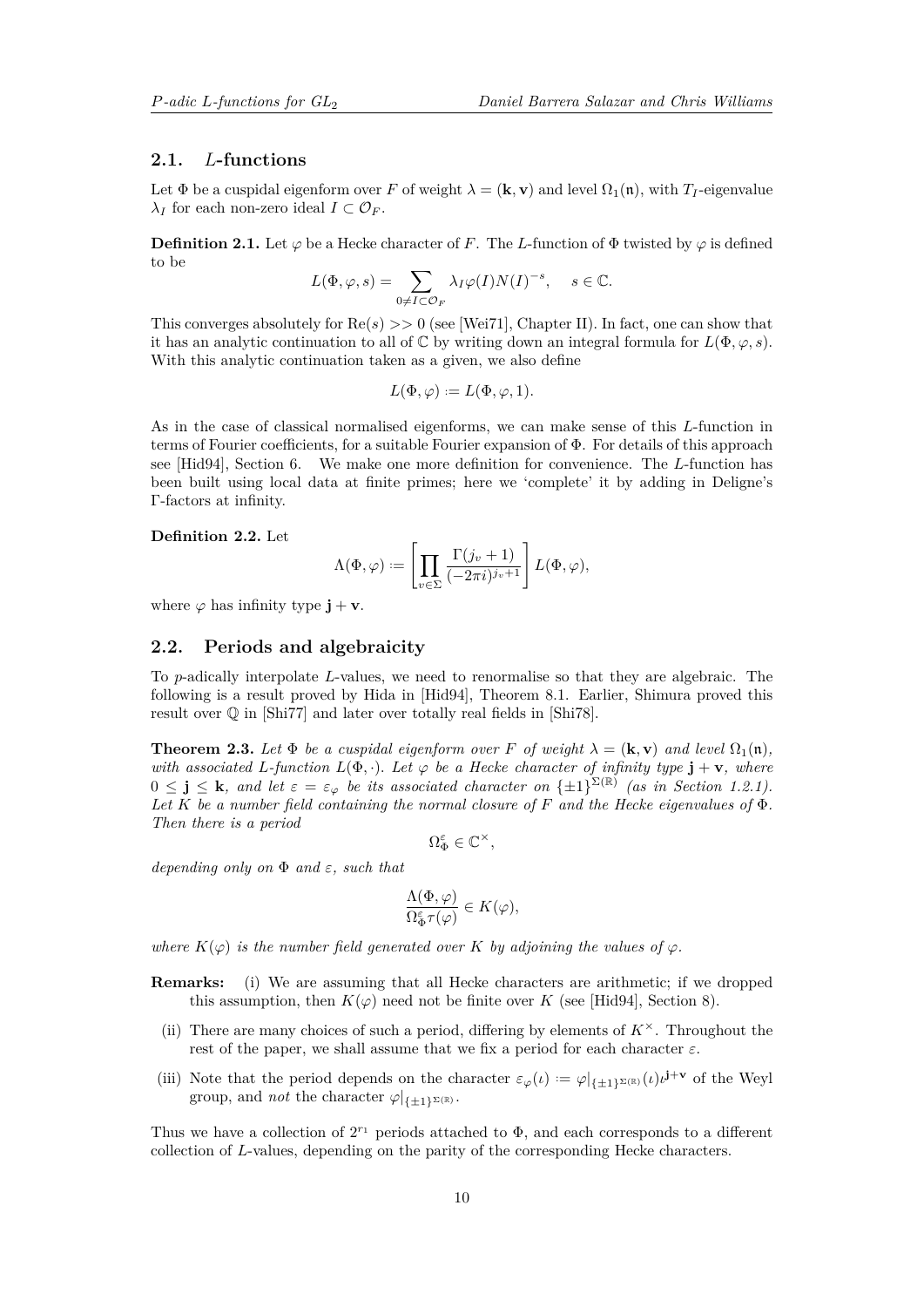### **3. Classical modular symbols**

Modular symbols are algebraic objects attached to automorphic forms that retain Hecke data. As we discard analytic conditions, they are frequently easier to work with than automorphic forms themselves. In this section, we give a brief description of how one associates a *p*-adic modular symbol to an automorphic form. We start with an essential piece of notation.

**Definition 3.1.** Let *A* be a ring. Define  $V_\lambda(A)^* := \text{Hom}(V_\lambda(A), A)$  to be the topological dual of the of weight  $\lambda$  polynomials over A. This inherits a right action of  $GL_2(A)^d$  via  $(P|\gamma)(f) = P(\gamma \cdot f).$ 

### **3.1. Local systems**

We will need to study the interplay between complex and *p*-adic coefficients. We give two ways of defining local systems on  $Y_1(\mathfrak{n})$ .

**Definition 3.2.** For all modules *M* below, we suppose that the centre of  $GL_2(F) \cap \Omega_1(\mathfrak{n})$ , which is isomorphic to  $\{\varepsilon \in \mathcal{O}_F^\times : \varepsilon \equiv 1 \pmod{n}\}$ , acts trivially on *M*. If this were not the case, the following local systems would not be well-defined.

(i) Suppose *M* is a right  $GL_2(F)$ -module. Then define  $\mathcal{L}_1(M)$  to be the locally constant sheaf on  $Y_1(\mathfrak{n})$  given by the fibres of the projection

$$
\operatorname{GL}_2(F) \backslash (\operatorname{GL}_2(\mathbb{A}_F) \times M)/\Omega_1(\mathfrak{n}) K_\infty^+ Z_\infty \longrightarrow Y_1(\mathfrak{n}),
$$

where the action is given by

$$
\gamma(g, m)ukz = (\gamma gukz, m|\gamma^{-1}).
$$

(ii) Suppose M is a right  $\Omega_1(\mathfrak{n})$ -module. Then define  $\mathcal{L}_2(M)$  to be the locally constant sheaf on  $Y_1(\mathfrak{n})$  given by the fibres of the projection

$$
\operatorname{GL}_2(F)\backslash (\operatorname{GL}_2(\mathbb{A}_F)\times M)/\Omega_1(\mathfrak{n})K_\infty^+Z_\infty\longrightarrow Y_1(\mathfrak{n}),
$$

where the action is given by

$$
\gamma(g, m)ukz = (\gamma gukz, m|u).
$$

- **Remarks 3.3:** (i) Note that if *M* is a right  $GL_2(F \otimes_{\mathbb{Q}} \mathbb{R})$ -module or a right  $GL_2(F \otimes_{\mathbb{Q}} \mathbb{Q}_p)$ module, then *M* can be given a  $GL_2(F)$ -module structure by restriction in the natural way, giving a sheaf  $\mathcal{L}_1(M)$  as in (i) above.
- (ii) Similarly, for any right  $GL_2(F \otimes_{\mathbb{Q}} \mathbb{Q}_p)$ -module, we have an action of  $\Omega_1(\mathfrak{n})$  on *M* via the projection  $Pr: GL_2(\mathbb{A}_F) \to GL_2(F \otimes_{\mathbb{Q}} \mathbb{Q}_p)$ , and we get a sheaf  $\mathcal{L}_2(M)$  as above. In this case, the sheaves  $\mathcal{L}_1(M)$  and  $\mathcal{L}_2(M)$  are naturally isomorphic via the map

$$
(g,m)\longmapsto (g,m|g_p)
$$

of local systems, where  $g_p$  is the image of  $g$  under the map Pr above.

(iii) Note that, for a number field *K* containing the normal closure of *F*, the space  $V_\lambda(K)^*$ is naturally a  $GL_2(F)$ -module via the embedding of  $GL_2(F)$  in  $GL_2(F \otimes_{\mathbb{Q}} \mathbb{R})$ , whilst if  $L/\mathbb{Q}_p$  is a finite extension containing  $\text{inc}_p(K)$ , then  $V_\lambda(L)^*$  is naturally a  $\overline{\text{GL}}_2(F \otimes_{\mathbb{Q}} \mathbb{Q}_p)$ module. So our above comments apply and we get sheaves attached to  $V_\lambda(A)^*$  for suitable *A*.

It will usually be clear which sheaf we must take. However, when the coefficient system is  $V_{\lambda}(L)^*$  (for a sufficiently large finite extension  $L/\mathbb{Q}_p$ ) we can associate two *different* (though isomorphic) local systems. As we will later (in Lemma [10.1\)](#page-35-0) need to keep track of precisely what this isomorphism does to cohomology elements, throughout the paper we will retain the subscript for clarity.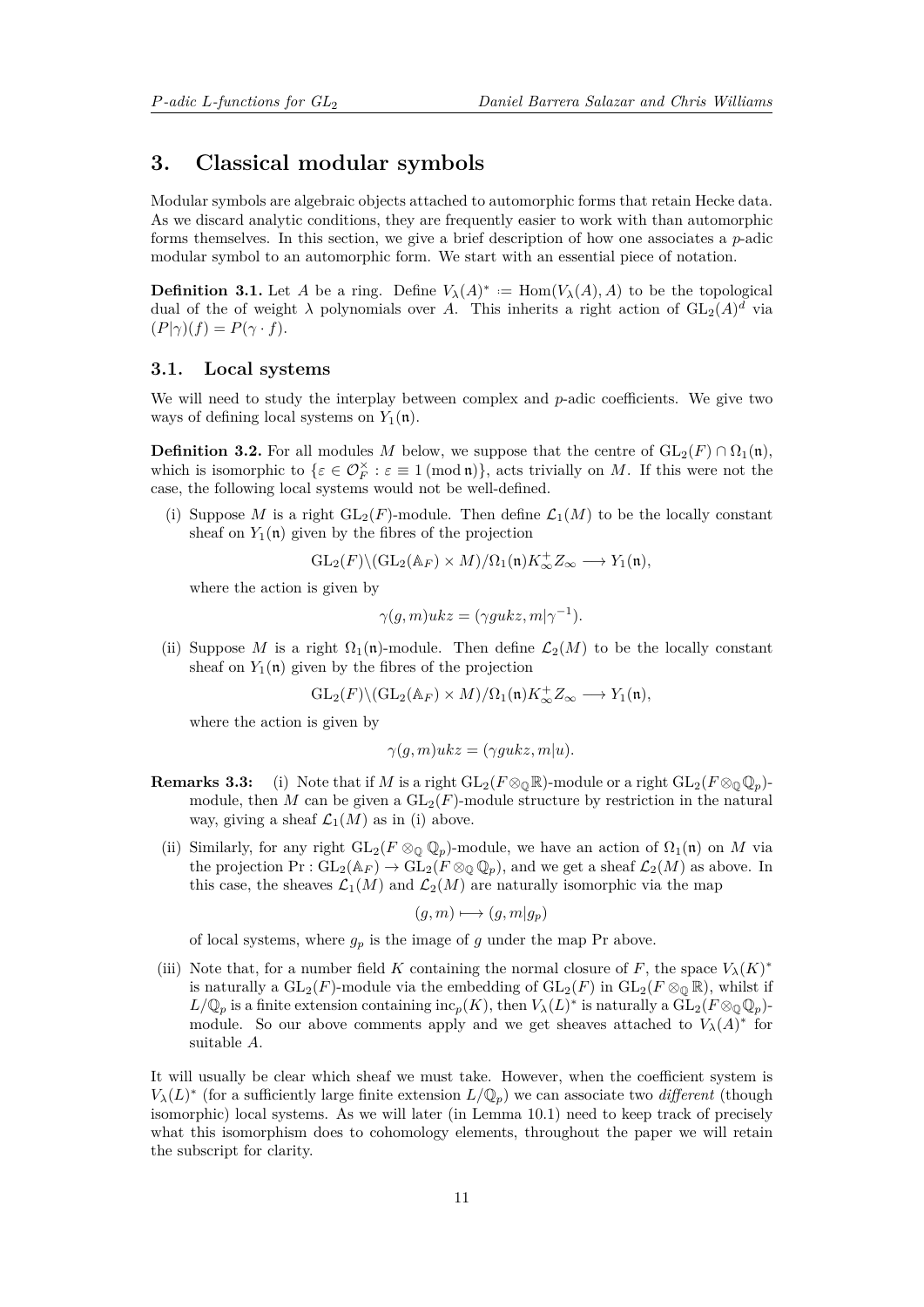### <span id="page-11-2"></span>**3.2. Operators on cohomology groups**

#### **3.2.1. Hecke operators**

Recall  $q := r_1 + r_2$ . We can define actions of the Hecke operators on the cohomology groups  $H_c^q(Y_1(\mathfrak{n}), V_\lambda(A)^*)$ . This is described fully in [\[Hid88\]](#page-39-12), Chapter 7, pages 346–347, and [\[Dim05\]](#page-39-13), Section 1.14, page 518. We give a very brief description of the definition, following Dimitrov.

For each prime ideal  $\mathfrak{p}$  of  $\mathcal{O}_F$ , we have a Hecke operator  $T_{\mathfrak{p}}$  induced by the double coset  $[\Omega_1(\mathfrak{n})a_{\mathfrak{p}}\Omega_1(\mathfrak{n})]$ , where  $a_{\mathfrak{p}} \in GL_2(\mathbb{A}_F)$  is defined by

$$
(a_{\mathfrak{p}})_v = \left\{ \begin{array}{cc} \left(\begin{smallmatrix} 1 & 0 \\ 0 & \pi_{\mathfrak{p}} \end{smallmatrix}\right) & : v = \mathfrak{p} \\ \left(\begin{smallmatrix} 1 & 0 \\ 0 & 1 \end{smallmatrix}\right) & : \text{otherwise.} \end{array} \right.
$$

<span id="page-11-1"></span>When  $\mathfrak{p}|\mathfrak{n}$  we write  $U_{\mathfrak{p}}$  in place of  $T_{\mathfrak{p}}$  in the usual manner.

#### **3.2.2. Action of the Weyl group**

We also have an action of the Weyl group  $\{\pm 1\}^{\Sigma(\mathbb{R})}$  on the cohomology, again described by Dimitrov. To describe this, recall that we took  $I_1, ..., I_h$  to be a complete set of representatives for the class group, with idelic representatives  $a_i$ , and define

$$
g_i = \begin{pmatrix} a_i & 0 \\ 0 & 1 \end{pmatrix} \in \text{GL}_2(\mathbb{A}_F).
$$

Note that via strong approximation (see [\[Hid94\]](#page-39-9), equation (3.4b)), there is a decomposition

<span id="page-11-0"></span>
$$
Y_1(\mathfrak{n}) = \bigsqcup_{i=1}^h Y_1^i(\mathfrak{n}),\tag{1}
$$

where

$$
Y_1^i(\mathfrak{n}) = \mathrm{GL}_2(F) \backslash \mathrm{GL}_2(F) g_i \Omega_1(\mathfrak{n}) \mathrm{GL}_2^+(F_\infty) / \Omega_1(\mathfrak{n}) K_\infty^+ Z_\infty^+
$$
  
=  $\Gamma_1^i(\mathfrak{n}) \backslash \mathcal{H}_F.$ 

Here

$$
\Gamma_1^i(\mathfrak{n}) := \mathrm{SL}_2(F) \cap g_i \Omega_1(\mathfrak{n}) \mathrm{GL}_2^+(F_\infty) g_i^{-1} \tag{2}
$$

and  $\mathcal{H}_F := \mathcal{H}^{\Sigma(\mathbb{R})} \times \mathcal{H}_3^{\Sigma(\mathbb{C})}$ , where  $\mathcal{H}$  is the standard upper half-plane and  $\mathcal{H}_3 := \{(z, t) \in$  $\mathbb{C} \times \mathbb{R}_{>0}$  is the upper half-space.

Now, let  $\iota = (\iota_v)_{v \in \Sigma(\mathbb{R})} \in {\{\pm 1\}}^{\Sigma(\mathbb{R})}$ . Then  $\iota$  acts on  $\mathcal{H}_F$  by  $\iota \cdot \mathbf{z} = [(\iota_v \cdot z_v)_{v \in \Sigma(\mathbb{R})}, (z_v)_{v \in \Sigma(\mathbb{C})}],$ where for  $v \in \Sigma(\mathbb{R})$  we define

$$
\iota_v \cdot z_v := \begin{cases} z_v & : \iota_v = 1 \\ -\overline{z_v} & : \iota_v = -1. \end{cases}
$$

This action induces an action of  $\{\pm 1\}^{\Sigma(\mathbb{R})}$  on  $Y_1^i(\mathfrak{n})$  for each *i* and hence on  $Y_1(\mathfrak{n})$ . The action of  $\{\pm 1\}^{\Sigma(\mathbb{R})}$  on  $H_c^q(Y_1(\mathfrak{n}), \mathcal{L}_1(V_\lambda(\mathbb{C})^*))$  is then induced by the map of local systems

$$
\iota \cdot (g, P) \longmapsto (\iota \cdot g, P).
$$

We write this action on the right by  $\phi \mapsto \phi |_{\ell}$ . The actions of the Hecke operators and the Weyl group commute.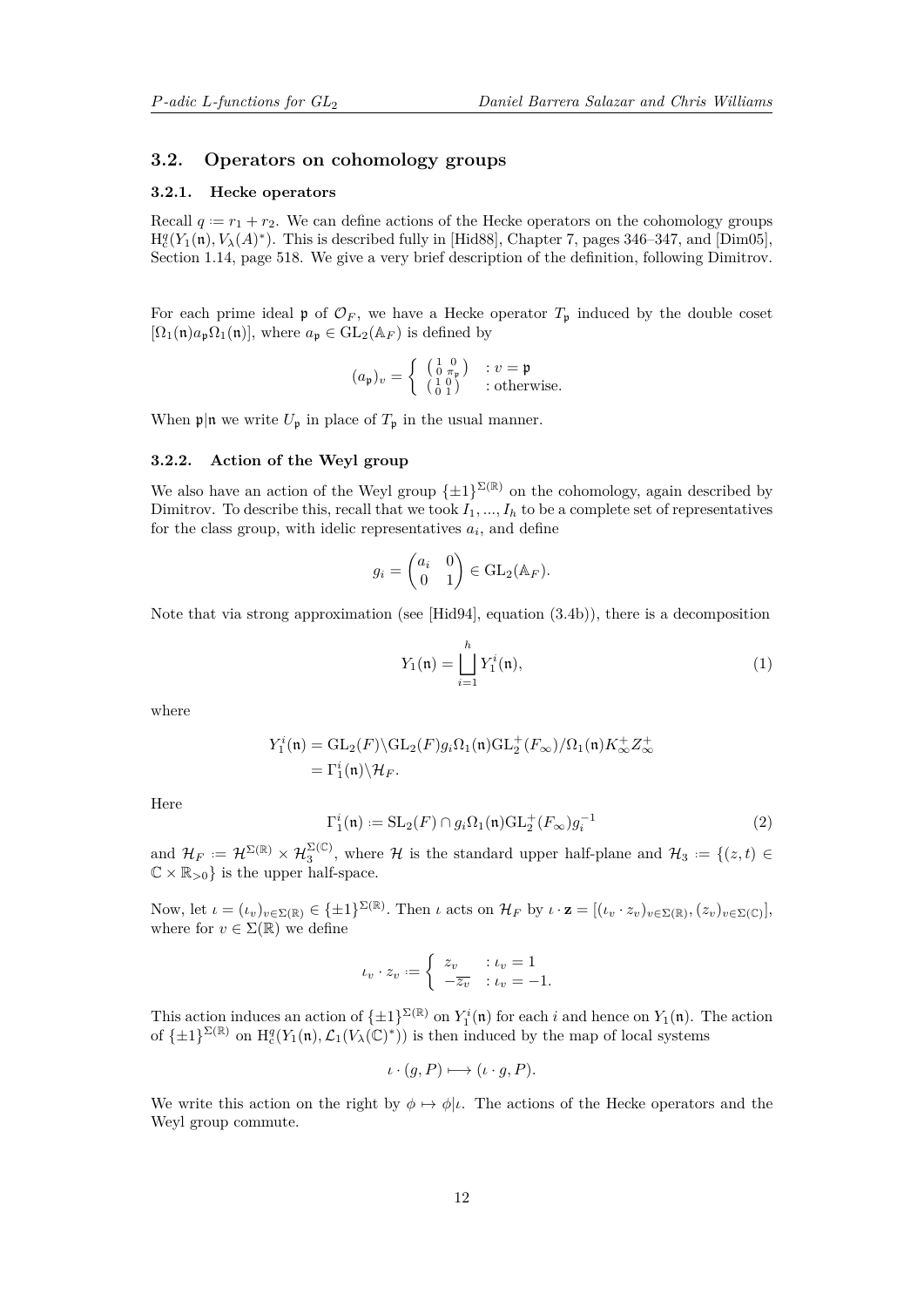### <span id="page-12-2"></span>**3.3. The Eichler–Shimura isomorphism**

The major step in the construction of a modular symbol attached to an automorphic form is the *Eichler–Shimura isomorphism*.

<span id="page-12-0"></span>**Theorem 3.4** (Eichler–Shimura)**.** *There is a Hecke-equivariant injection*

$$
S_{\lambda}(\Omega_1(\mathfrak{n}))\hookrightarrow \mathrm{H}_{\mathrm{c}}^q\left(Y_1(\mathfrak{n}),\mathcal{L}_1(V_{\lambda}(\mathbb{C})^*)\right).
$$

*Proof.* An explicit recipe is given in [\[Hid94\]](#page-39-9). Note we have composed the classical version of the theorem with the canonical inclusion of cuspidal into compactly supported cohomology.  $\Box$ 

Under the decomposition of equation [\(1\)](#page-11-0), we see that for sufficiently large extensions  $A$  of  $\mathbb{Q}$ or  $\mathbb{Q}_n$ , there is a (non-canonical) decomposition

$$
\mathrm{H}_{\mathrm{c}}^q\left(Y_1(\mathfrak{n}),\mathcal{L}_1(V_\lambda(A)^*)\right) \cong \bigoplus_{i=1}^h \mathrm{H}_{\mathrm{c}}^q\left(Y_1^i(\mathfrak{n}),\mathcal{L}_1(V_\lambda(A)^*)\right). \tag{3}
$$

### **3.4. Modular symbols**

Let  $L/\mathbb{Q}_p$  be a finite extension.

**Definition 3.5.** The space of *modular symbols of weight*  $\lambda$  *and level*  $\Omega_1(\mathfrak{n})$  *with values in* L is the compactly supported cohomology space  $H_c^q(Y_1(\mathfrak{n}), \mathcal{L}_2(V_\lambda(L)^*))$ .

Let  $\Phi \in S_{\lambda}(\Omega_1(\mathfrak{n}))$  be a Hecke eigenform. Then via Theorem [3.4](#page-12-0) we can attach to  $\Phi$  an element

$$
\phi_{\mathbb{C}} \in H^q_c\left(Y_1(\mathfrak{n}), \mathcal{L}_1(V_\lambda(\mathbb{C})^*)\right).
$$

We want to pass from a cohomology class with complex coefficients to one with *p*-adic coefficients. To do this, we use the theory of periods described earlier in Section [2.2.](#page-9-0)

**Definition 3.6.** Let  $\varepsilon$  be a character of the Weyl group  $\{\pm 1\}^{\Sigma(\mathbb{R})}$ . Then define

 $H_c^q(Y_1(\mathfrak{n}), \mathcal{L}_1(V_\lambda(\mathbb{C})^*))\left[\varepsilon\right] \subset H_c^q(Y_1(\mathfrak{n}), \mathcal{L}_1(V_\lambda(\mathbb{C})^*))$ 

to be the subspace on which  $\{\pm 1\}^{\Sigma(\mathbb{R})}$  acts by  $\varepsilon$ .

**Proposition 3.7.** *Let K be a number field containing the normal closure of F and the Hecke eigenvalues of*  $\Phi$ *, and let*  $\varepsilon$  *be as above. Let*  $\Omega_{\Phi}^{\varepsilon}$  *be the period appearing in Theorem [2.3.](#page-9-1) Define*

$$
\phi_{\mathbb{C}}^{\varepsilon}:=2^{-r_1}\sum_{\iota\in\{\pm1\}^{\Sigma(\mathbb{R})}}\varepsilon(\iota)\phi_{\mathbb{C}}|\iota.
$$

 $Then \ \phi_{\mathbb{C}}^{\varepsilon} \in \mathrm{H}^{q}_{\mathrm{c}}(Y_1(\mathfrak{n}), \mathcal{L}_1(V_{\lambda}(\mathbb{C})^*))[\varepsilon], \ and$ 

$$
\phi_K^\varepsilon:=\phi_{\mathbb C}^\varepsilon/\Omega_\Phi^\varepsilon\in{\rm H}_{\rm c}^q\left(Y_1(\mathfrak{n}),\mathcal{L}_1(V_\lambda(K)^*)\right)[\varepsilon].
$$

*Proof.* See [\[Hid94\]](#page-39-9), Chapter 8.

<span id="page-12-1"></span>**Definition 3.8.** Define

$$
\theta_K:=\sum_\varepsilon \phi_K^\varepsilon\in{\rm H}_{\rm c}^q(Y_1(\mathfrak{n}),\mathcal{L}_1(V_\lambda(K)^*)),
$$

where the sum is over all possible characters of the Weyl group  $\{\pm 1\}^{\Sigma(\mathbb{R})}$ .

 $\Box$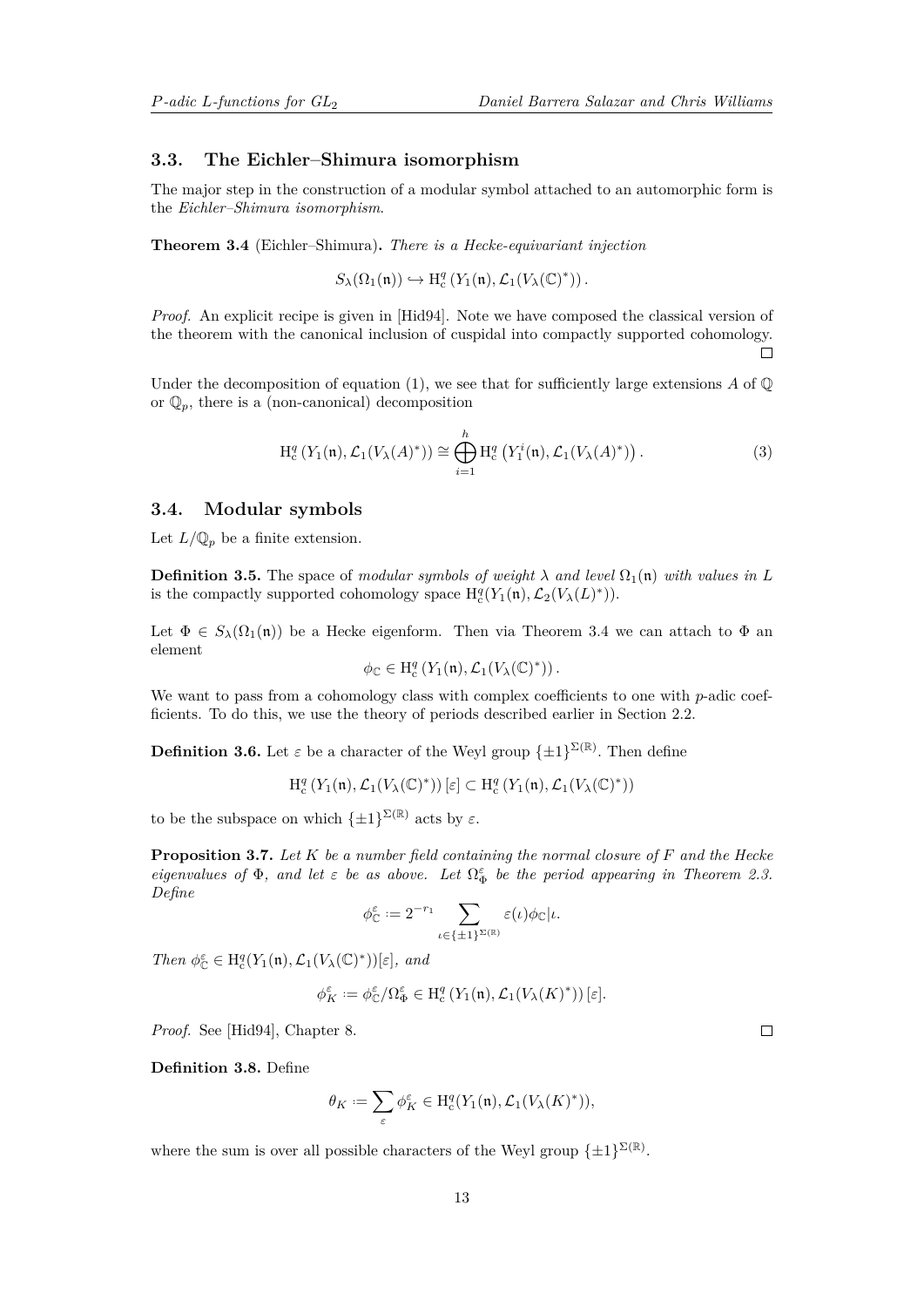<span id="page-13-4"></span>Now let  $L/\mathbb{Q}_p$  be a finite extension containing inc<sub>p</sub>(*K*) (for our fixed embedding inc<sub>p</sub> :  $\overline{\mathbb{Q}} \hookrightarrow$  $\overline{\mathbb{Q}_p}$ . Then inc<sub>p</sub> induces an inclusion

<span id="page-13-1"></span>
$$
\mathrm{H}^q_c\left(Y_1(\mathfrak{n}),\mathcal{L}_1(V_\lambda(K)^*)\right)\longleftrightarrow \mathrm{H}^q_c\left(Y_1(\mathfrak{n}),\mathcal{L}_1(V_\lambda(L)^*)\right)\cong \mathrm{H}^q_c(Y_1(\mathfrak{n}),\mathcal{L}_2(V_\lambda(L)^*)). \tag{4}
$$

Finally, there is a canonical inclusion

<span id="page-13-2"></span>
$$
\mathrm{H}^q_{\mathrm{c}}\left(Y_1(\mathfrak{n}), \mathcal{L}_2(V_\lambda(L)^*)\right) \longleftrightarrow \mathrm{H}^q_{\mathrm{c}}\left(Y_1(\mathfrak{n}), \mathcal{L}_2(V_\lambda(L)^*)\right). \tag{5}
$$

**Definition 3.9.** Let  $\Phi$  be an eigenform of weight  $\lambda$  and level  $\Omega_1(\mathfrak{n})$ , and let *L* be as above. The *modular symbol attached to* Φ *with values in L* is the image

$$
\theta_L \in \mathrm{H}_{\mathrm{c}}^q \left( Y_1(\mathfrak{n}), \mathcal{L}_2(V_\lambda(L)^*) \right)
$$

of the symbol  $\theta_K$  under the inclusion of equations [\(4\)](#page-13-1) and [\(5\)](#page-13-2).

### <span id="page-13-0"></span>**4. Automorphic cycles, evaluation maps and** *L***-values**

Let  $\Phi$  be a cuspidal automorphic form over *F*. In this section, we give a connection between the cohomology class  $\phi_{\mathbb{C}}$  associated to  $\Phi$  via the Eichler-Shimura isomorphism and critical values of its *L*-function. We do so via *automorphic cycles*. The cycles we define here are a generalisation of the objects Dimitrov uses in [\[Dim13\]](#page-39-7) in the totally real case. As a consequence of this section, we also get an integral formula for the *L*-function of Φ, generalising the results of [\[Hid94\]](#page-39-9), Section 7, where such a formula is obtained for Hecke characters with trivial conductor.

### <span id="page-13-3"></span>**4.1. Automorphic cycles**

Let f be an integral ideal of *F*. We begin with some essential definitions:

**Definition 4.1.** Recall  $F^+_{\infty} \subset (F \otimes_{\mathbb{Q}} \mathbb{R})^{\times}$  is the connected component of the identity in the subgroup of infinite ideles, and let  $F^1_{\infty}$  be the subset defined by

$$
F_{\infty}^{1} := \{ x \in F_{\infty}^{+} : |x_{v}|_{v} = 1 \text{ for all } v | \infty. \}.
$$

**Definition 4.2.** (i) Recall the definition of  $U(f) \subset \mathbb{A}_{F,f}^{\times}$  from Section [1.1,](#page-3-0) and define a global equivalent

$$
E(\mathfrak{f}) := \{ x \in \mathcal{O}_{F,+}^{\times} : x \equiv 1 \ (\text{mod} \ \mathfrak{f}) \} = U(\mathfrak{f}) \cap F^{\times}.
$$

(ii) We define the *automorphic cycle of level* f to be

$$
X_{\mathfrak{f}} := F^{\times} \backslash \mathbb{A}_F^{\times}/U(\mathfrak{f}) F_{\infty}^1.
$$

**Remark 4.3:** There is a natural decomposition  $X_f = \bigcup_{\mathbf{y} \in \mathrm{Cl}_F^+(\mathfrak{f})} X_{\mathbf{y}}$ , where  $X_{\mathbf{y}} = \{ [x] \in X_f :$ x represents **y** in  $\text{Cl}_F^+(\mathfrak{f})$ .

There is a natural embedding

$$
\eta_{\mathfrak{f}}:X_{\mathfrak{f}}\longrightarrow Y_{1}(\mathfrak{n})
$$

induced by

$$
\eta: \mathbb{A}_F^{\times} \longrightarrow \text{GL}_2(\mathbb{A}_F)
$$

$$
x \longmapsto \begin{pmatrix} x & (x\pi_f^{-1})_{v|f} \\ 0 & 1 \end{pmatrix},
$$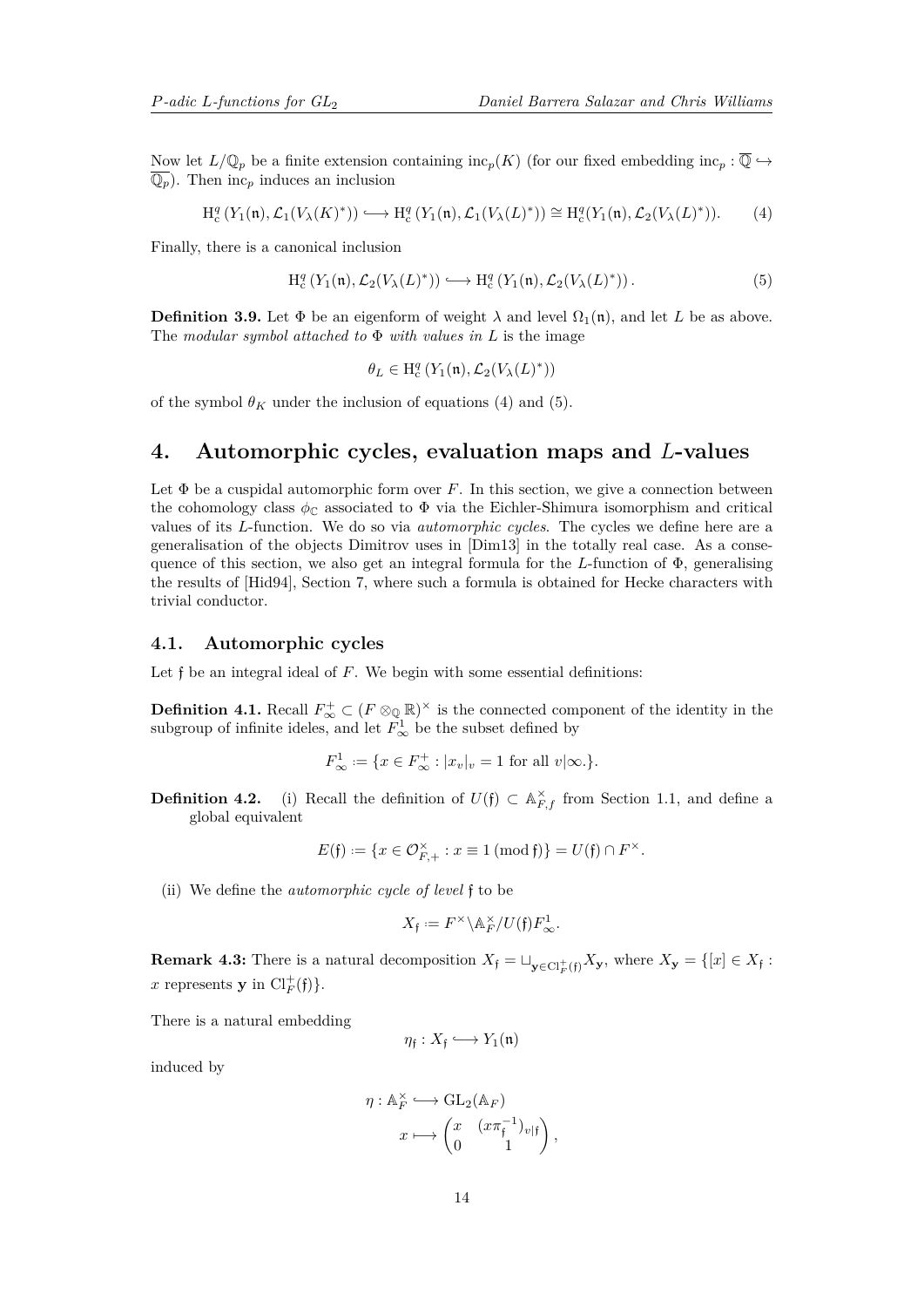where  $(\pi_{\mathfrak{f}}^{-1})_{v|\mathfrak{f}}$  is the idele defined in Definition [1.6.](#page-6-0) This map is shown to be well-defined in Proposition [4.4](#page-14-0) below.

Recall that we have a decomposition  $Y_1(\mathfrak{n}) = \bigsqcup_{i=1}^h Y_1^i(\mathfrak{n})$ , where  $Y_1^i(\mathfrak{n})$  is as defined in equa-tion [\(1\)](#page-11-0). In particular,  $Y_1^i(\mathfrak{n})$  can be described as  $\{[g] \in Y_1(\mathfrak{n}) : \det(g)$  represents *i* in  $\text{Cl}_F^+$ .

<span id="page-14-0"></span>**Proposition 4.4.** *The map η*<sup>f</sup> *induces a well-defined map*

 $\eta_{\mathfrak{f}}: X_{\mathfrak{f}} \longrightarrow Y_1(\mathfrak{n}).$ 

*Moreover, the restriction of*  $\eta_f$  *to*  $X_y$  *has image in*  $Y_1^{i_y}(\mathfrak{n})$ *, where i*<sub>y</sub> *denotes the element of the narrow class group given by the image of* **y** *under the natural projection*  $Cl_F^+(\mathfrak{f}) \to Cl_F^+$ .

*Proof.* Suppose  $\gamma x u r$  is a different representative of  $[x] \in X_f$ . Then

$$
[\eta_{\mathfrak{f}}(\gamma xur)] = \begin{bmatrix} \begin{pmatrix} \gamma xur & (\gamma xur\pi_{\mathfrak{f}}^{-1})_{v|\mathfrak{f}} \\ 0 & 1 \end{pmatrix} \end{bmatrix}
$$
  
= 
$$
\begin{bmatrix} \begin{pmatrix} \gamma & 0 \\ 0 & 1 \end{pmatrix} \begin{pmatrix} x & (x\pi_{\mathfrak{f}}^{-1})_{v|\mathfrak{f}} \\ 0 & 1 \end{pmatrix} \begin{pmatrix} u & ((u-1)\pi_{\mathfrak{f}}^{-1})_{v|\mathfrak{f}} \\ 0 & 1 \end{pmatrix} \end{bmatrix}
$$
 (6)  
= 
$$
[\eta_{\mathfrak{f}}(x)] \in Y_1(\mathfrak{n}),
$$

showing that the induced map is well-defined. To see that the restriction to  $X<sub>y</sub>$  lands in  $Y_1^{i_{\mathbf{y}}}(\mathfrak{n})$ , note that  $\det(\eta_{\mathfrak{f}}(x)) = x$ , so that if *x* represents  $\mathbf{y} \in \mathrm{Cl}_F^+(\mathfrak{f})$ , we see that  $\eta_{\mathfrak{f}}(x)$ represents  $i_y \in \mathrm{Cl}_F^+$ , and in particular,  $\eta_f$  induces a map

$$
\{x \in \mathbb{A}_F^\times : [x] = \mathbf{y} \in \mathrm{Cl}_F^+(\mathfrak{f})\} \longrightarrow Y_1^{i_\mathbf{y}}(\mathfrak{n}),
$$

which then descends as claimed.

### <span id="page-14-3"></span>**4.2. Evaluation maps**

We now use these automorphic cycles to define *evaluation maps*

$$
\mathrm{Ev}:\mathrm{H}_{\mathrm{c}}^q\left(Y_1(\mathfrak{n}),\mathcal{L}_1(V_\lambda(\mathbb{C})^*)\right)\longrightarrow\mathbb{C}.
$$

This will be done in several stages.

### **4.2.1.** Pulling back to  $X_f$

First, we pullback under the inclusion  $\eta_f: X_f \hookrightarrow Y_1(\mathfrak{n})$ . The corresponding sheaf  $\mathcal{L}_{f,1}(V_\lambda(\mathbb{C})^*)$  :=  $\eta_f^* \mathcal{L}_1(V_\lambda(\mathbb{C})^*)$  can be seen, via equation [\(6\)](#page-14-1), to be given by the sections of the natural map

$$
F^\times \backslash (\mathbb{A}_F^\times \times V_\lambda(\mathbb{C})^*)/U(\mathfrak{f}) F_\infty^1 \longrightarrow X_{\mathfrak{f}},
$$

where the action is given by

$$
f(x,P)ur = \left(fxur, P \middle| \begin{pmatrix} f^{-1} & 0 \\ 0 & 1 \end{pmatrix} \right).
$$

### <span id="page-14-2"></span>**4.2.2. Passing to individual components**

We can explicitly write

$$
X_{\mathbf{y}} := F^{\times} \backslash F^{\times} a_{\mathbf{y}} U(\mathfrak{f}) F_{\infty}^{+}/U(\mathfrak{f}) F_{\infty}^{1},
$$

<span id="page-14-1"></span> $\Box$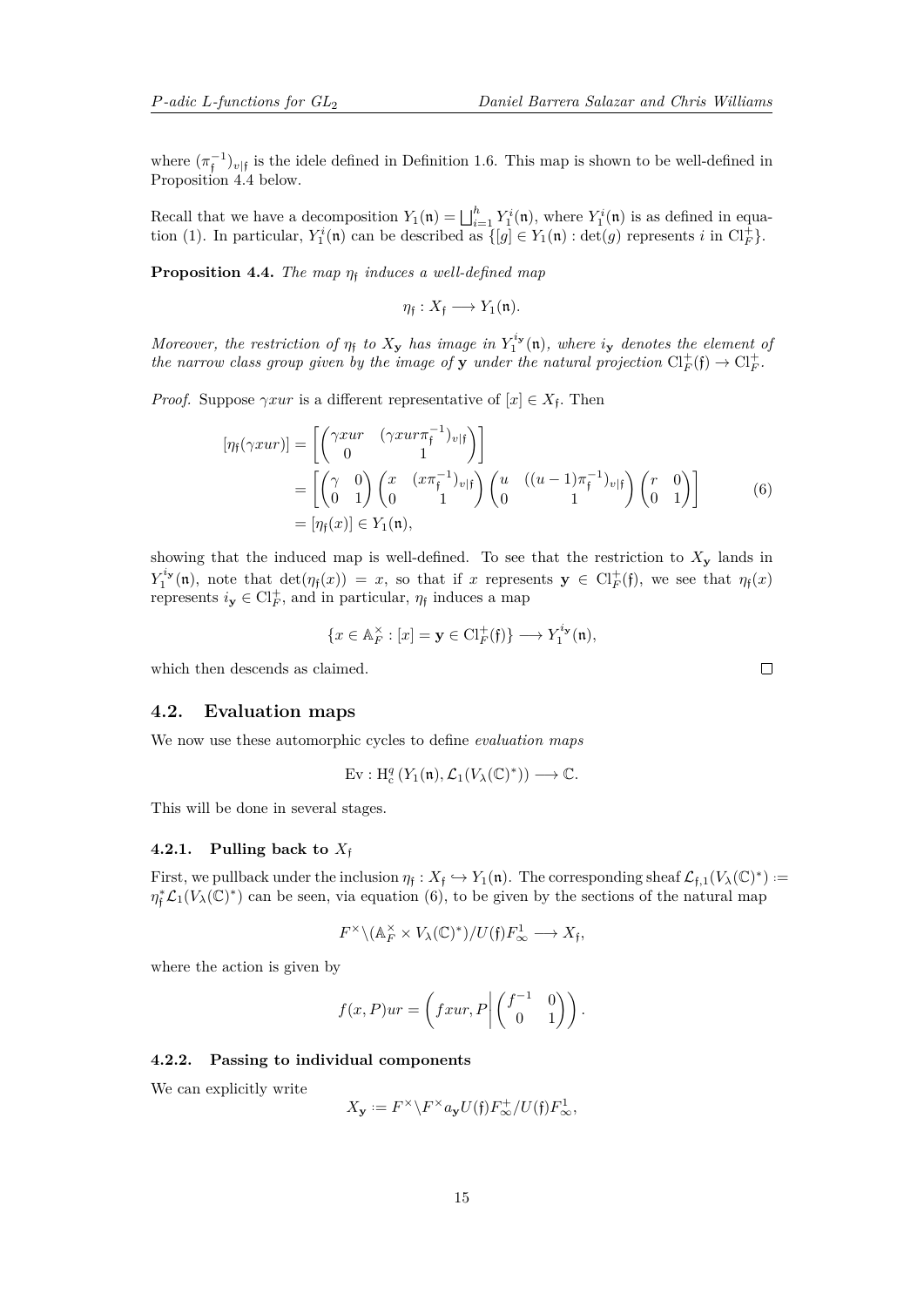for  ${a_{\mathbf{y}} : \mathbf{y} \in \mathrm{Cl}_{F}^{+}(\mathfrak{f})}$  a (henceforth fixed) set of class group representatives. Note here that there is an isomorphism

$$
E(\mathfrak{f})F_{\infty}^{1}\backslash F_{\infty}^{+} \xrightarrow{\sim} X_{\mathbf{y}},
$$
  

$$
r \longmapsto a_{\mathbf{y}}r.
$$
 (7)

Pulling back under this isomorphism composed with the inclusion  $X_{\mathbf{y}} \subset X_{\mathfrak{f}}$ , we see that the corresponding sheaf  $\mathcal{L}_{f,y,1} := \tau_{a_y}^* \mathcal{L}_{f,1}(V_\lambda(\mathbb{C})^*)$  is given by the sections of

$$
E(\mathfrak{f})F_{\infty}^1 \backslash (F_{\infty}^+ \times V_{\lambda}(\mathbb{C})^*) \longrightarrow E(\mathfrak{f})F_{\infty}^1 \backslash F_{\infty}^+,
$$

where now the action is by

$$
es(r, P) = \left( esr, P \middle| \begin{pmatrix} e^{-1} & 0 \\ 0 & 1 \end{pmatrix} \right).
$$

### **4.2.3. Evaluating**

Let  $\mathbf{j} \in \mathbb{Z}[\Sigma]$  be such that there is a Hecke character  $\varphi$  of conductor  $\mathbf{f}$  and infinity type  $\mathbf{j} + \mathbf{v}$ . Note that in this case, for all  $e \in E(f)$ , we have  $e^{j+\mathbf{v}} = 1$ ; indeed,  $e^{j+\mathbf{v}} = \varphi_{\infty}(e) = \varphi_f(e)^{-1} =$ 1, since  $e \equiv 1 \pmod{\mathfrak{f}}$ . Now let  $\rho_{\mathfrak{j}}$  denote the map

$$
\rho_{\mathbf{j}}:V_{\lambda}(\mathbb{C})^*\longrightarrow\mathbb{C}
$$

given by evaluating at the polynomial  $X^{k-j}Y^j$ . Then  $\rho_j$  induces a map  $(\rho_j)_*$  of local systems on  $E(f)F^1_{\infty}\backslash F^+_{\infty}$ , as

$$
P\left|\begin{pmatrix}e^{-1} & 0\\ 0 & 1\end{pmatrix}(\mathbf{X}^{\mathbf{k}-\mathbf{j}}\mathbf{Y}^{\mathbf{j}})=(e^{\mathbf{j}+\mathbf{v}})^{-1}P(\mathbf{X}^{\mathbf{k}-\mathbf{j}}\mathbf{Y}^{\mathbf{j}})=P(\mathbf{X}^{\mathbf{k}-\mathbf{j}}\mathbf{Y}^{\mathbf{j}}).
$$

We see that the sheaf  $(\rho_j)_*\mathcal{L}_{f,\mathbf{y},1}(V_\lambda(\mathbb{C})^*)$  is the constant sheaf attached to  $\mathbb C$  over  $E(f)F_\infty^1\setminus F_\infty^+$ . But note that this space is a connected orientable real manifold of dimension  $q$ , and hence that there is an isomorphism

$$
H_c^q(E(\mathfrak{f})F_\infty^1 \backslash F_\infty^+, \mathbb{C}) \cong \mathbb{C},
$$

given by integration over  $E(f)F^1_{\infty} \backslash F^+_{\infty}$ .

<span id="page-15-0"></span>**Definition 4.5.** Define

$$
\mathrm{Ev}_{\mathfrak{f},\mathbf{j},1}^{a_{\mathbf{y}}}: \mathrm{H}_{\mathrm{c}}^q(Y_1(\mathfrak{n}),\mathcal{L}_1(V_\lambda(\mathbb{C})^*)) \longrightarrow \mathbb{C}
$$

to be the composition of the maps

$$
H_c^q(Y_1(\mathfrak{n}), \mathcal{L}_1(V_\lambda(\mathbb{C})^*)) \xrightarrow{\eta_{\mathfrak{f}}^*} H_c^q(X_{\mathfrak{f}}, \mathcal{L}_{\mathfrak{f},1}(V_\lambda(\mathbb{C})^*)) \xrightarrow{\tau_{\alpha_{\mathbf{y}}}^*} \cdots
$$

$$
H_c^q(E(\mathfrak{f})F_\infty^1 \backslash F_\infty^+, \mathcal{L}_{\mathfrak{f},\mathbf{y},1}(V_\lambda(\mathbb{C})^*)) \xrightarrow{(\rho_{\mathbf{j}})_*} H_c^q(E(\mathfrak{f})F_\infty^1 \backslash F_\infty^+, \mathbb{C}) \cong \mathbb{C}.
$$

- **Remarks:** (i) Note that this definition is not restricted to polynomials with coefficients in C. Indeed, the evaluation maps are well-defined for cohomology with coefficients in a number field or an extension of  $\mathbb{Q}_p$ . We will distinguish between the various cases by using a subscript on the cohomology class (for example,  $\phi_{\mathbb{C}}$  is a complex modular symbol).
	- (ii) The subscript 1 in  $Ev_{\mathfrak{f},\mathbf{j},1}^{ay}$  dictates that this is an evaluation map from the cohomology with coefficients in  $\mathcal{L}_1(V_\lambda(\mathbb{C})^*)$ . Later, we will define an evaluation map  $Ev_{f,j,2}^{a_y}$ .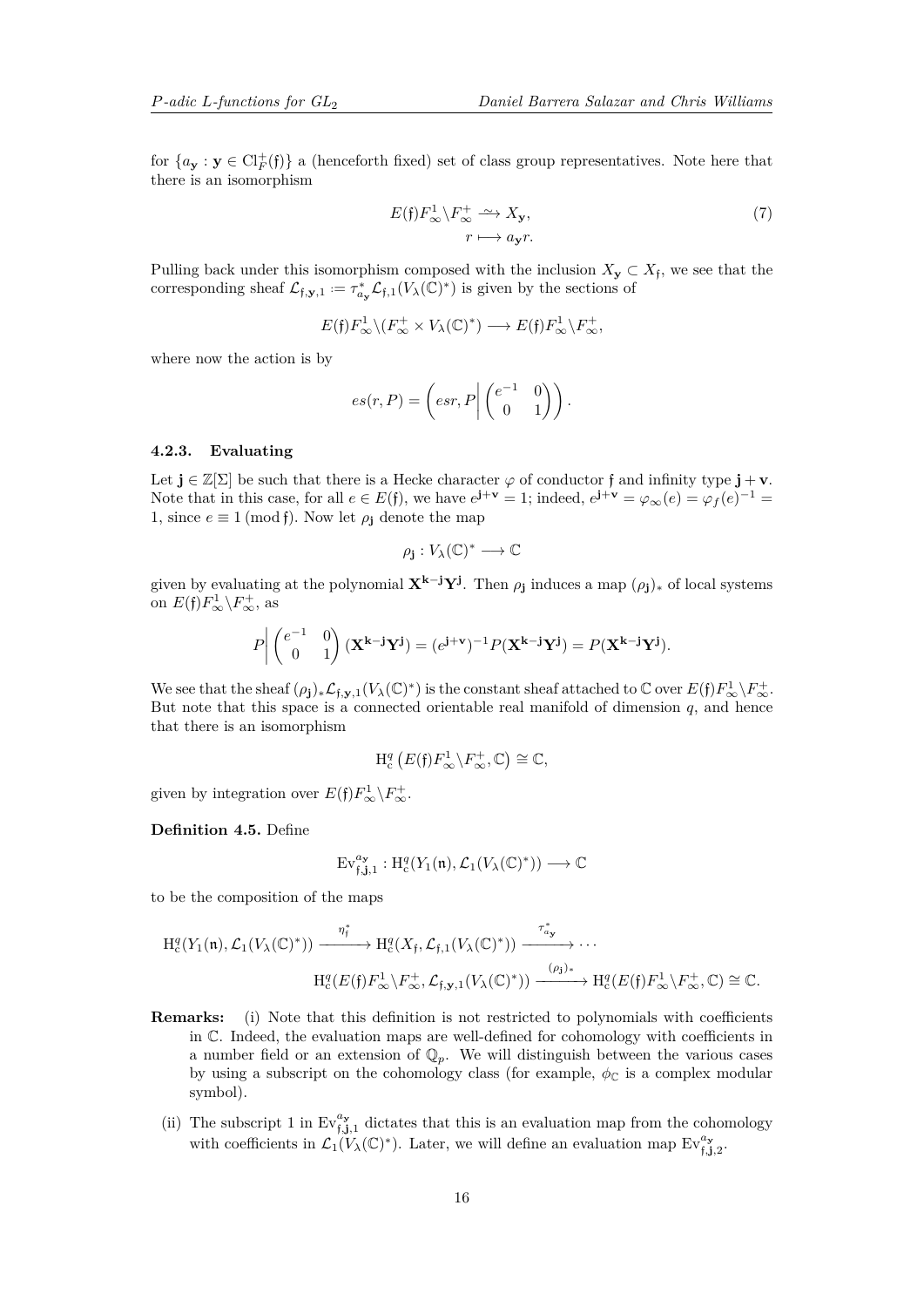$\lambda$ 

### <span id="page-16-1"></span>**4.3. An integral formula for the** *L***-function**

Let  $\varphi$  be a Hecke character of conductor f and infinity type  $\mathbf{j} + \mathbf{v}$  for some  $0 \leq \mathbf{j} \leq \mathbf{k}$ . The following is a generalisation of a result of Hida:

<span id="page-16-0"></span>**Theorem 4.6.** Let  $F/\mathbb{Q}$  be a number field, and let  $\Phi$  be a cuspidal eigenform over  $F$  of weight  $\lambda = (\mathbf{k}, \mathbf{v}) \in \mathbb{Z}[\Sigma]^2$ , where  $\mathbf{k} + 2\mathbf{v}$  *is parallel, and let*  $\varphi$  *be a Hecke character of conductor* f *and infinity type*  $\mathbf{i} + \mathbf{v}$ *, where*  $0 \leq \mathbf{i} \leq \mathbf{k}$ *. Let*  $\Lambda(\Phi, \cdot)$  *be the normalised L-function attached to* Φ *defined in Definition [2.2.](#page-9-2) Then there is an integral formula*

$$
\sum_{\substack{\in \text{Cl}_F^+(\mathfrak{f})}} \varphi(a_{\mathbf{y}}) \text{Ev}_{\mathfrak{f}, \mathbf{j}, 1}^{a_{\mathbf{y}}}(\phi_{\mathbb{C}}) = (-1)^{R(\mathbf{j}, \mathbf{k})} \left[ \frac{|D| \tau(\varphi)}{2^{r_2}} \right] \cdot \Lambda(\Phi, \varphi),
$$

*where:*

- $\{a_{\mathbf{y}}\}$  *is a (fixed) set of adelic representatives for*  $\text{Cl}_{F}^{+}(\mathfrak{f})$  *with*  $(a_{\mathbf{y}})_{v} = 1$  *for v infinite*,
- $\bullet$   $R(\mathbf{j}, \mathbf{k}) := \sum_{v \in \Sigma(\mathbb{C})} k_v + \sum_{v \in \Sigma(\mathbb{R})} k_v + j_v,$
- $\tau(\varphi)$  *is the Gauss sum attached to*  $\varphi$  *defined in Definition [1.6,](#page-6-0)*
- *D is the discriminant of the number field F,*
- Ev $_{f,j,1}^{a_y}$  is the classical evaluation map from Definition [4.5,](#page-15-0)
- *and*  $φ<sub>C</sub>$  *is the modular symbol attached to*  $Φ$  *under the Eichler-Shimura isomorphism.*

*Proof.* (Sketch). The proof is standard but long, messy and technical, and we omit the details. A full and detailed proof can be found in Chapter 12.1.4 of [\[Wil16\]](#page-40-11).

The proof relies on explicit computations using the Fourier expansion of the automorphic form. It can be broadly split into several stages, as follows:

- (i) First, we explicitly compute the differential  $\delta_{\mathbf{y}} := \tau_{a_{\mathbf{y}}}^* \eta_{\mathbf{f}}^* \phi_{\mathbb{C}}$ . This uses the isomorphism between Betti and de Rham cohomology at the level of complex coefficients, and is done for trivial conductor f in [\[Hid94\]](#page-39-9), Section 2.5.
- (ii) Write  $\delta_{\mathbf{y}} = \sum_{0 \leq \mathbf{j} \leq \mathbf{k}} \delta_{\mathbf{y}}^{\mathbf{j}}(z) \mathcal{X}^{\mathbf{k}-\mathbf{j}} \mathcal{Y}^{\mathbf{j}}$ . We then introduce an auxiliary varible *s* and consider the integral

$$
C_{\mathbf{y}}^{\mathbf{j}}(s):=\int_{E(\mathfrak{f})F_\infty^1\setminus F_\infty^+}\delta_{\mathbf{y}}^{\mathbf{j}}(\mathbf{y})|\mathbf{y}|_{\mathbb{A}_F}^s,
$$

where **y** denotes an element of  $F^+_{\infty}$ .

- (iii) For Re(s)  $\gg$  0, we explicitly compute  $C^j_{\mathbf{y}}(s)$ , broadly following [\[Hid94\]](#page-39-9), Section 7. To do this, we substitute the Fourier expansion of our automorphic form into the expression, and rearrange the result into a product of local integrals at the archimedean places, which are easily computed. We are left with a sum over ideals that are equivalent to  $a_{\mathbf{y}} \mathcal{O}_F$  in  $\mathrm{Cl}_F^+(\mathfrak{f})$ .
- (iv) By summing over  $y \in Cl_F^+(\mathfrak{f})$ , we get a sum over *all* ideals of  $\mathcal{O}_F$ , and this collapses via a Gauss sum to give the value of the *L*-function at  $\varphi | \cdot |^s$ . We deduce that there is an analytic continuation of  $L(\Phi, \varphi, s)$  to the whole complex plane, and that setting  $s = 0$ , we see the (critical) *L*-value at the character  $\varphi$ .
- (v) We conclude by noting that

$$
C_{\mathbf{y}}^{\mathbf{j}}(0) = \mathrm{Ev}_{\mathfrak{f}, \mathbf{j}, 1}^{a_{\mathbf{y}}} \phi_{\mathbb{C}},
$$

from which we deduce the theorem.

 $\Box$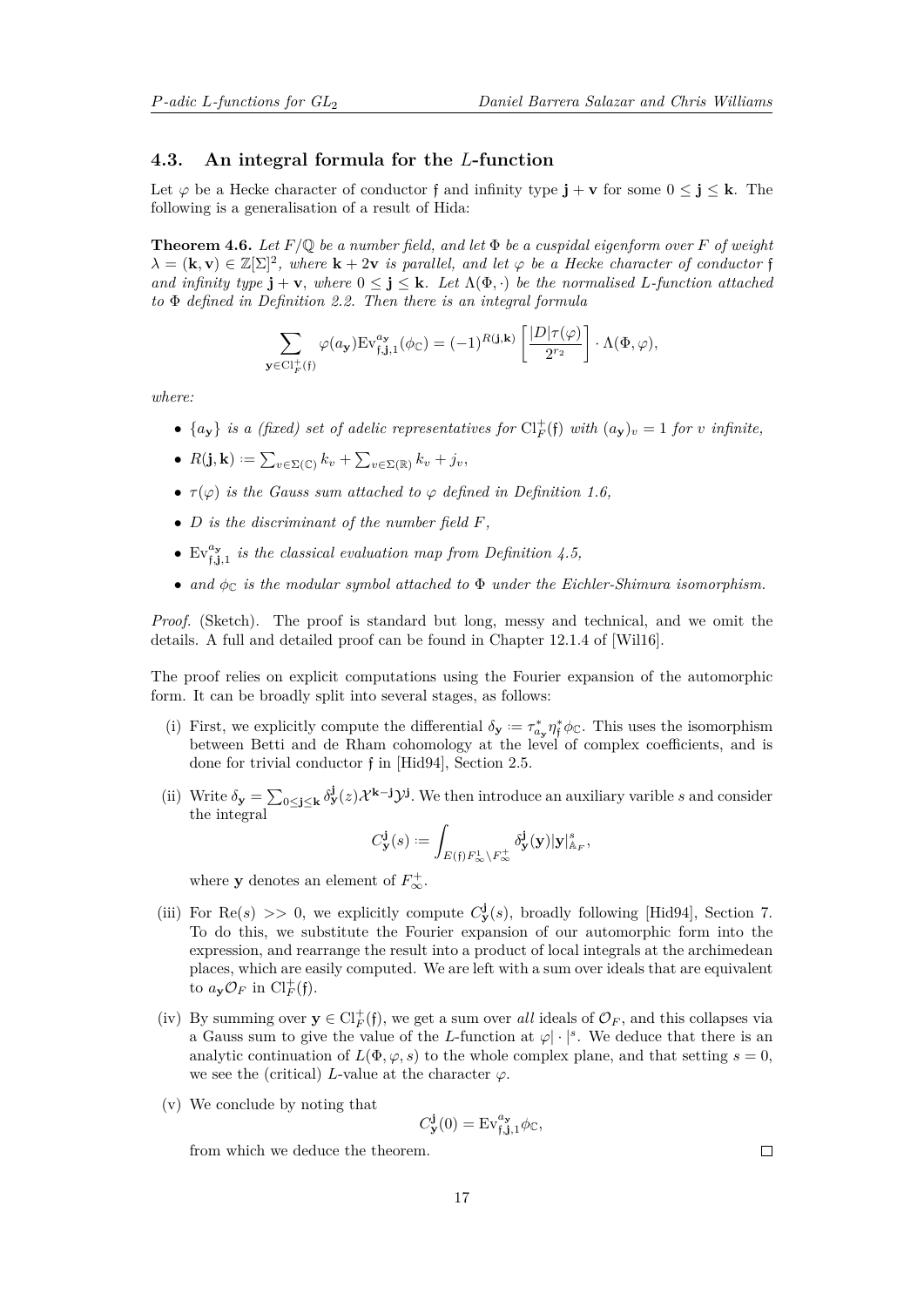For later use, it is convenient to record a variant of this theorem here. In particular, in the sequel, we will only be able to consider evaluations at conductors f divisible by every prime above *p*. We want to use such evaluations to obtain *L*-values at characters whose conductors do *not* necessarily satisfy this (for example, the trivial character). To do so, we need a compatibility result between evaluation maps for different conductors. By examining the Gauss sum in the proof of the integral formula, we obtain:

**Theorem 4.7.** *Suppose*  $\phi_{\mathbb{C}}$  *is an eigensymbol for all the Hecke operators. Let*  $\varphi$  *be a Hecke character of conductor* f *and infinity type*  $\mathbf{j} + \mathbf{v}$ *, and let*  $\mathbf{p}$  *be a prime that divides the level*  $\mathbf{n}$ *but does* not *divide* f*. Then*

$$
\sum_{\substack{\in \text{Cl}_F^+(\mathfrak{f}\mathfrak{p})}} \varphi(a_{\mathbf{x}}) \text{Ev}_{\mathfrak{f}\mathfrak{p},\mathbf{j},1}^{a_{\mathbf{x}}}(\phi_{\mathbb{C}}) = (\varphi(\mathfrak{p})\lambda_{\mathfrak{p}} - 1) \sum_{\mathbf{y} \in \text{Cl}_F^+(\mathfrak{f})} \varphi(a_{\mathbf{y}}) \text{Ev}_{\mathfrak{f},\mathbf{j},1}^{a_{\mathbf{y}}}(\phi_{\mathbb{C}}),
$$

*where*  $\lambda_{p}$  *is the Hecke eigenvalue at* p.

**x**∈Cl<sup>+</sup>

**y** 

<span id="page-17-1"></span>**Corollary 4.8.** *Suppose*  $(p)|n$ *, and let*  $\varphi$  *be a Hecke character of conductor*  $f|(p^{\infty})$  *and infinity type*  $\mathbf{j} + \mathbf{v}$ *. Let B be the set of primes above p for which*  $\varphi$  *is not ramified, and define*  $\mathfrak{f}' := \mathfrak{f} \prod_{\mathfrak{p} \in B} \mathfrak{p}$ *. Then*  $\mathfrak{f}'$  *is divisible by every prime above p and we have* 

$$
\sum_{\substack{\in \text{Cl}_F^+(\mathfrak{f}')} }\varphi(a_{\mathbf{y}})\text{Ev}_{\mathfrak{f}',\mathbf{j},1}^{a_{\mathbf{y}}}(\phi_{\mathbb{C}})=\left(\prod_{\mathfrak{p}\in B}(\varphi(\mathfrak{p})\lambda_\mathfrak{p}-1)\right)\sum_{\mathbf{y}\in \text{Cl}_F^+(\mathfrak{f})}\varphi(a_{\mathbf{y}})\text{Ev}_{\mathfrak{f},\mathbf{j},1}^{a_{\mathbf{y}}}(\phi_{\mathbb{C}}).
$$

### <span id="page-17-0"></span>**5. Algebraicity results**

So far, all of our work has been done over C. We will now refine these results to connect the *algebraic* modular symbol to the critical *L*-values above.

**Definition 5.1.** Let  $A_f = \{a_{\mathbf{y}} : \mathbf{y} \in \mathrm{Cl}_F^+(\mathfrak{f})\}$  denote a fixed set of representatives for  $\mathrm{Cl}_F^+(\mathfrak{f})$ , with components at infinity that are not necessarily trivial. For a Hecke character  $\varphi$  of conductor f and infinity type  $\mathbf{j} + \mathbf{v}$ , where  $0 \leq \mathbf{j} \leq \mathbf{k}$ , define a function

$$
\mathrm{Ev}_{\varphi}^{\mathcal{A}_{\mathfrak{f}}} : \mathrm{H}^q_c\left(Y_1(\mathfrak{n}), \mathcal{L}_1(V_\lambda(\mathbb{C})^*)\right) \longrightarrow \mathbb{C}
$$

by

$$
\mathrm{Ev}_{\varphi}^{A_{\mathfrak{f}}}(\phi) = \sum_{\mathbf{y} \in \mathrm{Cl}_{F}^{+}(\mathfrak{f})} \varepsilon_{\varphi} \varphi_{f}(a_{\mathbf{y}}) \mathrm{Ev}_{\mathfrak{f}, \mathbf{j}, 1}^{a_{\mathbf{y}}}(\phi),
$$

where as previously we write  $\varepsilon_{\varphi}$  as a function on the ideles by composing it with the natural sign map  $\mathbb{A}_F^{\times} \to {\{\pm 1\}}^{\Sigma(\mathbb{R})}$ .

**Lemma 5.2.** *The function*  $Ev^{A<sub>†</sub>}$  *is independent of class group representatives.* 

*Proof.* Let  $a'_{\mathbf{y}}$  be an alternative representative corresponding to  $\mathbf{y} \in \mathrm{Cl}_F^+(\mathfrak{f})$ . Then  $a_{\mathbf{y}} =$  $f_{\alpha y}$ *ur*, where  $f \in F^{\times}, u \in U(f)$  and  $r \in F_{\infty}^{+}$ . Looking at the description of the evaluation maps, we see that

$$
\mathrm{Ev}_{\mathfrak{f},\mathbf{j},1}^{a'_{\mathbf{y}}}(\phi) = f^{\mathbf{j}+\mathbf{v}} \mathrm{Ev}_{\mathfrak{f},\mathbf{j},1}^{a_{\mathbf{y}}}(\phi).
$$

But

$$
\varepsilon_{\varphi}\varphi_f(a'_{\mathbf{y}}) = \varepsilon_{\varphi}\varphi_f(fa_{\mathbf{y}}ur) = \varepsilon_{\varphi}\varphi_f(f)\varepsilon_{\varphi}\varphi_f(a_{\mathbf{y}})
$$

$$
= f^{-\mathbf{j}-\mathbf{v}}\varepsilon_{\varphi}\varphi_f(a_{\mathbf{y}}),
$$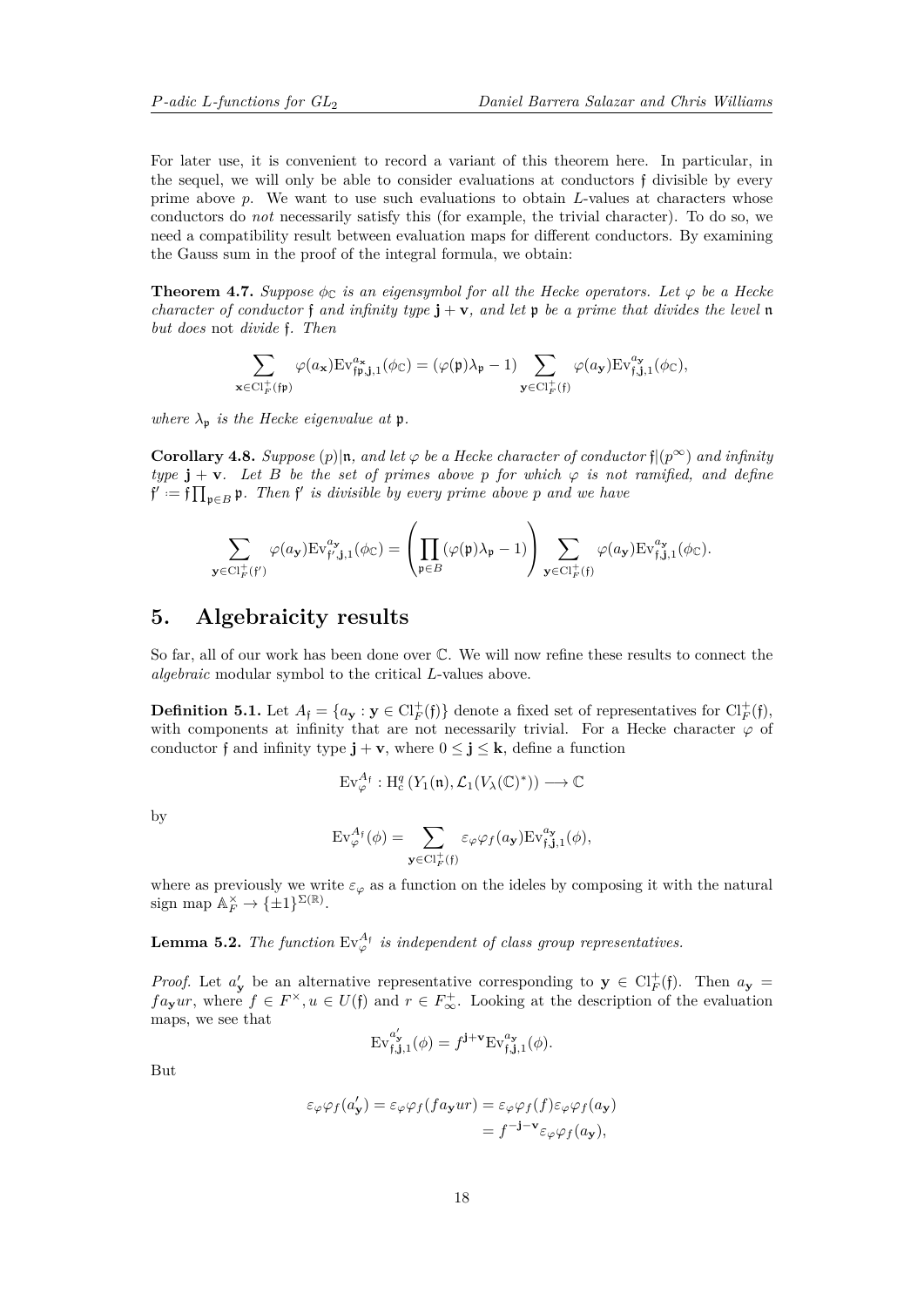since  $\varepsilon_{\varphi}\varphi_f$  is trivial on  $U(\mathfrak{f})F^+_{\infty}$  and by our earlier comment, we have

$$
\varepsilon_{\varphi}\varphi_f(f) = \varphi(f)/\varphi_{\infty}^{\text{alg}}(f) = f^{-\mathbf{j}-\mathbf{v}}.
$$

Putting this together, we find that

$$
\varepsilon_{\varphi} \varphi_f(a'_{\mathbf{y}}) \mathrm{Ev}_{\mathfrak{f}, \mathbf{j}, 1}^{a'_{\mathbf{y}}}(\phi) = \varepsilon_{\varphi} \varphi_f(a_{\mathbf{y}}) \mathrm{Ev}_{\mathfrak{f}, \mathbf{j}, 1}^{a_{\mathbf{y}}}(\phi),
$$

which is the required result.

<span id="page-18-1"></span>**Definition 5.3.** Define  $Ev_{\varphi}$  to be the map  $Ev_{\varphi}^{\mathcal{A}_{f}}$  for any choice of class group representatives *A*f . This is well-defined by the above lemma.

We will combine this with the following to deduce the result we desire.

**Proposition 5.4.** *Let*  $\iota \in {\pm 1}^{\Sigma(\mathbb{R})}$ *. Then for any idele a, we have* 

$$
\mathrm{Ev}_{\mathfrak{f},\mathbf{j},1}^{aa}\left(\phi\middle|\iota\right) = \mathrm{Ev}_{\mathfrak{f},\mathbf{j},1}^{a}(\phi).
$$

*Proof.* Recall that the definition of the action of  $\iota \in {\pm 1}^{\Sigma(\mathbb{R})}$  on the cohomology of  $Y_1(\mathfrak{n})$ was described in Section [3.2.2.](#page-11-1) There is a well-defined action of  $\{\pm 1\}^{\Sigma(\mathbb{R})}$  on the local system corresponding to  $\mathcal{L}_{f,1}(V_\lambda(\mathbb{C})^*)$  given by

$$
\iota \cdot (x, P) = (\iota x, P),
$$

where here we have considered  $\iota$  to be an idele by setting  $\iota_v = 1$  for all complex and finite places *v*. A simple check shows that if  $\phi \in H_c^q(Y_1(\mathfrak{n}), \mathcal{L}_1(\bar{V}_\lambda(\mathbb{C})^*))$  then we have

$$
\eta_{\mathfrak{f}}^*(\phi|\iota) = \eta_{\mathfrak{f}}^*(\phi)|\iota
$$

coming from the commutative diagram

$$
(g, P) \xrightarrow{\eta_{\mathfrak{f}}^*} (x, P)
$$

$$
\downarrow | \iota \qquad \qquad \downarrow | \iota
$$

$$
(\iota \cdot g, P) \xrightarrow{\eta_{\mathfrak{f}}^*} (\iota x, P)
$$

of local systems. Continuing to work at the level of local systems, suppose *x* is an idele that, under the natural quotient map, lies in the component of  $X_f$  corresponding to  $a_\mathbf{y}$ . Then the image of *ιx* lies in the component corresponding to  $\iota a_{\mathbf{y}}$  (where here we note that if  $\{a_{\mathbf{y}} : \mathbf{y} \in$  $\text{Cl}_F^+(\mathfrak{f})$  is a complete set of representatives for  $\text{Cl}_F^+(\mathfrak{f})$ , then so is the set  $\{ \iota a_{\mathbf{y}} : \mathbf{y} \in \text{Cl}_F^+(\mathfrak{f}) \}$ . Thus we see that there is a commutative diagram of maps of local systems

$$
(x, P) \xrightarrow{\tau_{a_{\mathbf{y}}^{*}}^{*}} (r, P) \xrightarrow{\text{ev. at } \mathbf{X}^{\mathbf{k}-\mathbf{j}} \mathbf{Y}^{\mathbf{j}}}(r, c)
$$
  
\n
$$
\downarrow \qquad \qquad \downarrow \qquad \qquad \downarrow \qquad \qquad \downarrow
$$
  
\n
$$
(tx, P) \xrightarrow{\tau_{a_{\mathbf{y}}^{*}}^{*}} (r, P) \xrightarrow{\text{ev. at } \mathbf{X}^{\mathbf{k}-\mathbf{j}} \mathbf{Y}^{\mathbf{j}}}(r, c),
$$

where the local system on the far right hand side defines the constant sheaf given by sections of  $(E(\mathfrak{f})F_{\infty}^1 \backslash F_{\infty}^+) \times \mathbb{C} \to E(\mathfrak{f})F_{\infty}^1 \backslash F_{\infty}^+$ . The result follows.  $\Box$ 

<span id="page-18-0"></span>**Corollary 5.5.** *We have the relation*

$$
\operatorname{Ev}_{\varphi}(\phi|\iota) = \varepsilon_{\varphi}(\iota) \operatorname{Ev}_{\varphi}(\phi).
$$

 $\Box$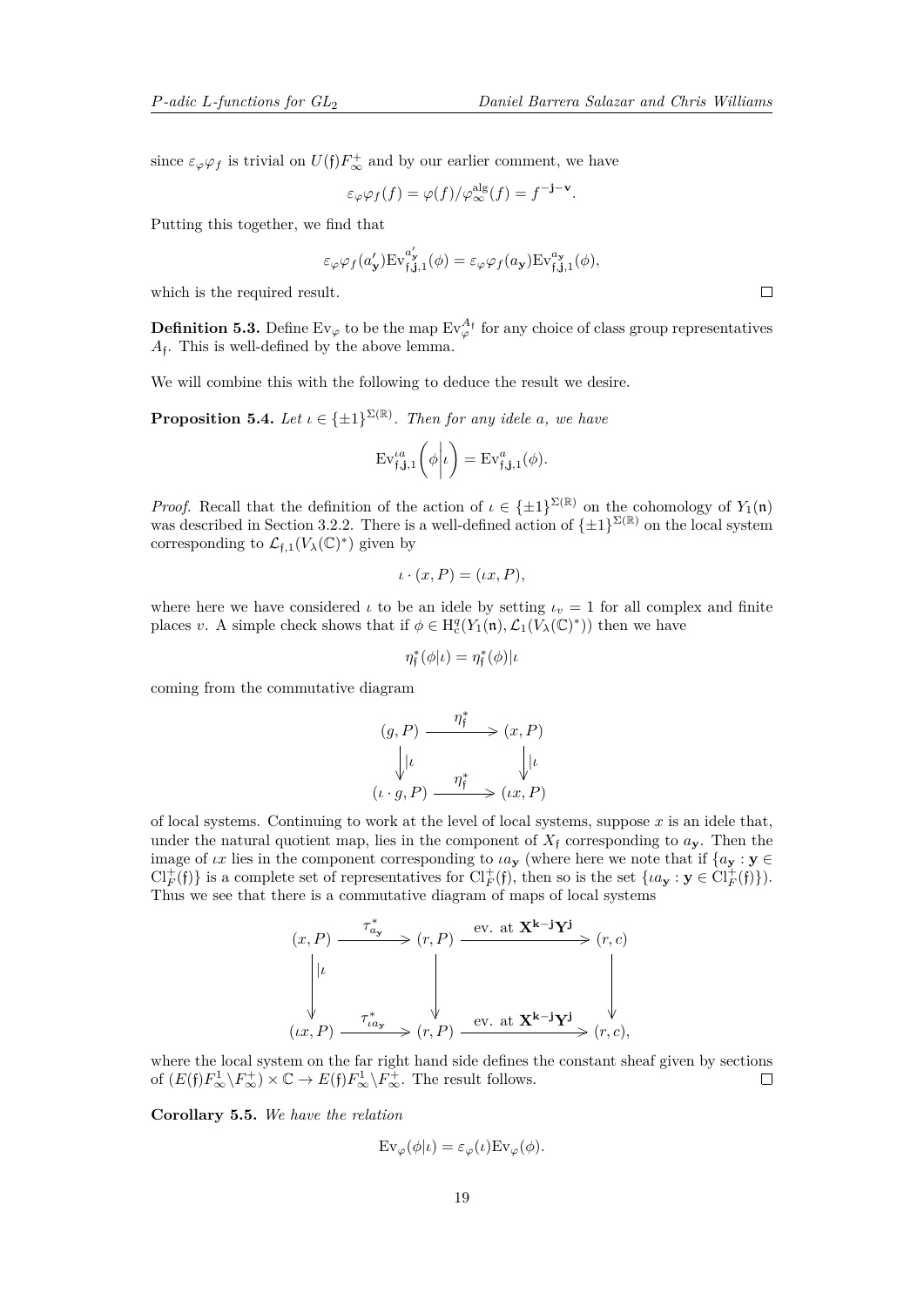*Proof.* Considering  $\iota$  as an idele in the usual way, we have

$$
\mathrm{Ev}_{\varphi}(\phi|\iota) = \sum_{\mathbf{y} \in \mathrm{Cl}_F^+(\mathfrak{f})} \varepsilon_{\varphi} \varphi_f(\iota a_{\mathbf{y}}) \mathrm{Ev}_{\mathbf{j},\mathfrak{f},1}^{\iota a_{\mathbf{y}}}(\phi|\iota)
$$

$$
= \varepsilon_{\varphi}(\iota) \sum_{\mathbf{y} \in \mathrm{Cl}_F^+(\mathfrak{f})} \varepsilon_{\varphi} \varphi_f(a_{\mathbf{y}}) \mathrm{Ev}_{\mathfrak{f},\mathbf{j},1}^{a_{\mathbf{y}}}(\phi)
$$

$$
= \varepsilon_{\varphi}(\iota) \mathrm{Ev}_{\varphi}(\phi),
$$

as required.

**Corollary 5.6.** *We have*

$$
\operatorname{Ev}_{\varphi}(\phi_{\mathbb{C}}^{\varepsilon}) = \left\{ \begin{array}{l} \operatorname{Ev}_{\varphi}(\phi_{\mathbb{C}}) & : \varepsilon = \varepsilon_{\varphi} \\ 0 & : otherwise. \end{array} \right.
$$

*Proof.* By definition,

$$
\mathrm{Ev}_{\varphi}(\phi_{\mathbb{C}}^{\varepsilon}) = \mathrm{Ev}_{\varphi} \left( 2^{-r_1} \sum_{\iota \in \{\pm 1\}^{\Sigma(\mathbb{R})}} \varepsilon(\iota) \phi_{\mathbb{C}} | \iota \right)
$$

$$
= \left[ 2^{-r_1} \sum_{\iota \in \{\pm 1\}^{\Sigma(\mathbb{R})}} \varepsilon(\iota) \varepsilon_{\varphi}(\iota) \right] \mathrm{Ev}_{\varphi}(\phi_{\mathbb{C}}),
$$

using linearity of the evaluation maps and Corollary [5.](#page-18-0) The result then follows from orthogonality of characters, since  $\varepsilon_{\varphi}^2 = 1$ .  $\Box$ 

Recall that in Definition [3.8,](#page-12-1) we set  $\theta_K := \sum_{\varepsilon} \phi_K^{\varepsilon}$ . Note that here  $\theta_K$  is an element of the cohomology with *algebraic* coefficients in the number field *K*.

<span id="page-19-0"></span>**Theorem 5.7.** Let  $\varphi$  be a Hecke character of conductor f and infinity type  $\mathbf{j} + \mathbf{v}$ , where  $0 \leq \mathbf{j} \leq \mathbf{k}$ *, and write*  $\varepsilon_{\varphi}$  for the associated character of  $\{\pm 1\}^{\Sigma(\mathbb{R})}$  defined in Section [1.2.1.](#page-4-0) *Let*  $Ev_{\varphi}$  *be as in Definition [5.3.](#page-18-1)* We have

$$
\operatorname{Ev}_{\varphi}(\theta_K) = (-1)^{R(\mathbf{j}, \mathbf{k})} \left[ \frac{|D| \tau(\varphi)}{2^{r_2} \Omega_{\Phi}^{\varepsilon_{\varphi}}} \right] \cdot \Lambda(\Phi, \varphi),
$$

 $where R(\mathbf{j}, \mathbf{k}) = \sum_{v \in \Sigma(\mathbb{R})} j_v + k_v + \sum_{v \in \Sigma(\mathbb{C})} k_v$ .

*Proof.* We use Theorem [4.6.](#page-16-0) In particular, note that we choose  $(a_y)_{\infty} = 1$ , so that

$$
\varepsilon_{\varphi}\varphi_f(a_{\mathbf{y}}) = \varphi(a_{\mathbf{y}}).
$$

Thus the sum we obtained in the statement of this theorem is exactly  $Ev_{\varphi}(\phi_{\mathbb{C}})$ . The result follows.  $\Box$ 

<span id="page-19-1"></span>To summarise: we have now defined an *algebraic* cohomology class that sees the algebraic parts of all of the critical *L*-values that we hope to interpolate. In particular, by embedding *K* into a sufficiently large finite extension  $L/\mathbb{Q}_p$ , we get a *p*-adic modular symbol  $\theta_L$  that sees all of these critical values.

 $\Box$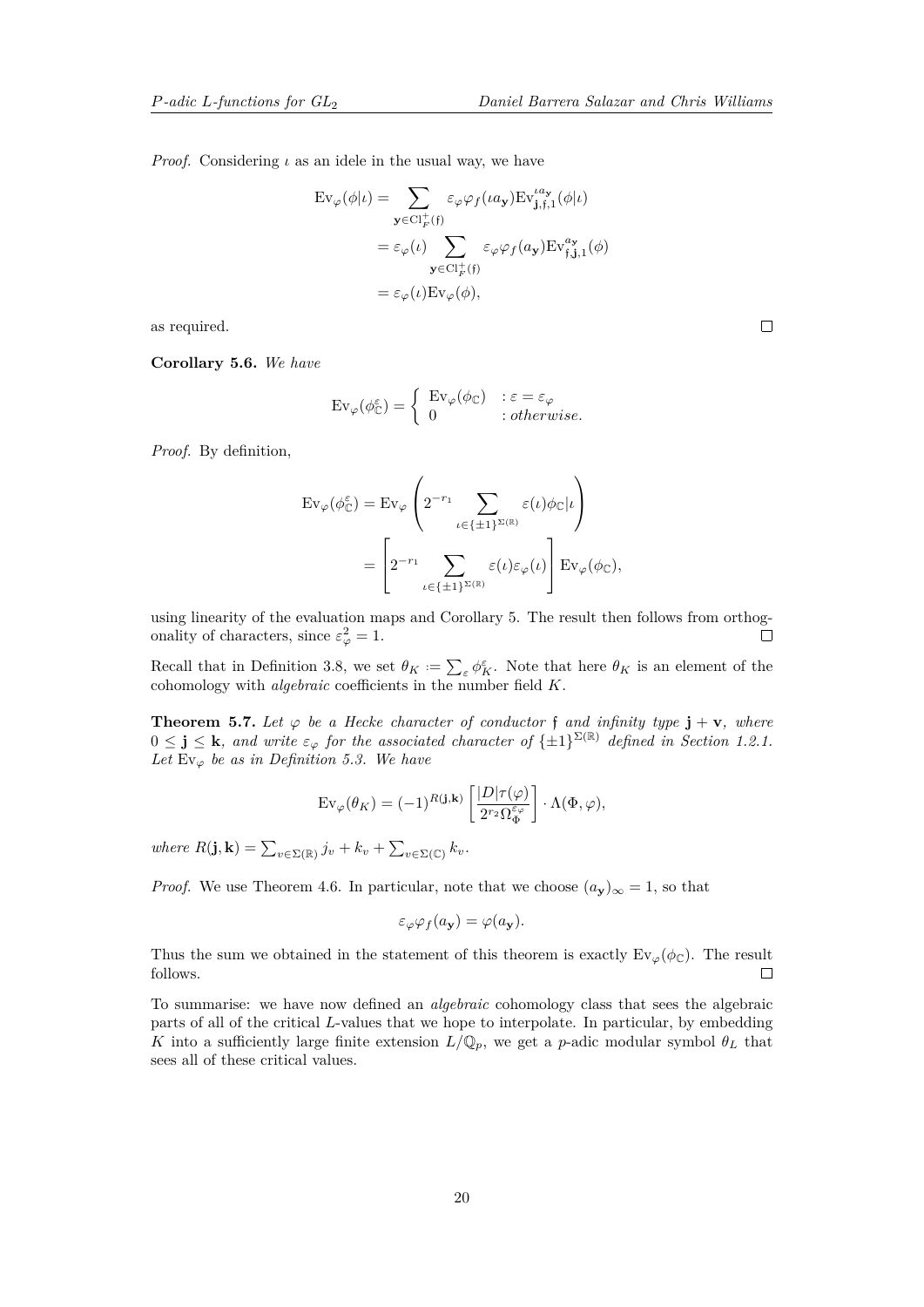### <span id="page-20-0"></span>**6. Distributions and overconvergent cohomology**

In this section, we define the distribution modules that we will use as coefficient modules for the spaces of overconvergent modular symbols. This closely follows the analogous section of [\[BS13\]](#page-39-6).

Throughout this section, *L* is a finite extension of  $\mathbb{Q}_p$  containing the image of inc<sub>*p*</sub>∘*σ* :  $F \hookrightarrow \overline{\mathbb{Q}}_p$ for each embedding  $\sigma$  of F into  $\overline{\mathbb{Q}}$ . First, we give some motivation by reformulating the definition of the space  $V_{\lambda}(L)$ . We previously defined this to be the *d*-fold tensor product of the polynomial spaces  $V_{k_v}(L)$ , with an action of  $GL_2(L)$  depending on  $\lambda$ . Note that  $\mathcal{O}_F \otimes_{\mathbb{Z}} \mathbb{Z}_p$ embeds naturally in  $\overline{\mathbb{Q}}_n^d$  $p<sub>p</sub>$ , and in particular, we can see an element of  $V<sub>\lambda</sub>(L)$  as a function on  $\mathcal{O}_F \otimes_{\mathbb{Z}} \mathbb{Z}_p$  in a natural way. We see that the following definition agrees with the definition we gave in Section [1.](#page-3-1)

**Definition 6.1.** Let  $L/\mathbb{Q}_p$  be a finite extension and let  $\lambda = (\mathbf{k}, \mathbf{v}) \in \mathbb{Z}[\Sigma]$  be admissible (so that, in particular,  $\mathbf{k} \geq 0$ ). Define  $V_{\lambda}(L)$  to be the space of functions on  $\mathcal{O}_F \otimes_{\mathbb{Z}} \mathbb{Z}_p$  that are polynomial of degree at most **k** with coefficients in *L*, with a left action of  $GL_2(\mathcal{O}_F \otimes_{\mathbb{Z}} \mathbb{Z}_p)$ given by

$$
\begin{pmatrix} a & b \ c & d \end{pmatrix} \cdot P(x) = (ad - bc)^{\mathbf{v}} (a + cx)^{\mathbf{k}} P\left(\frac{b + dx}{a + cx}\right).
$$

We have passed to a non-homogeneous version here. This definition is more easily seen to be compatible with the rest of this section. In particular, it is compatible with the following:

**Definition 6.2.** Let  $\mathcal{A}(L)$  be the space of locally analytic functions on  $\mathcal{O}_F \otimes_{\mathbb{Z}} \mathbb{Z}_p$  that are defined over *L*.

We would like to define an action of  $GL_2(\mathcal{O}_F \otimes_{\mathbb{Z}} \mathbb{Z}_p)$  on this space, analogously to above. Unfortunately, the action above does not extend to the full space  $A(L)$ . We can, however, define an action of a different semigroup.

**Definition 6.3.** (i) Let  $\Sigma_0(p)$  be the semigroup

$$
\Sigma_0(p) := \left\{ \begin{pmatrix} a & b \\ c & d \end{pmatrix} \in M_2(\mathcal{O}_F \otimes_{\mathbb{Z}} \mathbb{Z}_p) : c \in p\mathcal{O}_F \otimes_{\mathbb{Z}} \mathbb{Z}_p, a \in (\mathcal{O}_F \otimes_{\mathbb{Z}} \mathbb{Z}_p)^{\times}, ad - bc \neq 0 \right\}.
$$

(ii) Define  $\mathcal{A}_{\lambda}(L)$  to be the space  $\mathcal{A}(L)$  equipped with a left 'weight  $\lambda$  action' of  $\Sigma_0(p)$  given by

$$
\begin{pmatrix} a & b \ c & d \end{pmatrix} \cdot f(z) = (ad - bc)^{\mathbf{v}} (a + cz)^{\mathbf{k}} P\left(\frac{b + dz}{a + cz}\right).
$$

Note in particular that this semigroup contains the image of  $\Gamma_1(\mathfrak{n})$  under the natural embedding  $M_2(\mathcal{O}_F) \subset M_2(\mathcal{O}_F \otimes_{\mathbb{Z}} \mathbb{Z}_p)$  as well as the matrices that we will need to define a Hecke action at primes above *p*. It is *not* a subset of  $GL_2(\mathcal{O}_F \otimes_{\mathbb{Z}} \mathbb{Z}_p)$ , but the action of this different semigroup also extends naturally to  $V_{\lambda}(L)$ , since both live inside  $GL_2(F \otimes_{\mathbb{Q}} \mathbb{Q}_p)$ .

We are now in a position to define the distribution spaces.

**Definition 6.4.** Define  $\mathcal{D}_{\lambda}(L) := \text{Hom}_{\text{cts}}(\mathcal{A}_{\lambda}(L), L)$  to be the topological dual of  $\mathcal{A}_{\lambda}$ , with a right action of  $\Sigma_0(p)$  defined by

$$
(\mu|\gamma)(f) := \mu(\gamma \cdot f).
$$

Note that  $\Omega_1(\mathfrak{n})$  acts on  $\mathcal{D}_{\lambda}(L)$  via its projection to  $GL_2(\mathbb{Q}_p)$ , giving rise to a local system  $\mathcal{L}_2(\mathcal{D}_\lambda(L))$  on  $Y_1(\mathfrak{n})$ .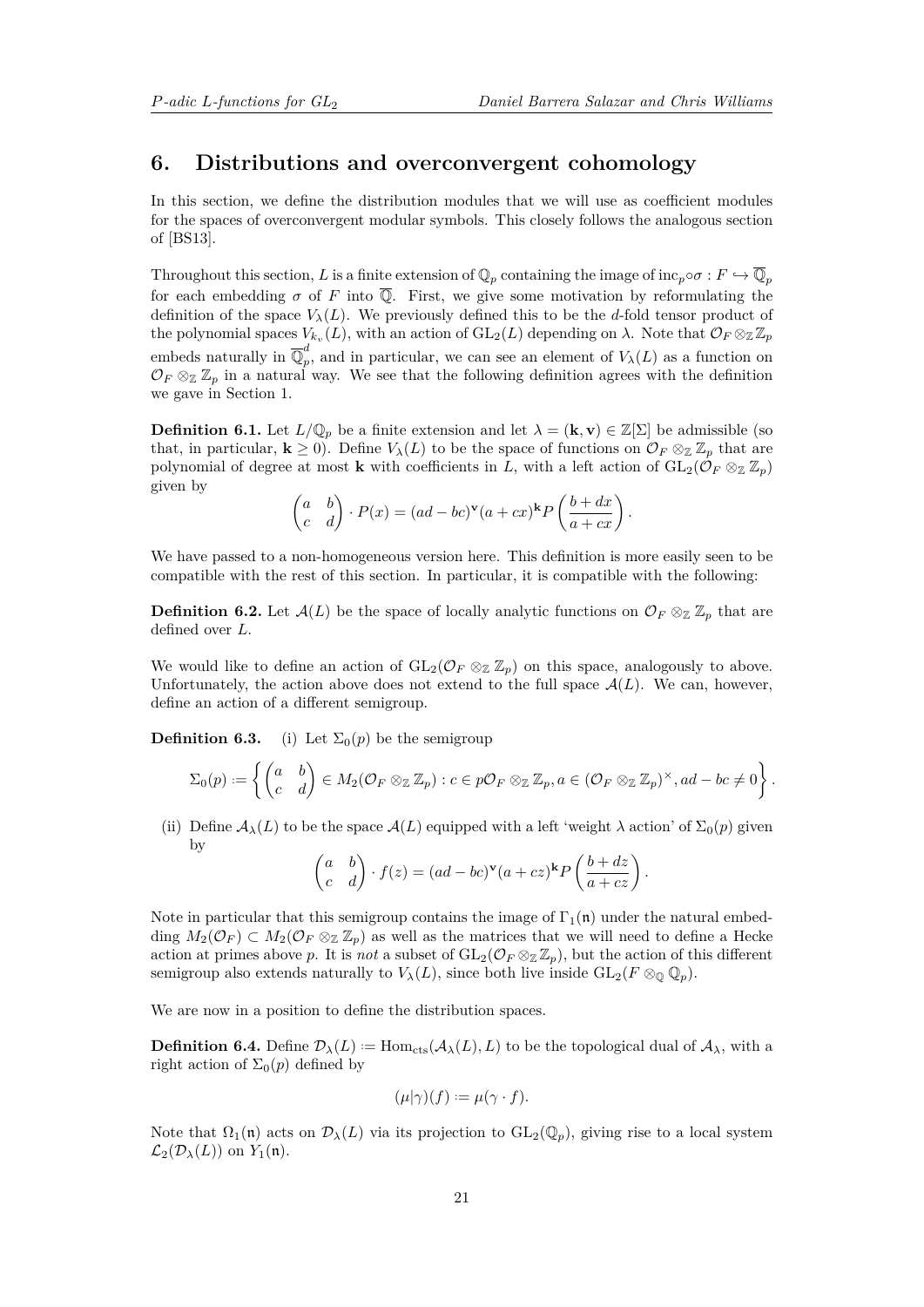<span id="page-21-3"></span>**Definition 6.5.** The space of *overconvergent modular symbols* is the compactly supported cohomology group  $H_c^q(Y_1(\mathfrak{n}), \mathcal{L}_2(\mathcal{D}_\lambda(L)))$ .

By dualising the inclusion  $V_\lambda(L) \subset A_\lambda(L)$ , we get a  $\Sigma_0(p)$ -equivariant surjection

$$
\mathcal{D}_{\lambda}(L) \longrightarrow V_{\lambda}(L)^{*}.
$$

This gives rise to a  $\Sigma_0(p)$ -equivariant *specialisation map*, a map

 $\rho: \mathrm{H}^q_{\mathrm{c}}(Y_1(\mathfrak{n}), \mathcal{L}_2(\mathcal{D}_\lambda(L))) \longrightarrow \mathrm{H}^q_{\mathrm{c}}(Y_1(\mathfrak{n}), \mathcal{L}_2(V_\lambda(L)^*)).$ 

The space of overconvergent modular symbols is, in a sense, a *p*-adic deformation of the space of classical modular symbols. It was introduced by Glenn Stevens in [\[Ste94\]](#page-40-12).

We conclude this section with a result that will be crucial in the following section, where we prove that the space of overconvergent modular symbols admits a slope decomposition with respect to the Hecke operators. For the relevant definitions, see [\[Urb11\]](#page-40-13), Section 2.3.12. The space  $\mathcal{D}_{\lambda}(L)$  is naturally a nuclear Fréchet space<sup>[1](#page-21-2)</sup>; indeed, let  $\mathcal{A}_{n,\lambda}(L)$  be the space of functions that are *locally analytic of order n*, that is, functions that are analytic on each open set of the form  $a + p^n \mathcal{O}_F \otimes_{\mathbb{Z}} \mathbb{Z}_p$ . Each  $\mathcal{A}_{n,\lambda}(L)$  is a Banach space, and the inclusions  $\mathcal{A}_{n,\lambda}(L) \hookrightarrow \mathcal{A}_{n+1,\lambda}(L)$  are compact ( [\[Urb11\]](#page-40-13), Lemma 3.2.2). We write  $\mathcal{D}_{n,\lambda}(L)$  for the topological dual of  $\mathcal{A}_{n,\lambda}(L)$ . Then  $\mathcal{D}_{\lambda}(L) \cong \varprojlim_{n,\lambda}(L)$  is equipped with a family of norms coming from the Banach spaces  $\mathcal{D}_{n,\lambda}(L)$ .

**Definition 6.6.** Let  $M \cong \lim_{n \to \infty} M_n$  be a nuclear Fréchet space. We say that an endomorphism *U* of *M* is *compact* if it is continuous and there are continuous maps  $U'_n$  making the following commute:



where the horizontal maps are the natural projections.

**Lemma 6.7.** *Let*  $\eta \in GL_2(F) \cap \Sigma_0(p)$ *, which acts naturally on*  $\mathcal{D}_\lambda(L)$ *. This action is compact. In particular, the action of*  $\begin{pmatrix} 1 & 0 \\ 0 & p \end{pmatrix}$  *is compact on*  $\mathcal{D}_{\lambda}(L)$ *.* 

*Proof.* See [\[Urb11\]](#page-40-13), Lemma 3.2.8.

 $\Box$ 

## <span id="page-21-0"></span>**7. Slope decompositions**

We start by recalling the relevant definitions about slope decompositions.

**Definition 7.1.** Let *L* be a finite extension of  $\mathbb{Q}_p$ , and let  $h \in \mathbb{Q}$ . We say a polynomial  $Q(X) \in L[X]$  has  $slope \leq h$  if  $Q(0) \in \mathcal{O}_L^{\times}$  and if  $\alpha \in \overline{L}$  is a root of  $Q^*(X) := X^{\deg(Q)}Q(1/X)$ , then  $v_p(\alpha) \leq h$ .

<span id="page-21-1"></span>**Definition 7.2.** Let *M* be an *L*-vector space equipped with the action of an *L*-linear endomorphism *U*. We say that *M* has a *slope*  $\leq h$  *decomposition with respect to U* if there is a decomposition  $M \cong M_1 \oplus M_2$  such that:

(i)  $M_1$  is finite-dimensional,

<span id="page-21-2"></span><sup>&</sup>lt;sup>1</sup>That is, an inverse limit of Banach spaces in which the projection maps are compact. In [\[Urb11\]](#page-40-13), Urban calls this a *compact Fréchet space*. We instead follow the terminology utilised in [\[Sch02\]](#page-40-14).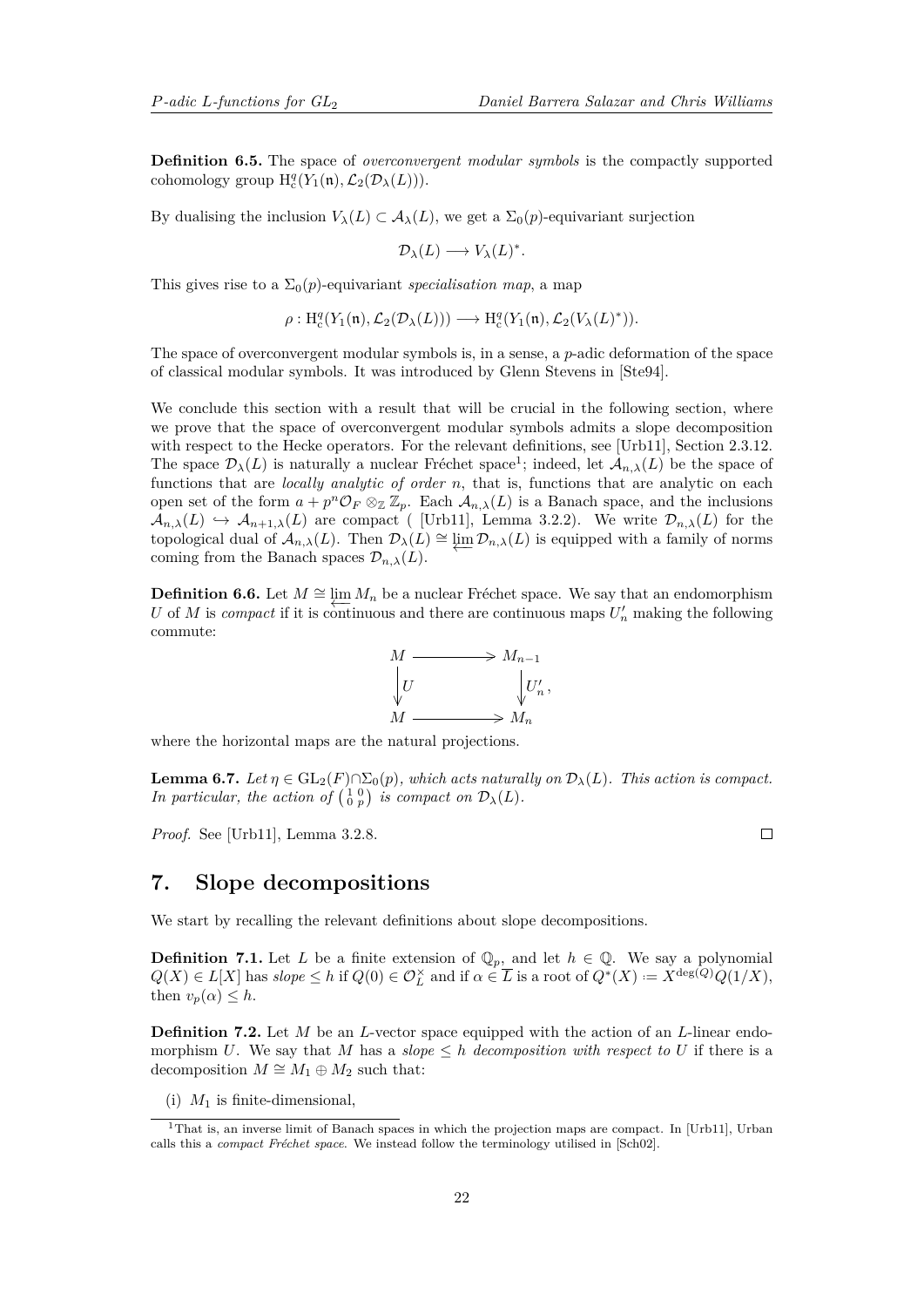- <span id="page-22-1"></span>(ii) The polynomial  $\det(1 - UX)|_{M_1}$  has slope  $\leq h$ , and
- (iii) For all polynomials  $P \in L[X]$  with slope  $\leq h$ , the polynomial  $P^*(U)$  acts invertibly on *M*<sub>2</sub>.

We write  $M^{\leq h,U} := M_1$  for the elements of  $slope \leq h$  in *M*. Where the operator *U* is clear, we drop it from the notation and just write  $M^{\leq h}$ .

The crucial theorem we require is the following:

**Theorem 7.3.** *Let*  $\lambda = (\mathbf{k}, \mathbf{v})$  *be an admissible weight. Then for each*  $i \in \mathbb{N}$  *and any*  $h \in \mathbb{O}$ *, the L-vector space*  $H_c^i(Y_1(\mathfrak{n}), \mathcal{L}_2(\mathcal{D}_\lambda(L)))$  *admits a slope*  $\leq h$  *decomposition with respect to the Hecke operator*  $U_p$ *.* 

*Proof. (Sketch).* To prove this theorem we follow the arguments given in [\[Urb11\]](#page-40-13) and [\[BS15\]](#page-39-14), where the same statement is proved in the cases of the cohomology without compact support and  $GL_2$  over a totally real field respectively. Both of these rely on general results from earlier in [\[Urb11\]](#page-40-13), where Urban proves that any nuclear Fréchet space *M* equipped with a compact endomorphism *U* admits a slope decomposition with respect to *U*. Given this, the key step is to construct a complex whose cohomology is  $H_c^{\bullet}(Y_1(\mathfrak{n}), \mathcal{L}_2(\mathcal{D}_\lambda(L)))$  and such that each term of the complex is isomorphic to finitely many copies of  $\mathcal{D}_{\lambda}(L)$ . We can find a lift of the Hecke operators on the cohomology to this complex, and then we use the fact that the action of  $\left(\begin{smallmatrix}1&0\\0&p\end{smallmatrix}\right)$  on  $\mathcal{D}_{\lambda}(L)$  is compact to deduce that this lift acts compactly on the complex. Using Urban's results, we deduce the theorem.  $\Box$ 

### <span id="page-22-0"></span>**8. A control theorem**

In this section, we prove a *control theorem*, showing that the restriction of the specialisation map from overconvergent to classical modular symbols to the 'small slope' subspaces is an isomorphism. We actually need a slightly finer definition of slope decomposition; namely, we define the slope decomposition with respect to a finite set of operators rather than just one.

To this end, let *I* be a finite set, and suppose that for each  $i \in I$ , we have an endomorphism *U*<sup>*i*</sup> on the *L*-vector space *M*. Write  $A := L[U_i, i \in I]$  for the algebra of polynomials in the variables  $U_i$ . Then *A* acts on *M*, and for  $\mathbf{h} = (h_i) \in \mathbb{Q}^I$  we define the *slope*  $\leq \mathbf{h}$  *subspace with respect to A* to be

$$
M^{\leq \mathbf{h}, A} := \bigcap_{i \in I} M^{\leq h_i, U_i}.
$$

Where the choice of operators is clear, we will drop the *A* from the notation and just write *M*<sup>≤</sup>**h***.*

#### **8.1. Preliminary results**

We start by stating some properties of slope decompositions that will be required in the proof.

**Lemma 8.1.** *(i) Let M, N and P be L-vector spaces equipped with an action of A, and suppose that*  $M, N$  *and*  $P$  *each admit a slope*  $\leq$  **h** *decomposition with respect to*  $A$ *. If*  $0 \to M \to N \to P \to 0$  *is an exact sequence of A-modules, then we have an exact sequence*

$$
0 \to M^{\leq \mathbf{h}} \to N^{\leq \mathbf{h}} \to P^{\leq \mathbf{h}} \to 0.
$$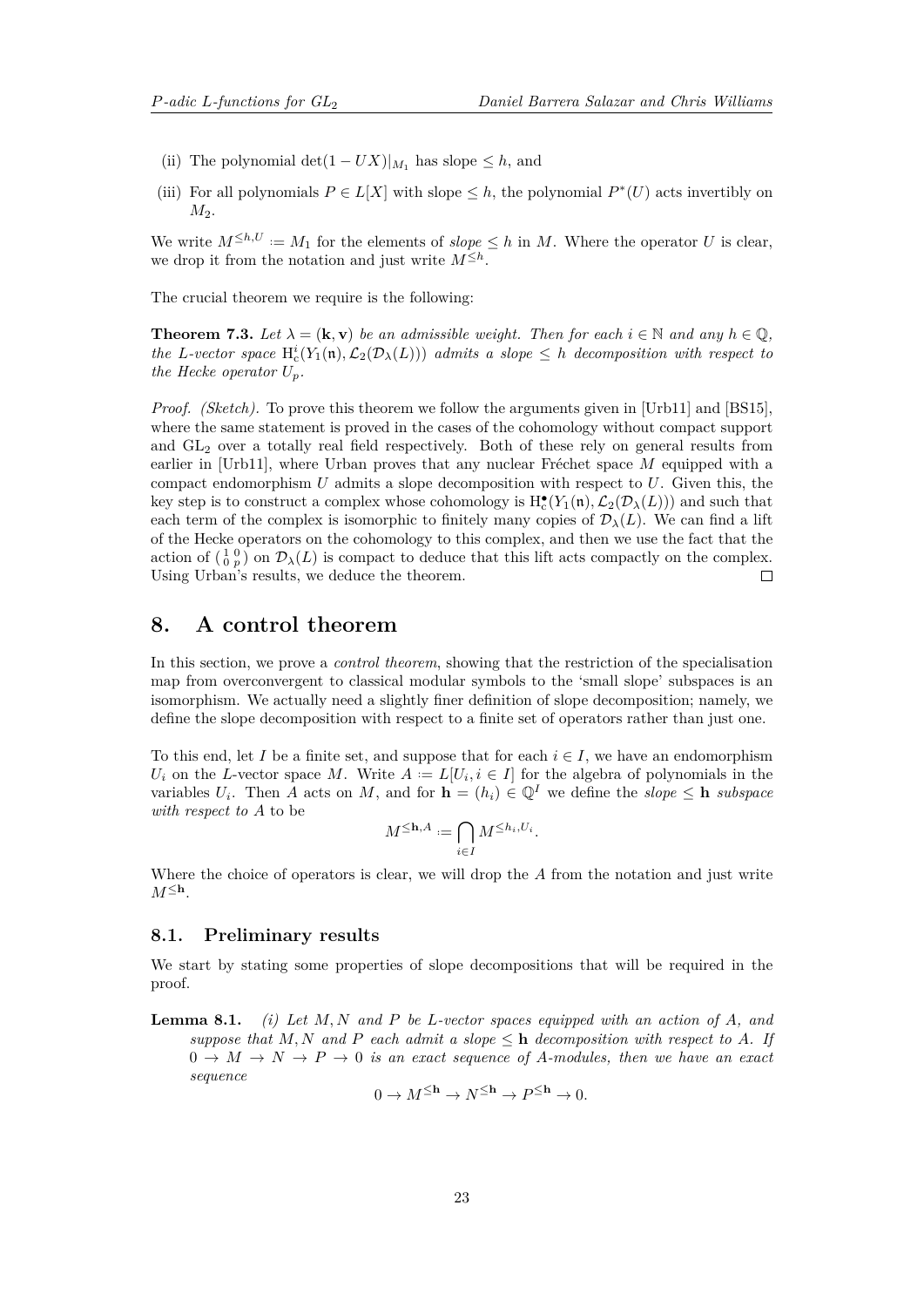<span id="page-23-1"></span> $(iii)$  *Let*  $M \cong \varprojlim M_n$  *be a nuclear Fréchet space equipped with a compact endomorphism*  $U$  *that induces compact operators*  $U_n$  *on*  $M_n$  *for each n. Then for each n there is an U that induces compact operators*  $U_n$  *on*  $M_n$  *for each n. Then for each n there is an isomorphism*

$$
M^{\leq \mathbf{h}, U} \cong M_n^{\leq \mathbf{h}, U_n}
$$

*.*

*This fact holds as well for compact maps between complexes of nuclear Fréchet spaces and the induced slope decomposition on their cohomology.*

*(iii)* Let  $(M, ||\cdot||)$  be an L-Banach space equipped with an action of A, where  $||\cdot||$  denotes *the norm on*  $M$ *, and suppose that there is a*  $\mathcal{O}_L$ *-submodule* 

$$
\mathcal{M} \subset \{m \in M : ||m|| \ge 0\}
$$

*that is stable under the action of A. Let*  $\mathbf{h} = (h_i)_{i \in I}$  with  $h_{i_0} < 0$  for some  $i_0 \in I$ . *Then*  $M^{\leq h} = 0$ *.* 

*Proof.* Part (i) is simple (see Corollary 2.3.5 of [\[Urb11\]](#page-40-13)). Part (ii) is proved in [Urb11], Lemma 2.3.13. For part (iii), suppose that  $M^{\leq h} \neq 0$ . Then, after possibly replacing *L* with a finite extension, we can find  $\alpha \in L$  and  $x \in M$  such that  $v_p(\alpha) < 0$  and  $U_{ip}x = \alpha x$ . Then there exists  $n \in \mathbb{Z}$  such that  $\alpha^n x \notin \mathcal{M}$ . This is a contradiction because  $\alpha^n x = U_{i_0}^n x \in \mathcal{M}$  by *A*-stability of M.  $\Box$ 

In particular, we have the following corollary.

**Definition 8.2.** For each  $\sigma \in \Sigma$ , denote by  $\mathfrak{p}(\sigma)$  the unique prime  $\mathfrak{p}|p$  such that the embedding  $\sigma : F \hookrightarrow \overline{\mathbb{Q}} \subset \mathbb{C}$  extends to an embedding  $F_{\mathfrak{p}} \hookrightarrow \overline{\mathbb{Q}_p} \subset \mathbb{C}_p$  that is compatible with the fixed embedding  $\text{inc}_p : \overline{\mathbb{Q}} \hookrightarrow \overline{\mathbb{Q}_p}$ . If  $\sigma$  corresponds to p under this identification, we write  $\sigma \sim \mathfrak{p}.$ 

<span id="page-23-0"></span>**Definition 8.3.** Let  $\nu = (\mathbf{k}, \mathbf{v}) \in \mathbb{Z}[\Sigma]^2$  be an admissible weight. Define

$$
v_{\mathfrak{p}}(\nu):=\sum_{\sigma\sim\mathfrak{p}}v_{\sigma}.
$$

**Corollary 8.4.** *(i)* Let  $\nu = (\mathbf{k}, \mathbf{v}) \in \mathbb{Z}[\Sigma]^2$  be a weight with  $\mathbf{k} + 2\mathbf{v}$  parallel *(but allowing*) *for negative values of*  $k_{\sigma}$ ). Let  $\mathbf{h} \in \mathbb{Q}^{\{p|p\}}$  be such that

$$
h_{\mathfrak{p}} < \frac{v_{\mathfrak{p}}(\nu)}{e_{\mathfrak{p}}}
$$

*for some prime*  $\mathfrak{p}$  *above*  $p$ *. Then for all*  $r$  *we have*  $H_c^r(Y_1(\mathfrak{n}), \mathcal{L}_2(\mathcal{D}_\nu(L)))^{\leq \mathbf{h}} = \{0\}.$ 

*(ii) Under the same hypotheses, the same result holds if we replace*  $\mathcal{D}_{\nu}(L)$  *with any*  $\Sigma_0(p)$ *stable submodule or by quotients by such submodules.*

*Proof.* From Section [6,](#page-19-1) we know that

$$
\mathcal{D}_{\lambda}(L) \cong \varprojlim \mathcal{D}_{\lambda,n}(L),
$$

where  $\mathcal{D}_{\lambda,n}(L)$  is the (*L*-Banach space) of distributions that are locally analytic of order *n*. We also know (from results in the previous section) that the cohomology group  $H_c^r(Y_1(\mathfrak{n}), \mathcal{L}_2(\mathcal{D}_{\nu,0}(L)))$  is an *L*-Banach space, and we see that  $H_c^r(Y_1, \mathcal{L}_2(\mathcal{D}_{\nu,0}(\mathcal{O}_L)))$  is a  $\mathcal{O}_L$ submodule of the elements of non-negative norm. This space is *not* necessarily preserved by the Hecke operators at *p*, but it *is* preserved by the modified operators

$$
U'_{\mathfrak{p}} := \pi_{\mathfrak{p}}^{-v_{\mathfrak{p}}(\nu)} U_{\mathfrak{p}},
$$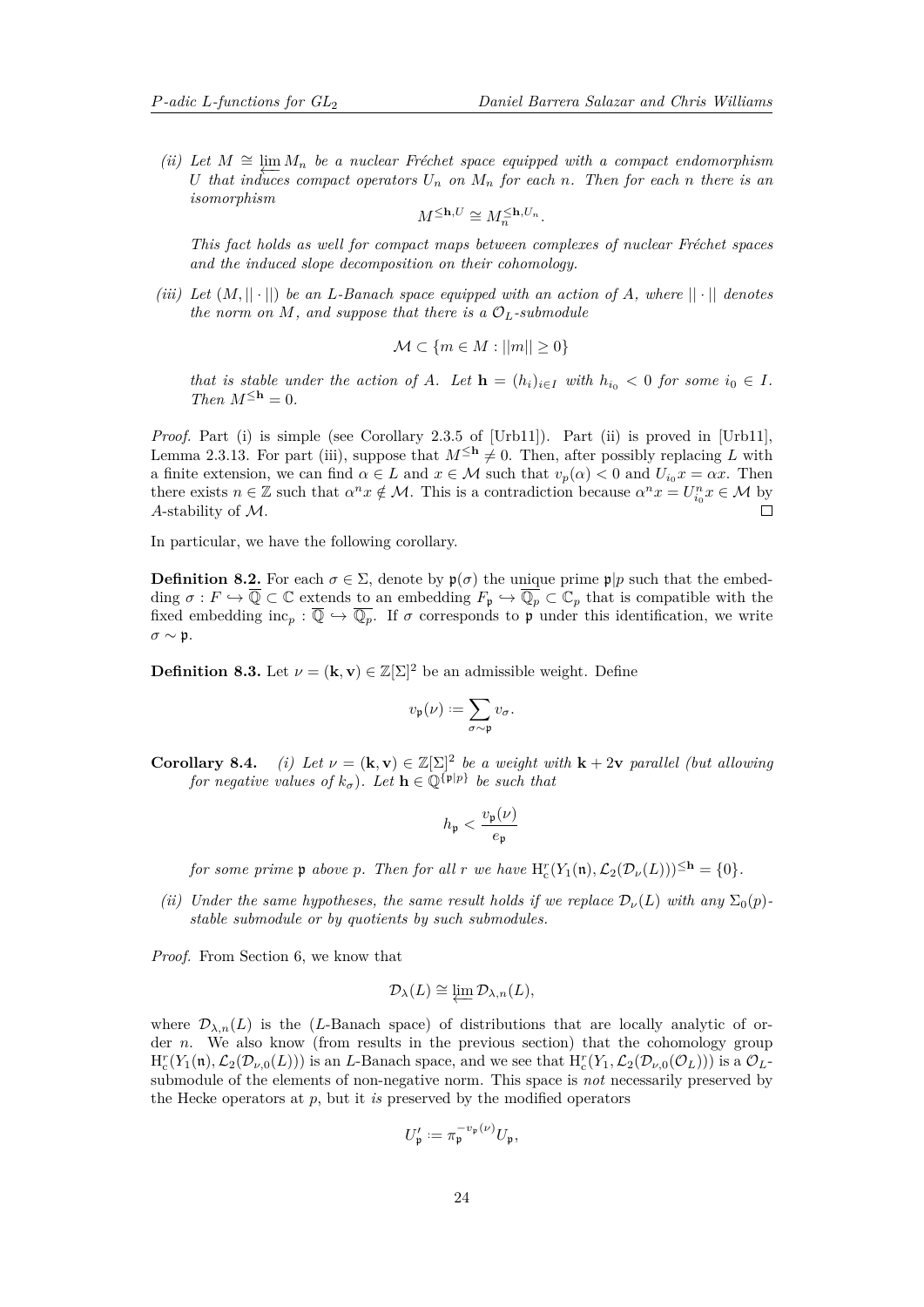<span id="page-24-1"></span>where we scale by  $\pi_{\mathfrak{p}}^{-v_{\mathfrak{p}}(\nu)}$  to ensure integrality in the case  $v_{\mathfrak{p}}(\nu)$  is large and negative. Write  $A' := L[U'_p]$  for the algebra generated by these modified operators. Applying parts (ii) and (iii) of the above lemma, we see that if  $h' \in \mathbb{Q}^{\{p\}p\}$  is chosen such that  $h'_{p} < 0$  for some prime p above *p*, we have

$$
H_{c}^{r}(Y_{1}(\mathfrak{n}), \mathcal{L}_{2}(\mathcal{D}_{\nu,0}(L)))^{\leq \mathbf{h}', A'} = \{0\}.
$$

By part (ii) of the above lemma, the finite slope cohomologies of  $\mathcal{D}_{\nu}(L)$  and  $\mathcal{D}_{\nu,0}(L)$  are isomorphic; hence we conclude that

$$
\mathrm{H}^r_{\mathrm{c}}(Y_1(\mathfrak{n}), \mathcal{L}_2(\mathcal{D}_\nu(L)))^{\leq \mathbf{h}', A'} = \{0\}.
$$

Now note that for any operator *U* on a nuclear Fréchet space *M*, we have a relation

$$
M^{\leq h, p^k U} \cong M^{\leq h-k, U}.
$$

In particular, define  $\mathbf{h} \in \mathbb{O}^{\{p \mid p\}}$  by

$$
h_{\mathfrak{p}} := h_{\mathfrak{p}}' + \frac{v_{\mathfrak{p}}(\nu)}{e_{\mathfrak{p}}}.
$$

Note that  $h'_{\mathfrak{p}} < 0$  for some  $\mathfrak{p}$  above *p* if and only if  $h_{\mathfrak{p}} < \frac{v_{\mathfrak{p}}(\nu)}{e_{\mathfrak{p}}}$  $\frac{\mathfrak{p}(\nu)}{e_{\mathfrak{p}}}$  for some  $\mathfrak{p}$  above p, and that the space on which the Hecke operators at p act with slope  $\leq$  **h** is isomorphic to the space on which the operators  $U'_{\mathfrak{p}}$  act with slope  $\leq \mathbf{h}'$ . Part (i) follows.

The proof for submodules is identical. The case of quotients then follows by taking a long exact sequence, applying Lemma [8.1\(](#page-0-0)i), and using the result for submodules.  $\Box$ 

#### **8.2. Theta maps and partially overconvergent coefficients**

We now introduce modules of partially overconvergent coefficients that will play a key role in the proof.

For any  $\sigma \in \Sigma$ , let  $\lambda_{\sigma} = (\mathbf{k}', \mathbf{v}')$  be the weight defined by

<span id="page-24-0"></span>
$$
k'_{\tau} = \begin{cases} k_{\tau} & : \tau \neq \sigma, \\ -2 - k_{\sigma} & : \tau = \sigma. \end{cases}, \qquad v'_{\sigma} = \begin{cases} v_{\tau} & : \tau \neq \sigma, \\ v_{\sigma} + k_{\sigma} + 1 & : \tau = \sigma. \end{cases} \tag{8}
$$

Let f be a locally analytic function on  $\mathcal{O}_F \otimes_{\mathbb{Z}} \mathbb{Z}_p$ , and let  $\{V\}$  be an open cover of  $\mathcal{O}_F \otimes_{\mathbb{Z}} \mathbb{Z}_p$ such that  $f|_V$  is analytic for each *V*. Then we can consider  $f|_V$  as a power series in the *d* variables  $\{z_{\sigma} : \sigma \in \Sigma\}$ . We can consider the operator  $(d/dz_{\sigma})^{k_{\sigma}+1}$  on such power series in the natural way, and note that this induces a map

$$
\Theta_{\sigma}: \mathcal{A}_{\lambda}(L) \longrightarrow \mathcal{A}_{\lambda_{\sigma}}(L).
$$

For more details about this map, see [\[Urb11,](#page-40-13) Prop. 3.2.11]. Taking the continuous dual of this map, we obtain a map

$$
\Theta_{\sigma}^* : \mathcal{D}_{\lambda_{\sigma}}(L) \longrightarrow \mathcal{D}_{\lambda}(L).
$$

**Remark:** This map is equivariant with respect to the action of  $\Sigma_0(p)$ . Note, however, that the action of the  $U_{\mathfrak{p}}$  operator is *different* on  $\mathcal{D}_{\lambda_{\sigma}}(L)$  and  $\mathcal{D}_{\lambda}(L)$ , due to the scaling of **v** at *σ*. Indeed, we introduce a factor of the determinant of the component at *σ* to the power of  $k_{\sigma}+1$ .

Now label the elements of  $\Sigma$  as  $\sigma_1, \sigma_2, ..., \sigma_d$ , where we can choose any ordering of the elements. We write  $\Theta_0^* : \{0\} \to \mathcal{D}_\lambda$ , and for each  $s = 1, ..., d$ , we denote by  $\Theta_s^*$  the map

$$
\Theta_s^* := \sum_{i=1}^s \Theta_{\sigma_i}^*: \bigoplus_{i=1}^s \mathcal{D}_{\lambda_{\sigma_i}}(L) \longrightarrow \mathcal{D}_{\lambda}(L).
$$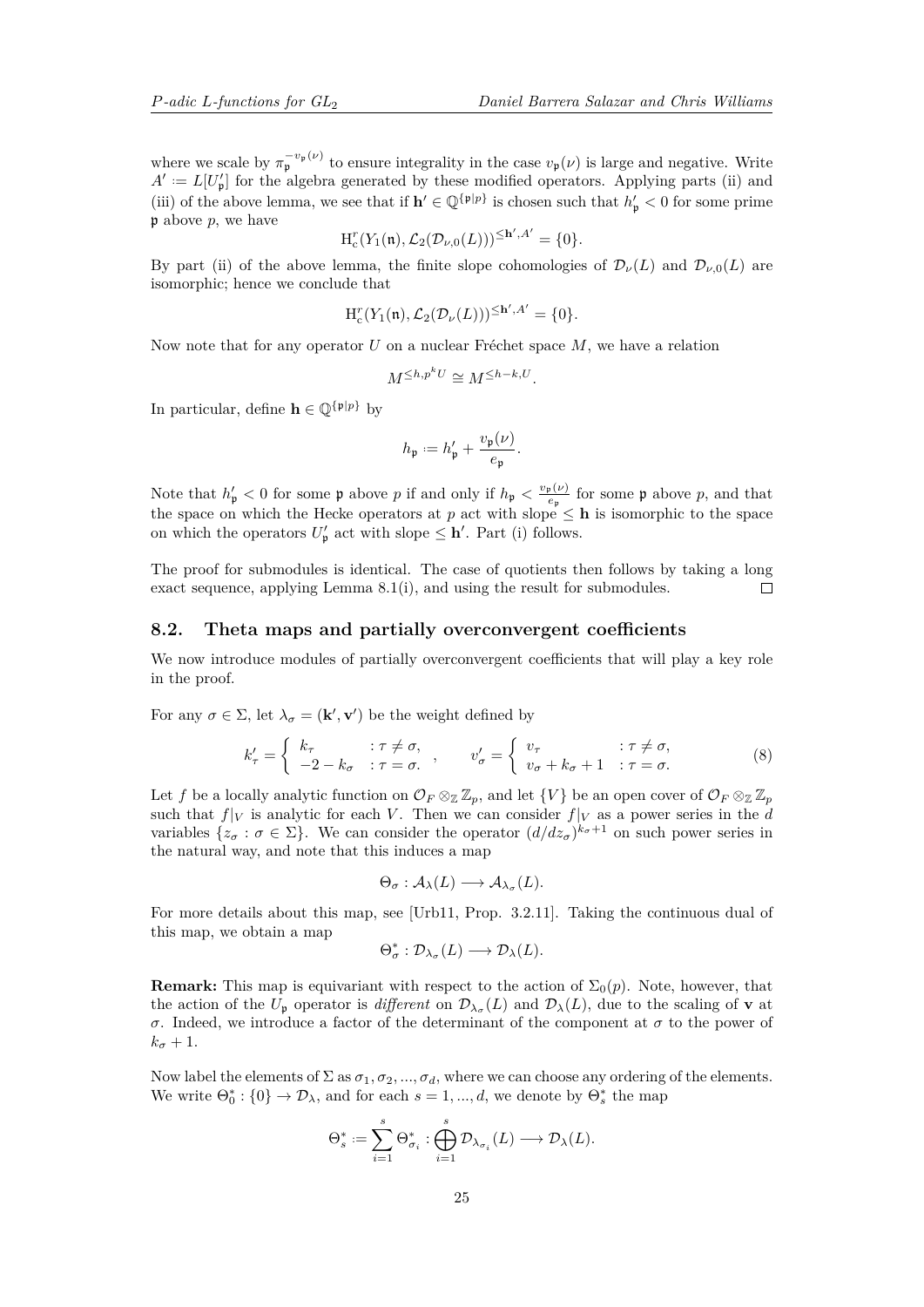<span id="page-25-2"></span>The cokernels of the maps  $Θ<sub>s</sub><sup>*</sup>$  play a crucial role in the sequel. In particular, from the definition it is clear that  $\text{coker}(\Theta_0^*) = \mathcal{D}_\lambda(L)$ . Consider now the map  $\Theta_1^*$ . If  $\mu \in \mathcal{D}_{\lambda_{\sigma_1}}(L)$ , then  $\Theta_{1}^{*}(\mu)$  is 0 on elements of  $\mathbb{A}_{\lambda}(L)$  that are locally polynomial in  $z_{\sigma_1}$  of degree at most  $k_{\sigma_1}$ . Hence, for  $\mu \in \mathcal{D}_{\lambda}(L)$ , we have  $\mu \notin \text{Im}(\Theta_1^*)$  if and only if there exists a monomial  $\mathbf{z}^{\mathbf{r}} := \prod_{\sigma \in \Sigma} z_{\sigma}^{r_{\sigma}}$  with  $r_{\sigma_1} \leq k_{\sigma_1} + 1$  such that  $\mu(\mathbf{z}^{\mathbf{r}}) \neq 0$ . From this one can see that coker $(\Theta_1^*)$ can be seen as the module of coefficients that are classical at  $\sigma_1$  and overconvergent at  $\sigma_2, \ldots, \sigma_d$ . This motivates the following:

**Definition 8.5.** Let  $J \subset \Sigma$ . For  $\nu = (\mathbf{k}, \mathbf{v}) \in \mathbb{Z}[\Sigma]^2$ , define  $\mathcal{A}^J_{\nu}(L)$  to be the space of functions on  $\mathcal{O}_F \otimes_{\mathbb{Z}} \mathbb{Z}_p$  defined over *L* that are locally analytic in the variables  $z_\sigma$  for  $\sigma \notin J$  and locally algebraic of degree at most max $(k_{\sigma}, 0)$  in the variables  $z_{\sigma}$  for  $\sigma \in J$ . Define  $\mathcal{D}_{\nu}^{J}(L)$  be the topological dual of  $\mathcal{A}^J_\nu(L)$ .

Thus we see that  $\mathrm{coker}(\Theta_1^*) = \mathcal{D}_{\lambda}^{\{\sigma_1\}}(L)$ . Continuing in the same vein, we see that  $\mathrm{coker}(\Theta_s^*)$  $\mathcal{D}_{\lambda}^{J_s}(L)$ , where  $J_s := \{\sigma_1, ..., \sigma_s\}$ . In particular, if we write  $V_{\lambda,loc}(L)$  for the space of locally algebraic polynomials on  $\mathcal{O}_F \otimes_{\mathbb{Z}} \mathbb{Z}_p$  of degree at most **k**, with the natural action of  $\Sigma_0(p)$ depending on  $\lambda$ , then we get:

**Proposition 8.6.** *There is an exact sequence*

$$
\bigoplus_{\sigma \in \Sigma} \mathcal{D}_{\lambda_{\sigma}}(L) \xrightarrow{\Theta_d^*} \mathcal{D}_{\lambda}(L) \longrightarrow V_{\lambda, \mathrm{loc}}(L) \longrightarrow 0.
$$

*In particular, we have*

$$
coker(\Theta_d^*) = \mathcal{D}_{\lambda}^{\Sigma}(L) \cong V_{\lambda,loc}(L)^*.
$$

These are the last terms of the locally analytic BGG resolution introduced in [\[Urb11\]](#page-40-13), Section 3.3. See Proposition 3.2.12 of Urban's paper for further details of this exact sequence.

### **8.3. The control theorem**

The following theorem is the main result of this part of the paper, and allows us to canonically lift small-slope classical modular symbols to overconvergent modular symbols.

<span id="page-25-0"></span>**Theorem 8.7.** Let  $\lambda = (\mathbf{k}, \mathbf{v})$  be an admissible weight, and let  $\mathbf{h} = (h_{\mathfrak{p}})_{\mathfrak{p} | p} \in \mathbb{Q}^{\{\mathfrak{p} | p\}}$ . Let  $k_{\mathfrak{p}}^0 := \min\{k_{\sigma} : \sigma \sim \mathfrak{p}\}\$  and recall the definition of  $v_{\mathfrak{p}}(\lambda)$  from Definition [8.3.](#page-23-0) If for each *prime* p *above p we have*

<span id="page-25-1"></span>
$$
h_{\mathfrak{p}} < \frac{k_{\mathfrak{p}}^{0} + v_{\mathfrak{p}}(\lambda) + 1}{e_{\mathfrak{p}}} \tag{9}
$$

*then, for each r, the restriction*

$$
\rho: \mathrm{H}^r_c(Y_1(\mathfrak{n}), \mathcal{L}_2(\mathcal{D}_\lambda(L)))^{\leq \mathbf{h}} \xrightarrow{\sim} \mathrm{H}^r_c(Y_1(\mathfrak{n}), \mathcal{L}_2(V_\lambda(L)^*))^{\leq \mathbf{h}}
$$

*of the specialisation map to the slope*  $\leq$  **h** *subspaces with respect to the*  $U_p$ -*operators is an isomorphism.*

To prove this, we make use of:

**Lemma 8.8.** *In the set-up of Theorem [8.7,](#page-25-0) if* **h** *satisfies equation [\(9\)](#page-25-1), then for any s there is an isomorphism*

$$
\mathrm{H}^r_c(Y_1(\mathfrak{n}), \mathcal{L}_2(\mathcal{D}_{\lambda}^{J_{s-1}}(L)))^{\leq \mathbf{h}} \xrightarrow{\;\sim\;} \mathrm{H}^r_c(Y_1(\mathfrak{n}), \mathcal{L}_2(\mathcal{D}_{\lambda}^{J_{s}}(L)))^{\leq \mathbf{h}}
$$

*induced from the natural specialisation maps.*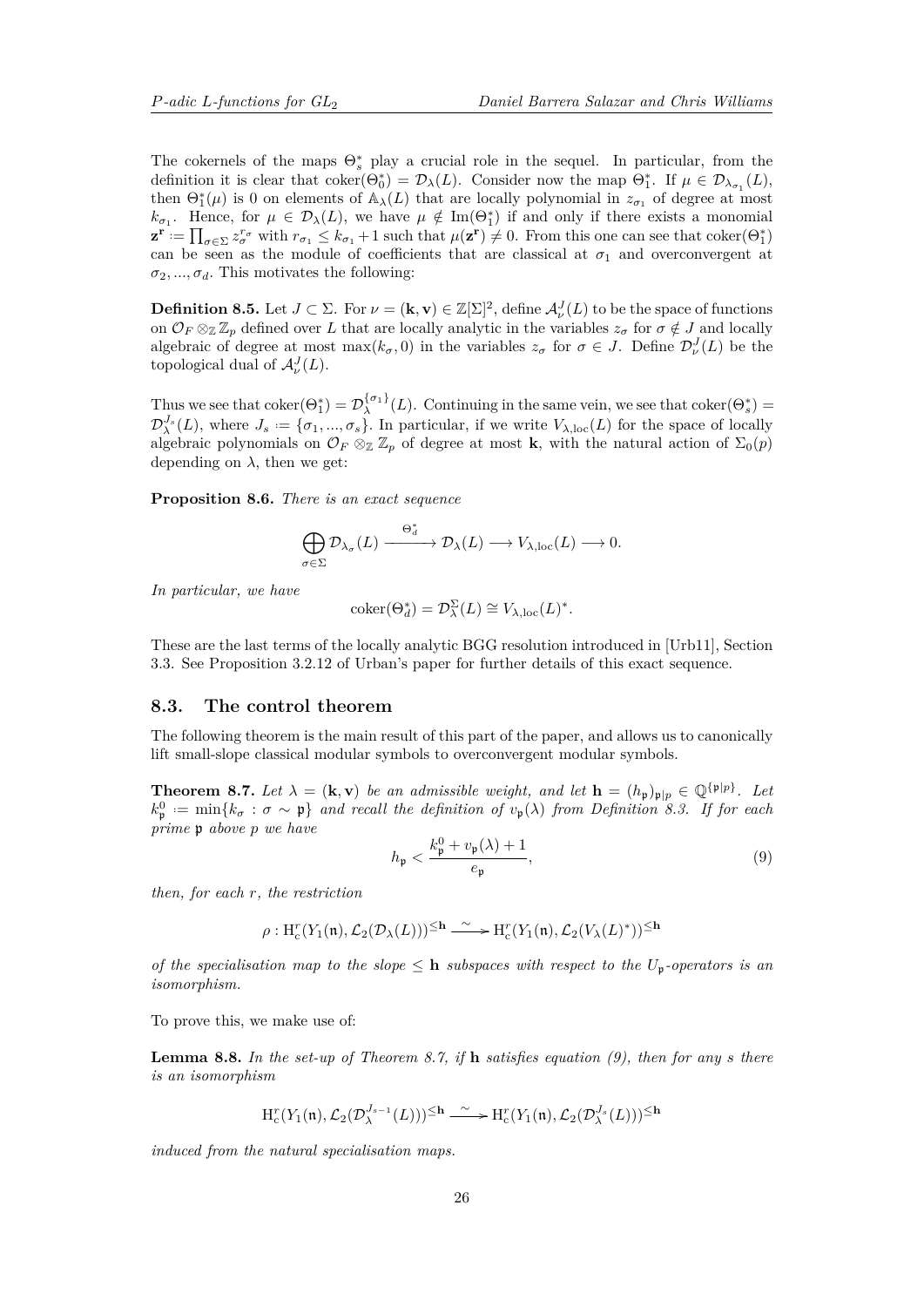<span id="page-26-2"></span>*Proof.* We follow [\[Urb11\]](#page-40-13). For any  $\sigma \in \Sigma$ , let  $\lambda_{\sigma} = (\mathbf{k}', \mathbf{v}')$  be the weight defined in equation [\(8\)](#page-24-0), and recall the theta maps

$$
\Theta_s^* : \bigoplus_{i=1}^s \mathcal{D}_{\lambda_{\sigma_i}}(L) \to \mathcal{D}_{\lambda}(L).
$$

Recall that  $coker(\Theta_s^*) = \mathcal{D}_{\lambda}^{J_s}(L)$  can be viewed as a module of distributions that are classical at  $\sigma_1, ..., \sigma_s$  and overconvergent at  $\sigma_{s+1}, ..., \sigma_d$ . In particular, there are natural projection maps  $\mathcal{D}_{\lambda}^{J_{s-1}}(L) \to \mathcal{D}_{\lambda}^{J_s}(L)$  given by specialising from overconvergent to classical coefficients at  $\sigma_s$ . Moreover, from the definition of  $\Theta^*_{\sigma_s}$  there is an exact sequence

$$
\mathcal{D}_{\lambda_s}(L) \xrightarrow{\Theta^*_{\sigma_s}} \mathcal{D}_{\lambda}^{J_{s-1}}(L) \longrightarrow \mathcal{D}_{\lambda}^{J_s}(L) \longrightarrow 0,
$$

and a closer inspection shows that the sequence

<span id="page-26-1"></span>
$$
0 \longrightarrow \mathcal{D}_{\lambda_{\sigma_s}}^{J_{s-1}}(L) \longrightarrow \mathcal{D}_{\lambda}^{J_{s-1}}(L) \longrightarrow \mathcal{D}_{\lambda}^{J_s}(L) \longrightarrow 0
$$
\n(10)

is exact for the quotient  $\mathcal{D}_{\lambda}^{J_{s-1}}$  $\mathcal{D}_{\lambda_{\sigma_s}}^{J_{s-1}}(L)$  of  $\mathcal{D}_{\lambda_{\sigma_s}}(L)$ .

Using Lemma [8.1](#page-0-0) on the exact sequence of equation [\(10\)](#page-26-1), we obtain the exact sequence

$$
\cdots \longrightarrow H_c^i(Y_1(\mathfrak{n}), \mathcal{L}_2(\mathcal{D}_{\lambda_{\sigma_s}}^{J_{s-1}}(L)))^{\leq \mathbf{h}} \longrightarrow H_c^i(Y_1(\mathfrak{n}), \mathcal{L}_2(\mathcal{D}_{\lambda}^{J_{s-1}}(L)))^{\leq \mathbf{h}} \longrightarrow H_c^i(Y_1(\mathfrak{n}), \mathcal{L}_2(\mathcal{D}_{\lambda}^{J_{s-1}}(L)))^{\leq \mathbf{h}} \longrightarrow \cdots,
$$

where here we are taking slope decompositions with respect to the Hecke operators at *p*.

If  $h_{\mathfrak{p}} < (k_{\mathfrak{p}}^0 + v_{\mathfrak{p}}(\lambda) + 1)/e_{\mathfrak{p}}$  for all primes above p, it follows that

$$
h_{\mathfrak{p}(\sigma_s)} < \frac{k_{\sigma_s} + v_{\mathfrak{p}(\sigma_s)}(\lambda) + 1}{e_{\mathfrak{p}(\sigma_s)}} = \frac{v_{\mathfrak{p}(\sigma_s)}(\lambda_{\sigma_s})}{e_{\mathfrak{p}(\sigma_s)}}.
$$

Now, by Corollary [8.4](#page-0-0) (ii), as  $\mathcal{D}_{\lambda}^{J_{s-1}}$  $\lambda_{\sigma_s}^{J_{s-1}}$  is a quotient of  $\mathcal{D}_{\lambda_{\sigma_s}}$ , we must have

$$
\mathrm{H}^r_{\mathrm{c}}(Y_1(\mathfrak{n}), \mathcal{L}_2(\mathcal{D}^{J_{s-1}}_{\lambda_{\sigma_s}}(L)))^{\leq \mathbf{h}} = \{0\}
$$

for all *r*. Then, using the long exact sequence, for all *r* we have

$$
H_c^r(Y_1(\mathfrak{n}), \mathcal{L}_2(\mathcal{D}_{\lambda}^{J_{s-1}}(L)))^{\leq \mathbf{h}} \cong H_c^r(Y_1(\mathfrak{n}), \mathcal{L}_2(\mathcal{D}_{\lambda}^{J_s}(L)))^{\leq \mathbf{h}},
$$

as required.

*Proof.* (Theorem [8.7\)](#page-25-0). Recall that we defined  $V_{\lambda,\text{loc}}(L) \subset \mathcal{A}(L)$  to be the subspace of functions which are locally polynomial of degree at most **k**. We see that  $V_{\lambda,\text{loc}}(L) \cong \varprojlim V_{\lambda,n}(L)$ , where  $V_{\lambda,n}(L) := \mathcal{A}_{\lambda,n}(L) \cap V_{\lambda,\text{loc}}(L)$ . Note that  $V_{\lambda}(L) = V_{\lambda,0}(L)$ . In particular, using part (ii) of Lemma [8.1,](#page-0-0) we have

$$
\mathrm{H}^q_c(Y_1(\mathfrak{n}), \mathcal{L}_2(V_{\lambda, \mathrm{loc}}(L)^*))^{\leq \mathbf{h}} \cong \mathrm{H}^q_c(Y_1(\mathfrak{n}), \mathcal{L}_2(V_{\lambda}(L)^*))^{\leq \mathbf{h}}.
$$

Hence it suffices to prove the theorem by considering the coefficients of the target space to be in  $V_{\lambda,\text{loc}}(L)^*$  instead of  $V_{\lambda}(L)^*$ .

<span id="page-26-0"></span>We use the lemma. For this, note that  $\mathcal{D}_{\lambda}^{\Sigma}(L) = V_{\lambda,\text{loc}}(L)^{*}$  and  $\mathcal{D}_{\lambda}^{\emptyset}$  $D_{\lambda}^{\varnothing}(L) = \mathcal{D}_{\lambda}(L)$ . A simple induction on *s* then shows that we have the required isomorphism.  $\Box$ 

 $\Box$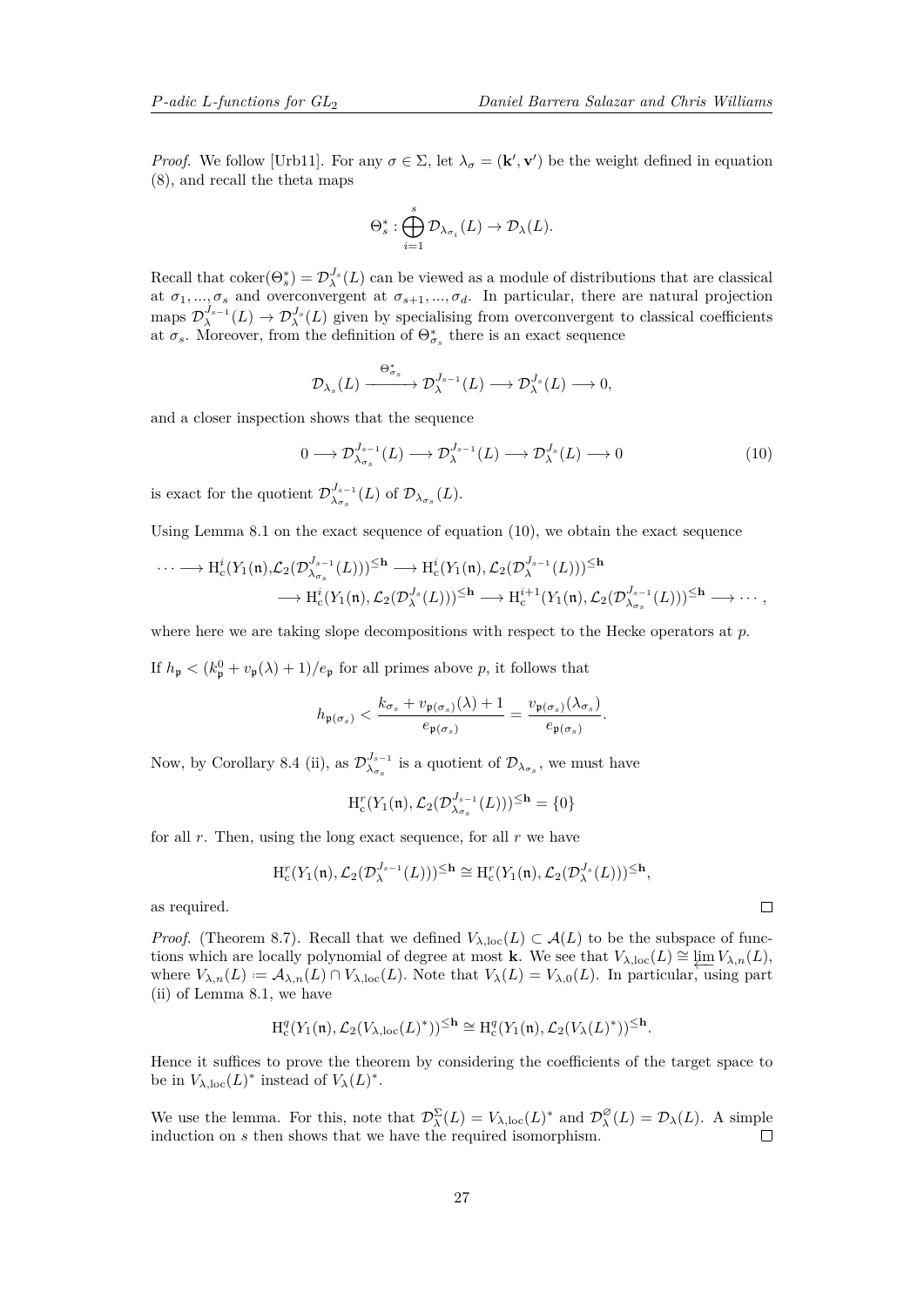## <span id="page-27-1"></span>**9. Construction of the distribution**

Let  $\Phi$  be a cuspidal eigenform over *F* that has small slope (in the sense of the previous section). Then via Eichler–Shimura, we can attach to  $\Phi$  a small slope *p*-adic classical modular eigensymbol, and using the results of previous sections, we can lift this to a unique small slope overconvergent eigensymbol. In the work of Pollack and Stevens in [\[PS11\]](#page-40-3) and [\[PS12\]](#page-40-15), and the work of the second author in [\[Wil17\]](#page-40-4), once one has such a symbol, one can evaluate it at the cycle  $\{0\} - \{\infty\}$  to obtain the *p*-adic *L*-function we desire. This, however, relies on the identification of  $H_c^q(Y_1(\mathfrak{n}), \mathcal{L}_2(\mathcal{D}_\lambda(L)))$  with the space  $\text{Hom}_{\Gamma}(\text{Div}^0(\mathbb{P}^1(F)), \mathcal{D}_\lambda(L))$ , an identification that exists only for  $q = 1$ , that is, for  $F = \mathbb{Q}$  or an imaginary quadratic field. To generalise this to the totally real case, in [\[BS13\]](#page-39-6) the first author used automorphic cycles, as introduced in Section [4.1,](#page-13-3) writing down overconvergent analogues of the evaluation maps we used with classical coefficients. Here, we generalise his results to the case of general number fields. The notation we use here was fixed in Section [4.1.](#page-13-3)

### <span id="page-27-0"></span>**9.1. Evaluating overconvergent classes**

Suppose  $\Psi \in H_c^q(Y_1(\mathfrak{n}), \mathcal{L}_2(\mathcal{D}_\lambda(L)))$ . Here recall that we consider the local system given by fibres of

$$
\operatorname{GL}_2(F)\backslash (\operatorname{GL}_2(\mathbb{A}_F)\times \mathcal{D}_\lambda(L))/\Omega_1(\mathfrak{n})K_\infty^+Z_\infty\longrightarrow Y_1(\mathfrak{n}),
$$

where the action is by

 $\gamma(x, u)uk = (\gamma xuk, u * u).$ 

In this setting, slightly different versions of the evaluation maps will allow us to associate a distribution to such a class.

### **9.1.1. Step 1: Pulling back to**  $X_f$

First we pullback along the map  $\eta_f: X_f \to Y_1(\mathfrak{n})$ . We have

$$
\eta_{\mathfrak{f}}^* \Psi \in \mathrm{H}^q_{\mathrm{c}}(X_{\mathfrak{f}}, \eta_{\mathfrak{f}}^* \mathcal{L}_2(\mathcal{D}_\lambda(L))).
$$

We can see (by examining equation [\(6\)](#page-14-1)) that here the local system corresponding to  $\mathcal{L}'_{f,2}(\mathcal{D}_\lambda(L))$  :=  $\eta_{\mathfrak{f}}^* \mathcal{L}_2(\mathcal{D}_\lambda(L))$  is given by the fibres of

$$
F^\times \backslash ({\mathbb A}^\times_F \times {\mathcal D}_\lambda(L))/U(\mathfrak{f}) F_\infty^1 \longrightarrow X_{\mathfrak{f}},
$$

with action

$$
\gamma(x,\mu)ur = \left(\gamma xur, \mu * \begin{pmatrix} u & ((u-1)\pi_{\mathfrak{f}}^{-1})_{v|p} \\ 0 & 1 \end{pmatrix}\right).
$$

### **9.1.2. Step 2: Twisting the action**

Unlike in the complex case described earlier, the action describing the local system above is *not* a nice action, so we twist to get a nicer action of units. To this end, the matrix

$$
\begin{pmatrix} 1 & -1 \ 0 & (\pi_{\mathfrak{f}})_{v|p} \end{pmatrix} \in \text{GL}_2 \left( \prod_{\mathfrak{p}|p} F_{\mathfrak{p}} \right)
$$

$$
= \text{GL}_2(F \otimes_{\mathbb{Q}} \mathbb{Q}_p)
$$

lies in  $\Sigma_0(p)$ . So we twist our local system by this; denote this twist on distributions by

$$
\zeta : \mathcal{D}_{\lambda}(L) \longrightarrow \mathcal{D}_{\lambda}(L),
$$

$$
\mu \longmapsto \mu * \begin{pmatrix} 1 & -1 \\ 0 & (\pi_{\mathfrak{f}})_{v|p} \end{pmatrix},
$$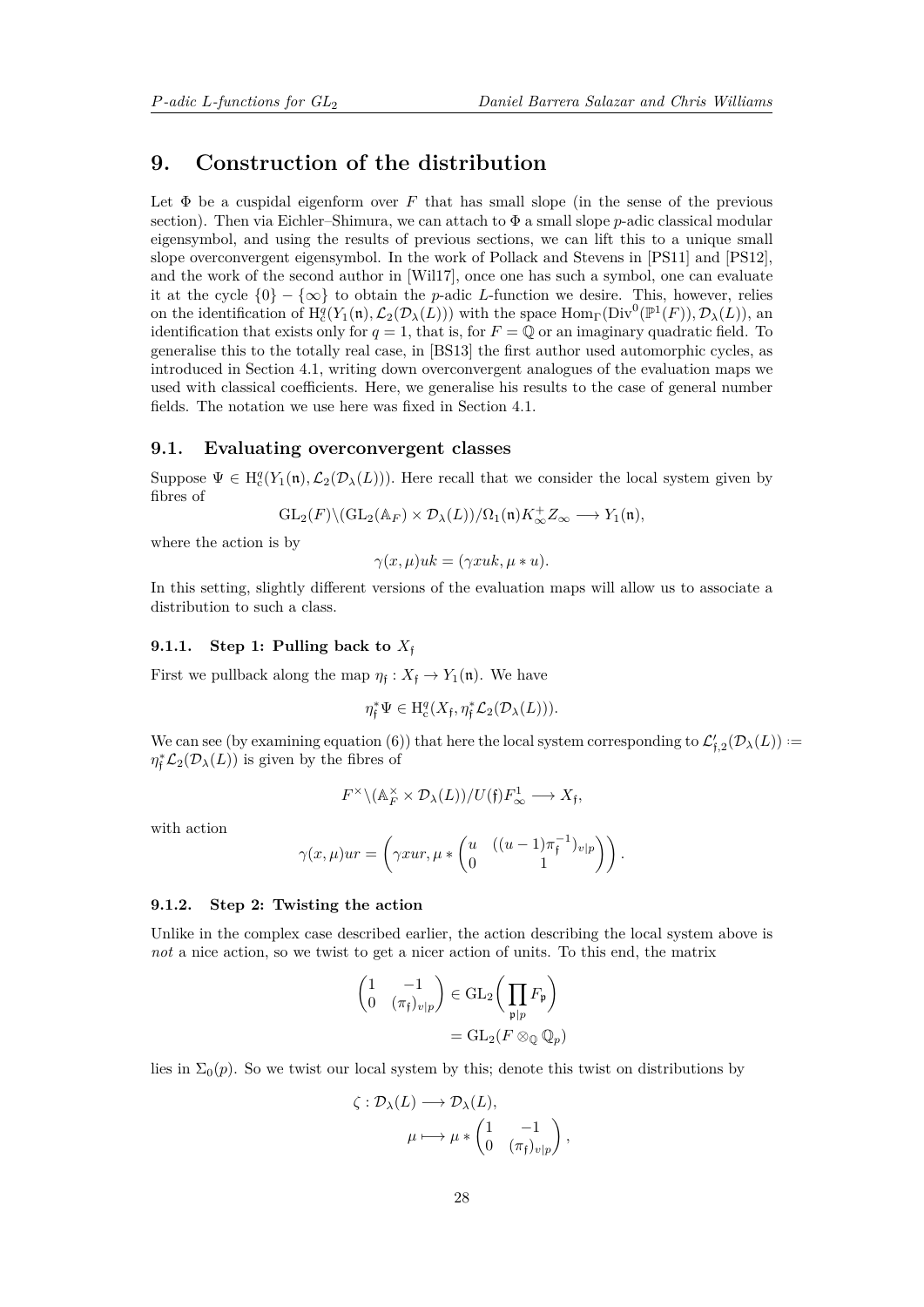*.*

and consider

$$
\zeta_* \eta_{\mathfrak{f}}^* \Psi \in \mathrm{H}^q_{\mathrm{c}}(X_{\mathfrak{f}}, \mathcal{L}_{\mathfrak{f},2}(\mathcal{D}_\lambda(L))),
$$

where now the local system  $\mathcal{L}_{f,2}(\mathcal{D}_{\lambda}(L))$  is given by

$$
F^{\times} \setminus (\mathbb{A}_F^{\times} \times \mathcal{D}_{\lambda}(L))/U(\mathfrak{f}) F_{\infty}^1 \longrightarrow X_{\mathfrak{f}},
$$
  

$$
\gamma(x, \mu)ur = \left(\gamma xur, \mu * \begin{pmatrix} u & 0 \\ 0 & 1 \end{pmatrix} \right).
$$

### **9.1.3. Step 3: Passing to individual components**

In identical fashion to Section [4.2.2,](#page-14-2) we pull back under the isomorphism  $\tau_{a_{\mathbf{y}}}:E(\mathfrak{f})F_{\infty}^{1}\setminus F_{\infty}^{+}\longrightarrow$  $X_{\mathbf{y}} \longleftrightarrow X_{\mathbf{f}}$  given by multiplication by  $a_{\mathbf{y}}$ . Then we have

$$
\tau_{a_{\mathbf{y}}}^* \zeta_* \eta_{\mathfrak{f}}^* \Psi \in \mathrm{H}^q_c(E(\mathfrak{f}) F_\infty^1 \backslash F_\infty^+, \mathcal{L}_{\mathfrak{f}, \mathbf{y}, 2}(\mathcal{D}_\lambda(L))),
$$

where the local system  $\mathcal{L}_{f, \mathbf{y},2}(\mathcal{D}_\lambda(L))$  is given by

$$
E(\mathfrak{f})F_{\infty}^{1}\backslash (F_{\infty}^{+}\times \mathcal{D}_{\lambda}(L)) \longrightarrow E(\mathfrak{f})F_{\infty}^{1}\backslash F_{\infty}^{+},
$$

$$
er(z,\mu) = \left(erz,\mu * \begin{pmatrix} e^{-1} & 0 \\ 0 & 1 \end{pmatrix} \right).
$$

(Note here that whilst  $u \in U(\mathfrak{f})$  acts as  $\left(\begin{smallmatrix} u & 0 \\ 0 & 1 \end{smallmatrix}\right)$ , in this step we now have an inverse. This because *u* is considered as an element of the finite ideles whilst we instead see *e* as a diagonal infinite idele, which is equivalent under multiplication by  $F^{\times}$  to  $e^{-1}$  as a diagonal finite idele and thus an element of  $U(f)$ ).

### **9.1.4. Step 4: Restricting the coefficient system**

We would like a constant local system. This would allow us to evaluate the cohomology class easily. We see that if we restrict to a quotient of  $\mathcal{D}_{\lambda}(L)$  such that, for all  $e \in E(f)$ , the matrix  $\binom{e}{0}$  acts trivially, then we have precisely this. With this in mind, we make the following definitions:

**Definition 9.1.** (i) Define  $\mathcal{A}_{\lambda}^{f,+}(L)$  to be the subspace of  $\mathcal{A}_{\lambda}(L)$  given by

$$
\mathcal{A}_{\lambda}^{\mathfrak{f},+}(L):=\left\{f\in \mathcal{A}_{\lambda}(L):\begin{pmatrix}e&0\\0&1\end{pmatrix}\ast f=f\ \forall e\in E(\mathfrak{f})\right\}
$$

Note that equivalently this is the set of all  $f \in A_\lambda(L)$  such that  $f(ez) = e^{\mathbf{k}+\mathbf{v}}f(z)$ .

(ii) Define  $\mathcal{D}_{\lambda}^{\dagger,+}(L)$  to be the topological dual of  $\mathcal{A}_{\lambda}^{\dagger,+}(L)$ . Note that  $\mathcal{D}_{\lambda}^{\dagger,+}(L)$  is a quotient of  $\mathcal{D}_{\lambda}(L)$ .

(Henceforth, we'll drop f from the notation, as the level will be clear from context).

Now, if we pushforward via the map

$$
\nu: \mathcal{D}_{\lambda}(L) \longrightarrow \mathcal{D}_{\lambda}^{+}(L),
$$

$$
\mu \longmapsto \mu|_{\mathcal{A}_{\lambda}^{+}(L)},
$$

then the resulting local system is constant. We see that

$$
\nu_* \tau_{a_{\mathbf{y}}}^* \zeta_* \eta_{\mathfrak{f}}^* \Psi \in H^q_c(E(\mathfrak{f}) F^1_{\infty} \backslash F^+_{\infty}, \mathcal{D}^+_{\lambda}(L))
$$
  

$$
\cong \mathcal{D}^+_{\lambda}(L),
$$

where the isomorphism is given by integrating over  $E(f) F_{\infty}^1 \setminus F_{\infty}^+$ .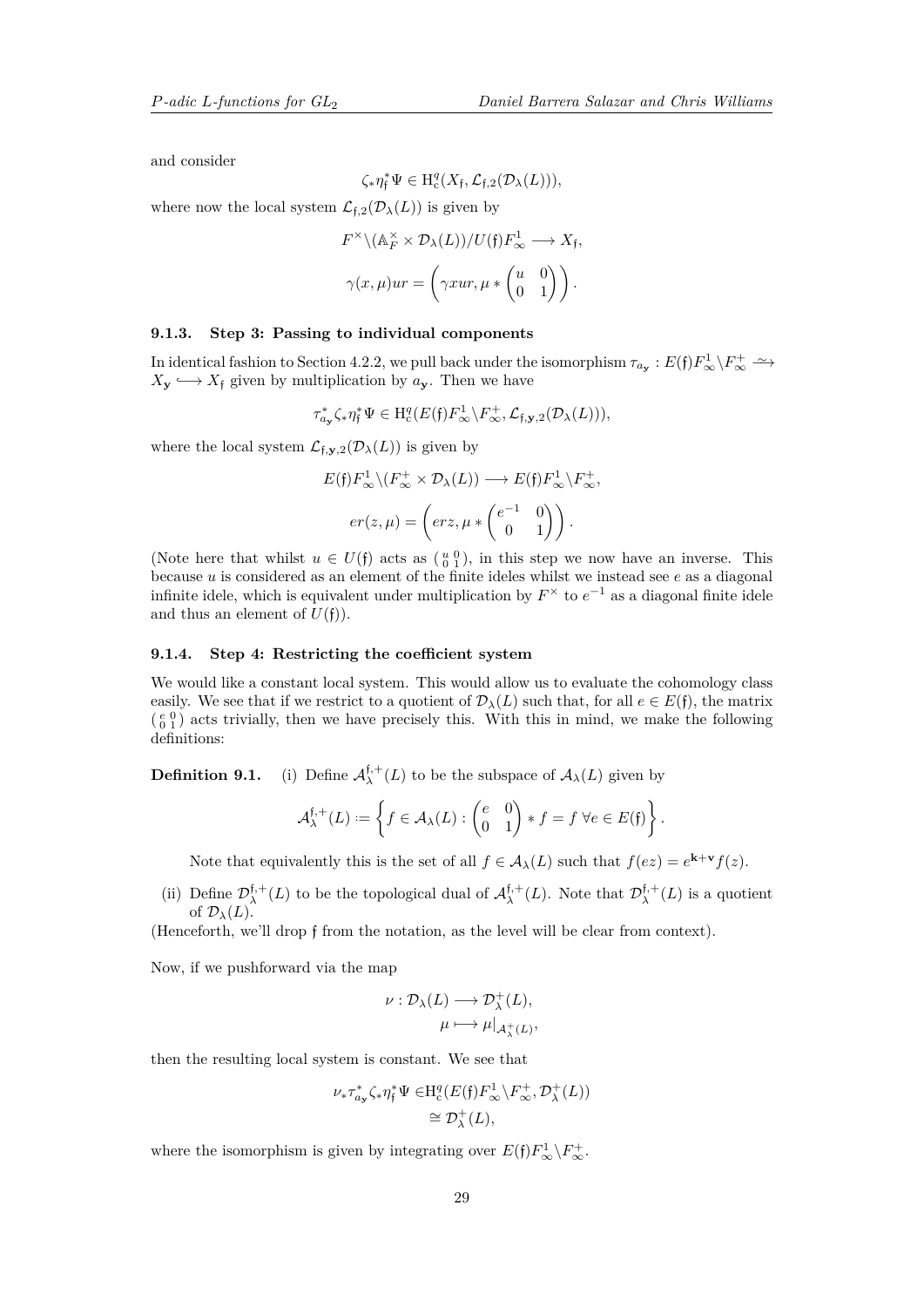### **9.1.5. Definition of the evaluation map**

**Definition 9.2.** We write  $Ev_{f, \dagger}^{a_y}$  for the composition

$$
\mathrm{Ev}_{\mathfrak{f},\mathfrak{f}}^{a_{\mathbf{y}}}: \mathrm{H}_{\mathrm{c}}^q(Y_1(\mathfrak{n}), \mathcal{L}_2(\mathcal{D}_\lambda(L))) \longrightarrow \mathcal{D}_\lambda^+(L)
$$

of the maps

$$
H_c^q(Y_1(\mathfrak{n}), \mathcal{L}_2(\mathcal{D}_\lambda(L))) \xrightarrow{\zeta_* \eta_{\mathfrak{f}}^*} H_c^q(X_{\mathfrak{f}}, \mathcal{L}_{\mathfrak{f},2}(\mathcal{D}_\lambda(L))) \xrightarrow{\tau_{\alpha_{\mathbf{y}}}^*} \cdots
$$
  

$$
H_c^q(E(\mathfrak{f}) F_\infty^1 \setminus F_\infty^+, \mathcal{L}_{\mathfrak{f},\mathbf{y},2}(\mathcal{D}_\lambda(L)) \xrightarrow{\nu_*} H_c^q(E(\mathfrak{f}) F_\infty^1 \setminus F_\infty^+, \mathcal{D}_\lambda^+(L)) \cong \mathcal{D}_\lambda^+(L).
$$

In particular, we have maps  $Ev_{f,f}^{a_y}$  for each  $y \in Cl_F^+(f)$ . Note that these maps are dependent on the choice of representatives. In any case, for a fixed choice of representatives  $\{a_{\mathbf{y}} \in \mathbb{A}_F^{\times} :$  $\mathbf{y} \in \mathrm{Cl}_F^+(\mathfrak{f})\},\$  we have now defined a map

$$
\mathrm{H}^q_c(Y_1(\mathfrak{n}), \mathcal{L}_2(\mathcal{D}_\lambda(L))) \xrightarrow{\oplus_{\mathbf{y}} \mathrm{Ev}^{a_{\mathbf{y}}}_{\mathfrak{f},\dagger}} \bigoplus_{\mathrm{Cl}_F^+(\mathfrak{f})} \mathcal{D}_\lambda^+(L).
$$

# **9.2.** Locally analytic functions on  $\text{Cl}_F^+(p^\infty)$

Let *L* be a (not necessarily finite) extension of  $\mathbb{Q}_p$  contained in  $\mathbb{C}_p$ , the completion of an algebraic closure of  $\mathbb{Q}_p$ . Denote by  $\mathcal{A}(\mathrm{Cl}_F^+(p^\infty), L)$  the space of locally analytic functions on  $\text{Cl}_F^+(p^\infty)$  defined over *L*, and denote by  $\mathcal{D}(\text{Cl}_F^+(p^\infty), L)$  its topological dual over *L*. The *p*-adic *L*-function should be an element of this space of distributions; we now give some properties of locally analytic functions that will be required in the sequel.

## **9.2.1.** The geometry of  $\text{Cl}_F^+(p^\infty)$

We first recall the geometry of  $\text{Cl}_F^+(p^\infty)$ . It is defined as follows:

$$
\mathrm{Cl}_F^+(p^\infty):=F^\times\backslash\mathbb{A}_F^\times/U(p^\infty)F_\infty^+.
$$

Letting f range over all ideals dividing  $(p)^\infty$  and taking the inverse limit of the series of exact sequences

$$
\mathcal{O}_{F,+}^{\times} \longrightarrow (\mathcal{O}_F/\mathfrak{f})^{\times} \longrightarrow \mathrm{Cl}_F^+(\mathfrak{f}) \longrightarrow \mathrm{Cl}_F^+ \longrightarrow 0,
$$

we see that we have an exact sequence

$$
\overline{\mathcal{O}_{F,+}^{\times}} \longrightarrow (\mathcal{O}_F \otimes_{\mathbb{Z}} \mathbb{Z}_p)^{\times} \longrightarrow \mathrm{Cl}_F^+(p^{\infty}) \longrightarrow \mathrm{Cl}_F^+ \longrightarrow 0,
$$

so that – after picking a choice of representatives for  $\mathrm{Cl}_F^+$  – we have

$$
\mathrm{Cl}_F^+(p^\infty) \cong \bigsqcup_{\mathrm{Cl}_F^+(p^\infty \otimes_{\mathbb{Z}} \mathbb{Z}_p)^\times/\overline{E(1)}} \mathbb{Z}_p.
$$

(Here note that  $E(1) = \mathcal{O}_{F,+}^{\times}$ , and we have taken  $\overline{E(1)}$  to be the image of  $E(1)$  in  $(\mathcal{O}_F \otimes_{\mathbb{Z}})$  $(\mathbb{Z}_p)^{\times}$ ). Indeed, for any f, we can go further, and write

$$
\mathrm{Cl}_F^+(p^\infty)\cong\bigsqcup_{\mathbf{y}\in \mathrm{Cl}_F^+(\mathfrak{f})}G_\mathbf{y},
$$

where

<span id="page-29-0"></span>
$$
G_{\mathbf{y}} := \{ z \in \mathrm{Cl}_F^+(p^\infty) : z \mapsto \mathbf{y} \text{ under the map } \mathrm{Cl}_F^+(p^\infty) \to \mathrm{Cl}_F^+(\mathfrak{f}) \}. \tag{11}
$$

Note that multiplication by  $a_{\mathbf{y}}^{-1}$  gives an isomorphism

$$
G_{\mathbf{y}} \cong G \coloneqq \{ z \in (\mathcal{O}_F \otimes_{\mathbb{Z}} \mathbb{Z}_p)^{\times} : z \equiv 1 \ (\text{mod} \ \mathfrak{f}) \} / \overline{E(\mathfrak{f})}.
$$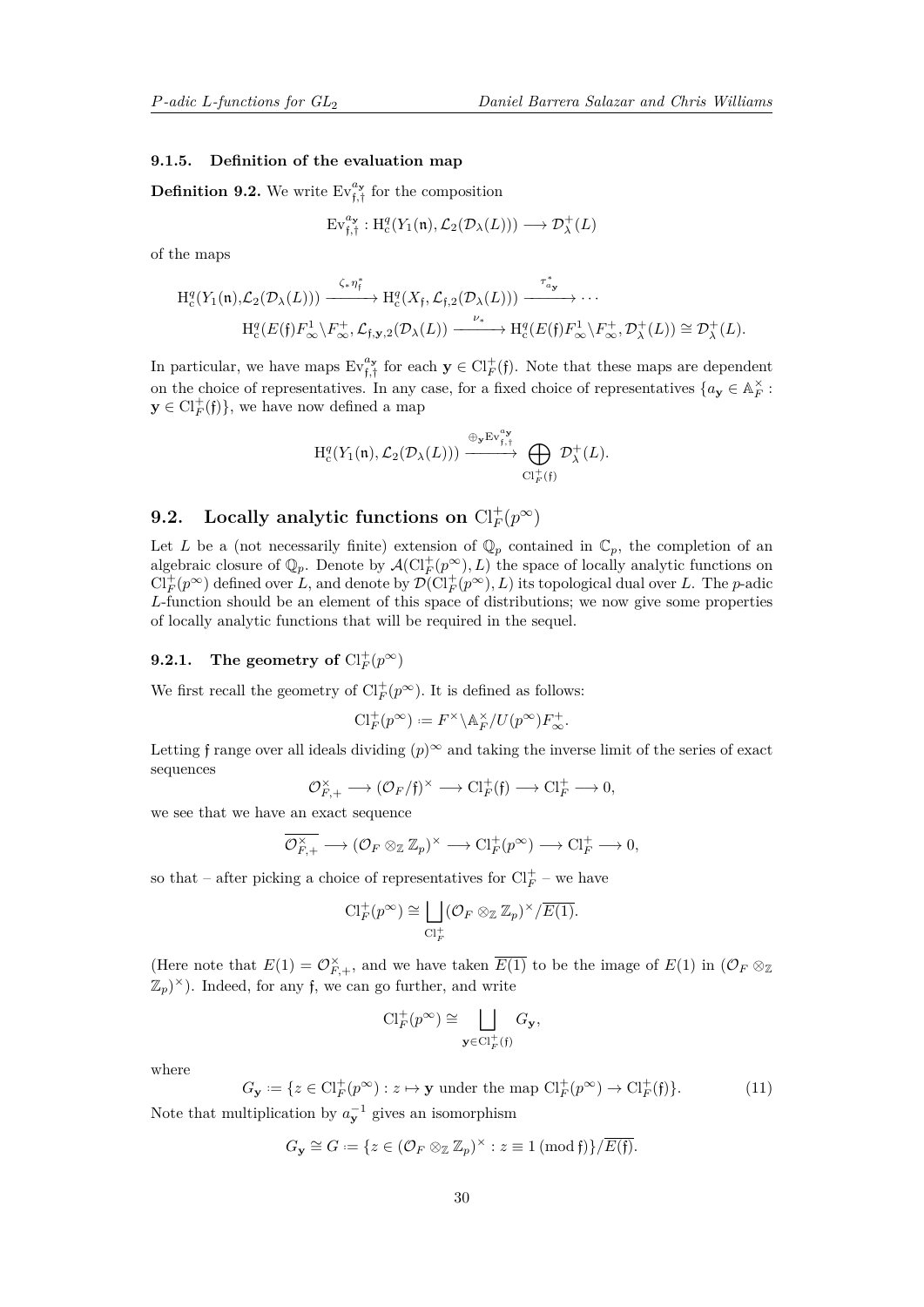### **9.2.2. Properties of locally analytic functions**

For a choice of idelic representatives  $\{a_{\mathbf{y}}\}\subset \mathbb{A}_F^{\times}$  of  $\mathrm{Cl}_F^+(\mathfrak{f})$ , we can consider any function

$$
\varphi: \mathrm{Cl}_F^+(p^\infty) \longrightarrow L
$$

as a collection  $\{\varphi_{a_{\mathbf{y}}}: \mathbf{y} \in \mathrm{Cl}_F^+(\mathfrak{f})\}$ , for

$$
\varphi_{a_{\mathbf{y}}}: G \longrightarrow L,
$$
  

$$
z \longmapsto \varphi(a_{\mathbf{y}}^{-1}z).
$$

Then, in a slight abuse of notation,  $\varphi_{a_{\mathbf{y}}}$  can be thought of as a function  $\varphi_{a_{\mathbf{y}}} : \mathcal{O}_F \otimes_{\mathbb{Z}} \mathbb{Z}_p \longrightarrow L$ with support on a subset of  $(\mathcal{O}_F \otimes_{\mathbb{Z}} \mathbb{Z}_p)^{\times}$  and with  $\varphi_{a_{\mathbf{y}}}(ez) = \varphi_{a_{\mathbf{y}}}(z)$  for all  $e \in \overline{E(1)}$ . A simple calculation then shows:

**Proposition 9.3.** *Suppose*  $a'_{y} = a_{y} \gamma u r$  *is a different representative of the class*  $y \in \mathrm{Cl}_{F}^{+}(\mathfrak{f}),$ where  $\gamma \in F^{\times}$ ,  $u \in U(\mathfrak{f})$  and  $r \in F_{\infty}^{+}$ . Then  $\varphi_{a_{\mathbf{y}}}(z) = \varphi_{a_{\mathbf{y}}'}(\tilde{u}z)$  as functions on G, where  $\tilde{u}$  is *the image of*  $u \in U(\mathfrak{f})$  *in*  $U(\mathfrak{f})/U(p^{\infty}) \subset (\mathcal{O}_F \otimes_{\mathbb{Z}} \mathbb{Z}_p)^{\times}$ .

# **9.3. Constructing**  $\mu_{\Psi}$  **in**  $\mathcal{D}(\mathrm{Cl}_F^+(p^\infty), L)$

**Notation:** We write  $A_f = \{a_y\}$  to denote our system of class group representatives for  $\mathrm{Cl}_F^+(\mathfrak{f}).$ 

We now construct a distribution  $\mu_{\Psi}^{A_{\mathfrak{f}}}$  associated to *this* choice of representatives. Let  $\varphi$  be a locally analytic function on  $\text{Cl}_F^+(\rho^\infty)$ . Via the above construction, we obtain functions  $\varphi_{a_{\mathbf{y}}}: G_{\mathbf{y}} \to L$ , each of which we can view as a function

$$
\varphi_{a_{\mathbf{y}}} : \mathcal{O}_F \otimes_{\mathbb{Z}} \mathbb{Z}_p \longrightarrow L
$$

with support on the open subset  $\{z \in (\mathcal{O}_F \otimes_{\mathbb{Z}} \mathbb{Z}_p)^{\times} : z \equiv 1 \pmod{\mathfrak{f}}\}$  and satisfying

$$
\varphi_{a_{\mathbf{y}}}(ez) = \varphi_{a_{\mathbf{y}}}(z) \quad \forall e \in E(\mathfrak{f}).
$$

Now,  $Ev_{\mathfrak{f},\mathfrak{f}}^{a_{\mathbf{y}}}(\Psi) \in \mathcal{D}_{\lambda}^{+}(L)$ . This is a distribution that takes as input functions  $\psi : (\mathcal{O}_F \otimes_{\mathbb{Z}})$  $(\mathbb{Z}_p)^{\times} \to L$  with  $\psi(ez) = e^{\mathbf{k}+\mathbf{v}}\psi(z)$ . To force  $\varphi_{a_{\mathbf{y}}}$  to satisfy this condition, we twist it.

**Definition 9.4.** If  $\psi$  :  $\mathcal{O}_F \otimes_{\mathbb{Z}} \mathbb{Z}_p \to L$  is a function with support on elements congruent to 1 (mod f) and that satisfies  $\psi(ez) = \psi(z)$  for all  $e \in E(f)$ , then we define  $\psi^* \in \mathcal{A}^+_\lambda(\overline{L})$  by

$$
\psi^*(z) = \begin{cases} z^{\mathbf{k}+\mathbf{v}} \psi(z^{-1}) & : z \in (\mathcal{O}_F \otimes_{\mathbb{Z}} \mathbb{Z}_p)^{\times}, \\ 0 & : \text{otherwise.} \end{cases}
$$

Since  $\psi$  has support inside the units, this remains continuous. It is simple to see that this now satisfies the condition required. We use  $z^{-1}$  rather than z for reasons of compatibility in later calculations.

Now we can evaluate  $\mathrm{Ev}_{\mathfrak{f},\mathfrak{f}}^{a_{\mathbf{y}}}(\Psi)$  at  $\varphi_{a_{\mathbf{y}}}^*$ . This motivates:

**Definition 9.5.** Define  $\mu_{\Psi}^{A_{\mathfrak{f}}} \in \mathcal{D}(\mathrm{Cl}_F^+(p^\infty), L)$  by

$$
\mu_{\Psi}^{A_{\mathfrak{f}}}(\varphi) = \sum_{\mathbf{y} \in \mathrm{Cl}_{F}^{+}(\mathfrak{f})} \mathrm{Ev}_{\mathfrak{f},\mathfrak{f}}^{a_{\mathbf{y}}}(\Psi)(\varphi_{a_{\mathbf{y}}}^{*}) \in L.
$$

**Proposition 9.6.** *For fixed* f*, this is independent of the choice of class group representatives.*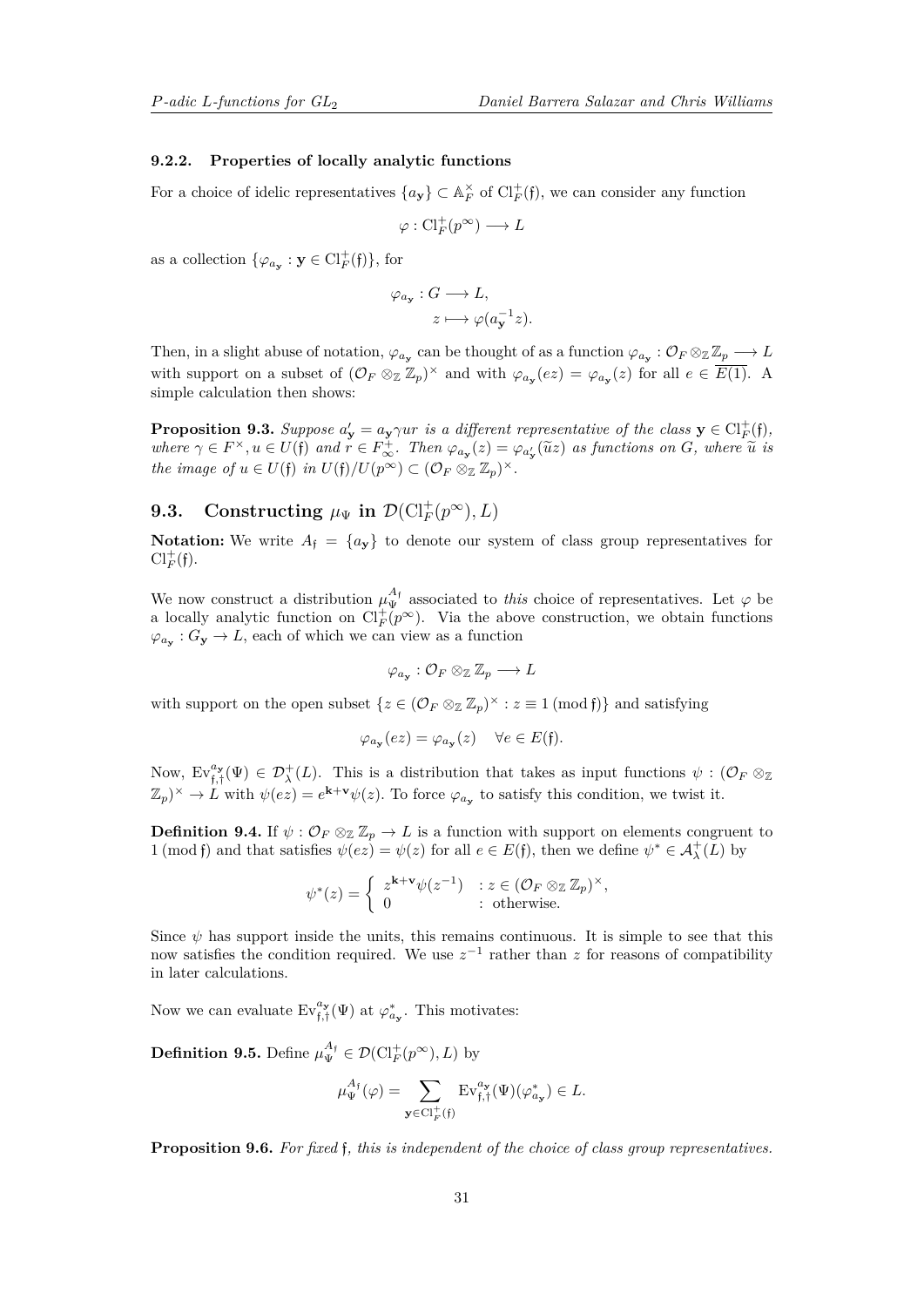*Proof.* There are two layers to this. Choosing representatives fixes:

- (a) The collection of maps  $\{Ev_{f,f}^{a_y}(\Psi) : a_y \in A_f\}$ , and
- (b) The identification of  $\varphi$  with  $(\varphi_{a_{\mathbf{y}}})_{\mathbf{y} \in \mathrm{Cl}_{F}^{+}(\mathfrak{f})}$ .

We prove that these choices cancel each other out. To do so, we examine the local systems; see Section [4.1](#page-13-3) for descriptions of each local system.

Recall that we have  $\zeta_* \eta^*_{\mathfrak{f}} \Psi \in H^q_c(X_{\mathfrak{f}},\mathcal{L}_{\mathfrak{f},2}(\mathcal{D}_\lambda(L)))$  (canonically), and then that we can pull back to  $X_{\mathbf{y}}$  under the canonical inclusion. At the first stage where our representatives come into play, the map of local systems induced by

<span id="page-31-0"></span>
$$
\tau_{a_{\mathbf{y}}}:E(\mathfrak{f})F_{\infty}^1 \backslash F_{\infty}^+ \xrightarrow{\sim} X_{\mathbf{y}}
$$

can be described by the map

$$
F^{\times} \setminus (F^{\times} a_{\mathbf{y}} U(\mathfrak{f}) F_{\infty}^{+} \times \mathcal{D}_{\lambda}(L)) / U(\mathfrak{f}) F_{\infty}^{1} \longrightarrow E(\mathfrak{f}) F_{\infty}^{1} \setminus (F_{\infty}^{+} \times \mathcal{D}_{\lambda}(L))
$$
\n
$$
(\gamma a_{\mathbf{y}} ur, \mu) \longmapsto \left(r, \mu * \begin{pmatrix} \widetilde{u}^{-1} & 0 \\ 0 & 1 \end{pmatrix} \right),
$$
\n(12)

recalling that  $\tau_{a_y}$  is given by  $z \mapsto a_y z$  and that  $\tilde{u}$  is the image of *u* in  $(\mathcal{O}_F \otimes_{\mathbb{Z}} \mathbb{Z}_p)^{\times}$ . This map is well-defined; indeed, consider

$$
\gamma'[(\gamma a_{\mathbf{y}}ur, \mu)]vs = [(\gamma'\gamma a_{\mathbf{y}}uvrs, \mu * (\begin{array}{c} \widetilde{v} & 0 \\ 0 & 1 \end{array}))]
$$

$$
\longmapsto [r\gamma a_{\mathbf{y}}uvrs, \mu * (\begin{array}{c} \widetilde{v} & 0 \\ 0 & 1 \end{array})) * (\begin{array}{c} (\widetilde{uv})^{-1} & 0 \\ 0 & 1 \end{array}))
$$

$$
= [(r, \mu * (\begin{array}{c} \widetilde{u}^{-1} & 0 \\ 0 & 1 \end{array})) = \text{Im}([\gamma a_{\mathbf{y}}ur, \mu]).
$$

Now suppose we choose a different set of representatives  $\{a'_{\mathbf{y}}\}$ , with, as before,

$$
a'_{\mathbf{y}} = a_{\mathbf{y}} \gamma u r, \quad \gamma \in F^{\times}, u \in U(\mathfrak{f}), r \in F^1_{\infty}.
$$

Then under the map of equation [\(12\)](#page-31-0), we have

$$
[(a'_{\mathbf{y}}, \mu)] = [(a_{\mathbf{y}} \gamma u r, \mu)] \longmapsto \left[ \left( r, \mu * \begin{pmatrix} \widetilde{u}^{-1} & 0 \\ 0 & 1 \end{pmatrix} \right) \right].
$$

Thus, when we restrict, we find that

$$
\mathrm{Ev}_{\mathfrak{f},\mathfrak{f}}^{a'_{\mathbf{y}}}(\Psi) = \mathrm{Ev}_{\mathfrak{f},\mathfrak{f}}^{a_{\mathbf{y}}}(\Psi) * {\begin{pmatrix} \widetilde{u}^{-1} & 0\\ 0 & 1 \end{pmatrix}}
$$

*.*

We have already shown that, for  $\varphi \in \mathcal{A}(\mathrm{Cl}_F^+(p^\infty), L)$ , we have

 $\varphi_{a'_{\mathbf{y}}}(\widetilde{u}z) = \varphi_{a_{\mathbf{y}}}(z).$ 

Then an easy calculation shows that

$$
\varphi_{a\prime}^*(z) = \begin{pmatrix} \widetilde{u} & 0 \\ 0 & 1 \end{pmatrix} * \varphi_{a\prime}^*(z).
$$

Accordingly,

$$
\mathrm{Ev}_{\mathfrak{f},\mathfrak{f}}^{a'_{\mathbf{y}}}(\Psi)(\varphi_{a'_{\mathbf{y}}}) = \mathrm{Ev}_{\mathfrak{f},\mathfrak{f}}^{a_{\mathbf{y}}}(\Psi) * {\widetilde{a}^{-1} \atop 0 \quad 1} 0 \choose 0 \quad 1} {\widetilde{a} \atop 0} {\widetilde{a} \atop 0 \quad 1} \ast \varphi_{a_{\mathbf{y}}}^{*}.
$$

Thus this is independent of the choice of representatives, as desired.

**Definition 9.7.** For some choice of representatives  $A_f = \{a_y\}$  of  $\text{Cl}_F^+(\mathfrak{f})$ , define

$$
\mu^{\mathfrak{f}}_{\Psi} := \mu^{A_{\mathfrak{f}}}_{\Psi}.
$$

(Note that, by the proposition, this is well-defined for each f).

 $\Box$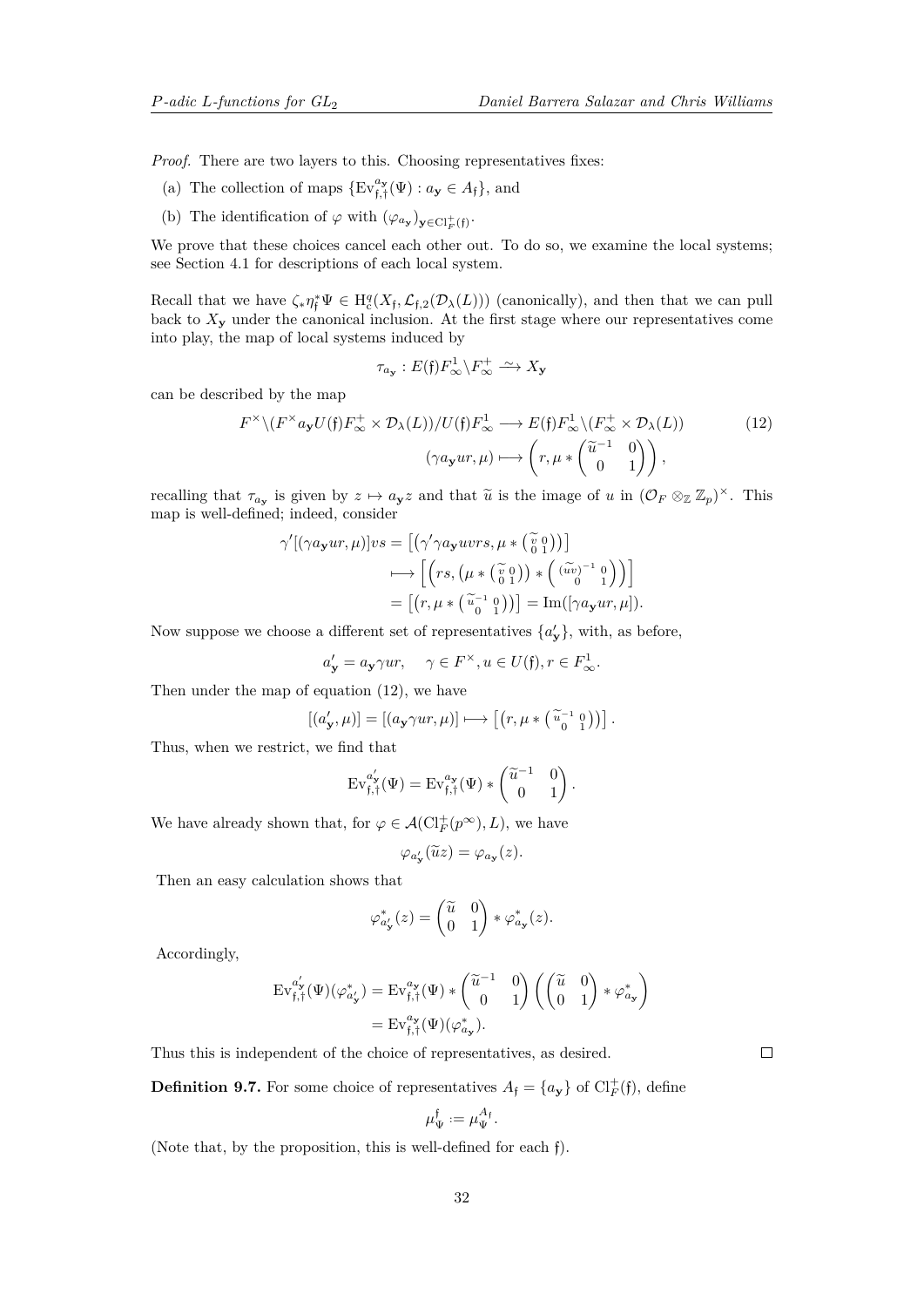### <span id="page-32-0"></span>**9.4. Compatibility over choice of** f

We have defined, for each  $f|p^{\infty}$ , a distribution  $\mu_{\Psi}^{\dagger} \in \mathcal{D}(\mathrm{Cl}_F^+(p^{\infty}), L)$ . We now investigate how this distribution varies with the choice of f. Since we have independence of choice, we now choose class group representatives that are compatible in the following sense.

**Notation:** Throughout this section, take  $\eta p^{\infty}$  and let  $p/p$  be a prime. We will make the following important assumption throughout this section:

*The ideal* f *is divisible by all of the primes above p.*

Let  $A_f = \{a_{\mathbf{y}}\}$  be a full set of representatives for  $\mathrm{Cl}_F^+(\mathfrak{f})$ , and let  $\{u_r \in U(\mathfrak{f}) : r \in R\}$ , for  $R = U(\mathfrak{f})/E(\mathfrak{f})U(\mathfrak{f}\mathfrak{p})$ , be elements of  $U(\mathfrak{f})$  such that the set

$$
A_{\mathfrak{f}\mathfrak{p}}:=\{a_{\mathbf{y}}u_r:\mathbf{y}\in\mathrm{Cl}_F^+(\mathfrak{f}), r\in R\}
$$

is a full set of representatives for  $\text{Cl}_F^+(\mathfrak{f}\mathfrak{p}).$ 

**Lemma 9.8.** *(i) There is a commutative diagram*

$$
H_c^q(Y_1(\mathfrak{n}), \mathcal{L}_2(\mathcal{D}_\lambda(L))) \xrightarrow{\qquad \qquad U_{\mathfrak{p}}} H_c^q(Y_1(\mathfrak{n}), \mathcal{L}_2(\mathcal{D}_\lambda(L)))
$$
\n
$$
\downarrow \zeta_* \eta_{\mathfrak{f}\mathfrak{p}}^* \xrightarrow{\qquad \qquad } H_c^q(X_{\mathfrak{f}\mathfrak{p}}, \mathcal{L}_{\mathfrak{f}\mathfrak{p},2}(\mathcal{D}_\lambda(L))) \xrightarrow{\text{Tr}} H_c^q(X_{\mathfrak{f}}, \mathcal{L}_{\mathfrak{f},2}(\mathcal{D}_\lambda(L)))
$$

*where the bottom map is the natural trace map on cohomology (see, for example, [\[Hid93\]](#page-39-11)*, *Section 7).*

*(ii) We have, for*  $\Psi \in H_c^q(Y_1(\mathfrak{n}), \mathcal{L}_2(\mathcal{D}_\lambda(L)))$ *, the relation* 

$$
\mathrm{Ev}_{\mathfrak{fp},\mathfrak{f}}^{a_{\mathbf{y}}u_r}(\Psi)*\begin{pmatrix}\widetilde{u_r} & 0\\ 0 & 1\end{pmatrix} = \mathrm{Ev}_{\mathfrak{f},\mathfrak{f}}^{a_{\mathbf{y}}}(\Psi|U_{\mathfrak{p}})\bigg|_{G_r},
$$

*where*

$$
G_r := \{ z \in \mathcal{O}_F \otimes_{\mathbb{Z}} \mathbb{Z}_p : \text{ there exists } e \in E(\mathfrak{f}) \text{ such that } ez \equiv u_r \text{ (mod } \mathfrak{f}\mathfrak{p}) \}.
$$

*Proof.* For part (i), see [\[BS13\]](#page-39-6), Lemme 5.2; the proof generalises immediately to the general number field setting. For part (ii), we bring in our explicit dependence on class group representatives. In particular, note that there is a commutative diagram

$$
\begin{array}{ccc}\n\mathrm{H}^{q}_{\mathrm{c}}(X_{\mathfrak{f}\mathfrak{p}},\mathcal{L}_{\mathfrak{f}\mathfrak{p},2}(\mathcal{D}_{\lambda}(L))) & \xrightarrow{\mathrm{Tr}} & \longrightarrow & \mathrm{H}^{q}_{\mathrm{c}}(X_{\mathfrak{f}},\mathcal{L}_{\mathfrak{f},2}(\mathcal{D}_{\lambda}(L)))\\ \downarrow^{p_{*}(\tau_{a_{\mathbf{y}}u_{r}}^{\mathfrak{f}\mathfrak{p}})} & & \downarrow^{p_{*}(\tau_{a_{\mathbf{y}}u_{r}}^{\mathfrak{f}})^{*}} & & \downarrow^{p_{*}(\tau_{a_{\mathbf{y}}u_{r}}^{\mathfrak{f}})^{*}},\\ \mathcal{D}^{\mathfrak{f}\mathfrak{p},+}_{\lambda}(L) & \xrightarrow{\mathrm{restriction~tot~or}} & & \mathcal{D}^{\mathfrak{f},+}_{\lambda}(L)\n\end{array}
$$

where we have written  $(\tau_{a_{\mathbf{y}}u_r}^{\dagger})^*$  to emphasise the dependence of this map on the ideal. Hence

$$
\mathrm{Ev}_{\mathfrak{f}\mathfrak{p},\mathfrak{f}}^{a_{\mathbf{y}}u_{r}}(\Psi)=\mathrm{Ev}_{\mathfrak{f},\mathfrak{f}}^{a_{\mathbf{y}}u_{r}}(\Psi|U_{\mathfrak{p}})\bigg|_{G_{r}}
$$

*.*

Using the results of the previous section, we have the equality

$$
\mathrm{Ev}_{\mathfrak{f},\mathfrak{f}}^{a_{\mathbf{y}}}(\Psi|U_{\mathfrak{p}})=\mathrm{Ev}_{\mathfrak{f},\mathfrak{f}}^{a_{\mathbf{y}}u_r}(\Psi|U_{\mathfrak{p}})*\begin{pmatrix} \widetilde{u_r} & 0\\ 0 & 1 \end{pmatrix},
$$

hence the result.

 $\Box$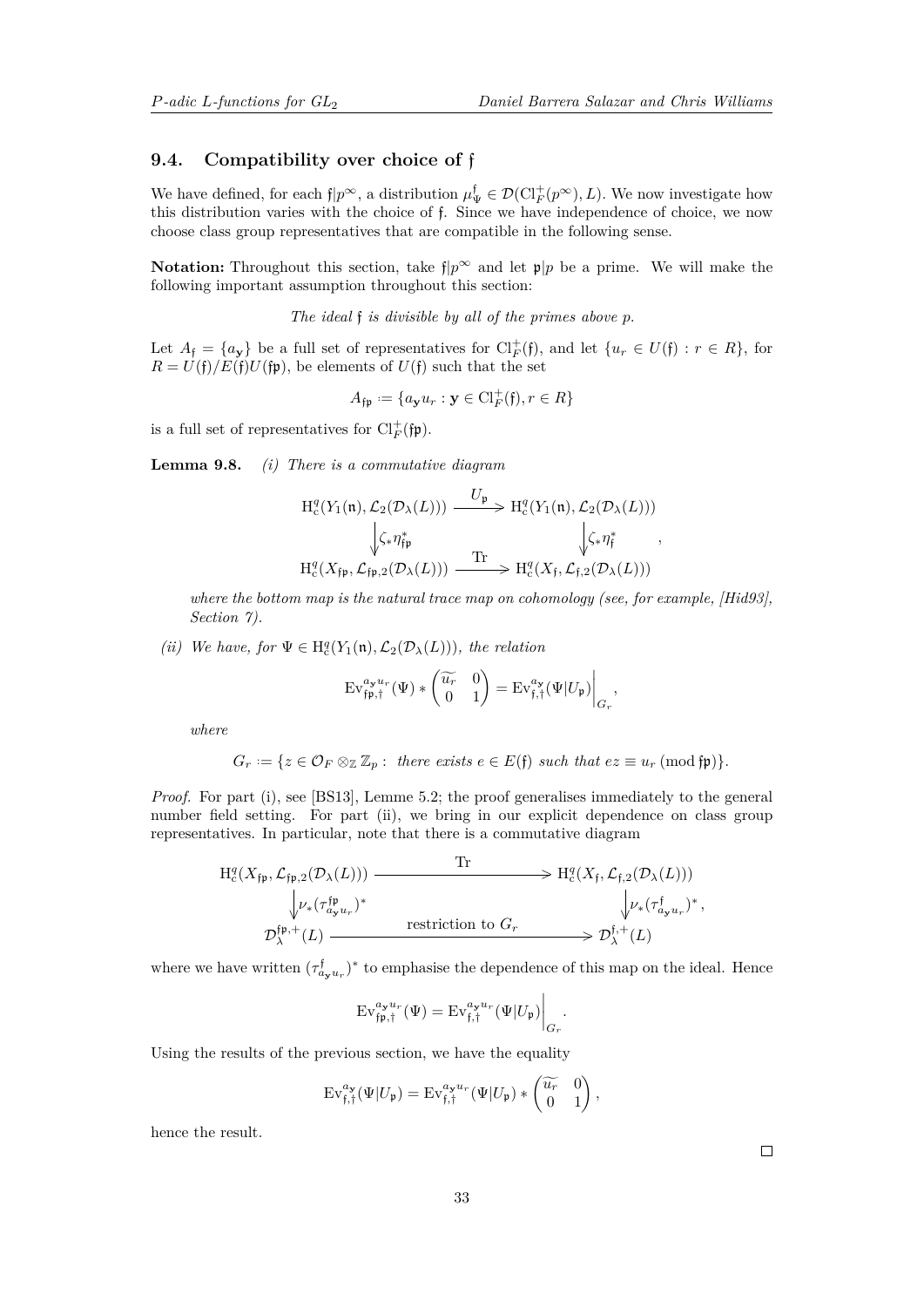**Proposition 9.9.** Let  $\{ |p^{\infty} \rangle \}$  *be divisible by all of the primes above p*, and let **p** *be a prime above p. Let*

$$
\Psi\in H^q_c(Y_1(\mathfrak{n}),\mathcal{L}_2(\mathcal{D}_\lambda(L)))
$$

*be an eigensymbol for all the Hecke operators at p, with*  $U_p$ -eigenvalue  $\lambda_p$ . Then

$$
\mu_{\Psi}^{\mathfrak{f}\mathfrak{p}} = \lambda_{\mathfrak{p}} \mu_{\Psi}^{\mathfrak{f}}.
$$

*Proof.* Let  $\varphi \in \mathcal{A}(\mathrm{Cl}_F^+(p^\infty))$ . We evaluate  $\mu_\Psi^{\{ \!\!\!\ p \ \!\!\!\}}$  at  $\varphi$  by using the class group representatives  $A_{\mathfrak{f}\mathfrak{p}}$ , and then evaluate  $\mu_{\mathfrak{q}}^{\mathfrak{f}}$  $\Psi_{\Psi|U_{\mathfrak{p}}}$  at  $\varphi$  using the representatives  $A_{\mathfrak{f}}$ , and use the previous lemma to show that they are equal.

Fix  $y \in \mathrm{Cl}_F^+(\mathfrak{f})$  and  $r \in R$ . Then we see that

$$
\varphi_{a_{\mathbf{y}}u_r}(z)=\varphi_{a_{\mathbf{y}}}(u_r^{-1}z)
$$

for  $z \in G_r$ . In particular, we have

$$
\varphi_{a_{\mathbf{y}}}^*\bigg|_{G_r} = \begin{pmatrix} \widetilde{u_r}^{-1} & 0 \\ 0 & 1 \end{pmatrix} * \varphi_{a_{\mathbf{y}}u_r}^*\left(z\right)
$$

Observe now that by the previous lemma, we have

$$
\mathrm{Ev}_{\mathfrak{f},\mathfrak{f}}^{a_{\mathbf{y}}}(\Psi|U_{\mathfrak{p}})(\varphi_{a_{\mathbf{y}}}^{*}) = \sum_{r \in R} \mathrm{Ev}_{\mathfrak{f}\mathfrak{p}}^{a_{\mathbf{y}}u_{r}}(\Psi) \begin{vmatrix} \widetilde{u_{r}} & 0 \\ 0 & 1 \end{vmatrix} \begin{pmatrix} \varphi_{a_{\mathbf{y}}}^{*} \\ \varphi_{a_{\mathbf{y}}}^{*} \end{pmatrix} = \sum_{r \in R} \mathrm{Ev}_{\mathfrak{f}\mathfrak{p}}^{a_{\mathbf{y}}u_{r}}(\Psi) \begin{pmatrix} \varphi_{a_{\mathbf{y}}}^{*} \\ \varphi_{a_{\mathbf{y}}u_{r}}^{*} \end{pmatrix}.
$$

Summing over  $y \in Cl_F^+(\mathfrak{f})$  on both sides, and replacing  $\Psi|U_{\mathfrak{p}}$  with  $\lambda_{\mathfrak{p}}\Psi$  on the left hand side, now shows the result.  $\Box$ 

We have now proved the following:

<span id="page-33-0"></span>**Theorem 9.10.** Let  $\Psi \in H_c^q(Y_1(\mathfrak{n}), \mathcal{L}_2(\mathcal{D}_\lambda(L)))$  be an eigenclass for the  $U_\mathfrak{p}$  operators for all  $\mathfrak{p}|p$ *, and let*  $\mathfrak{f}|(p^{\infty})$  *be some choice of ideal with*  $\mathfrak{f}$  *divisible by all the primes above p. Define*  $U_{\mathfrak{f}} := \prod_{\mathfrak{p}^r \mid \mid \mathfrak{f}} U_{\mathfrak{p}}^r$ , write  $\lambda_{\mathfrak{f}}$  for the eigenvalue of  $U_{\mathfrak{f}}$ , and define

$$
\mu_{\Psi} := \lambda_{\mathfrak{f}}^{-1} \mu_{\Psi}^{\mathfrak{f}}.
$$

*This is well-defined and independent of choices up to a fixed choice of uniformisers at primes above p.*

*Thus for such*  $\Psi$  *there is way of attaching an element*  $\mu_{\Psi}$  *of*  $\mathcal{D}(\mathrm{Cl}_F^+(p^{\infty}), L)$  *to*  $\Psi$  *that is independent of choices.*

**Definition 9.11.** In the set-up of above, we call  $\mu_{\Psi}$  the *p*-adic *L*-function of  $\Phi$ .

### **9.5. Evaluating at Hecke characters**

Let  $\varphi$  be a Hecke character of infinity type  $\mathbf{r} \in \mathbb{Z}[\Sigma]$  and conductor  $f|({p^{\infty}})$ , where f is divisible by every prime above *p*. In this section we describe the evaluation of the distribution  $\mu_{\Psi}$  at  $\varphi_{p-\text{fin}}$  (as defined in Section [1.2.2\)](#page-5-0).

Choosing representatives  $\{a_{\mathbf{y}}\}$  for  $\text{Cl}_F^+(\mathfrak{f})$ , we see that

$$
(\varphi_{p-\text{fin}})_{a_{\mathbf{y}}} = \mathbf{1}_{G_{\mathbf{y}}}\varepsilon_{\varphi}\varphi_{f}(a_{\mathbf{y}})\mathbf{z}^{\mathbf{r}},
$$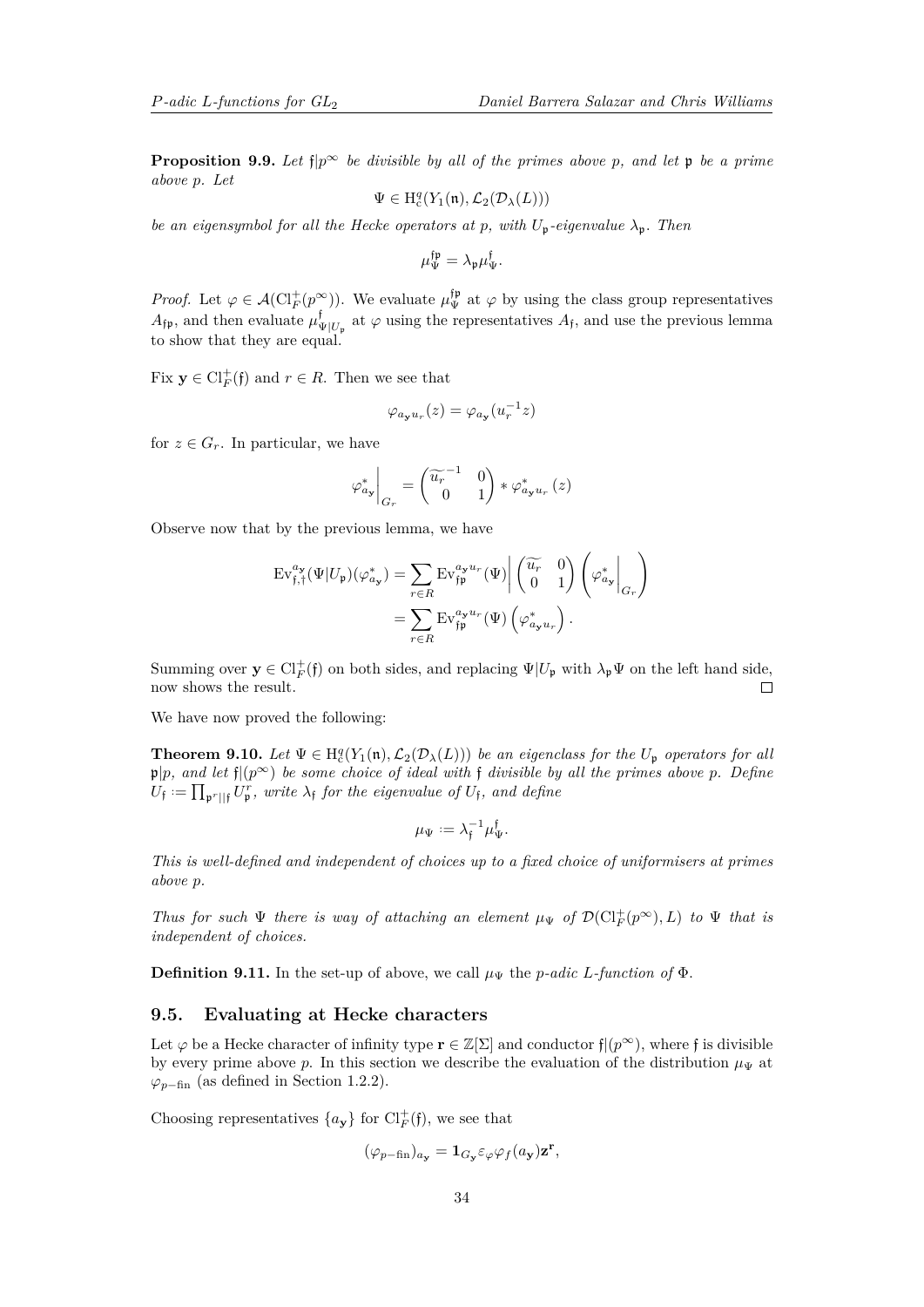where  $\mathbf{1}_{G_{\mathbf{y}}}$  is the indicator function of the open subset of  $\mathrm{Cl}_F^+(p^{\infty})$  corresponding to  $\mathbf{y} \in \mathrm{Cl}_F^+(\mathfrak{f})$ (see equation [\(11\)](#page-29-0)), and **z** is a variable on  $\mathcal{O}_F \otimes_{\mathbb{Z}} \mathbb{Z}_p$ . We see that, for  $\Psi$  as above,

<span id="page-34-2"></span>
$$
\mu_{\Psi}(\varphi_{p-\text{fin}}) = \lambda_{\mathfrak{f}}^{-1} \sum_{\mathbf{y}} \varepsilon_{\varphi} \varphi_{f}(a_{\mathbf{y}}) \operatorname{Ev}_{\mathfrak{f},\mathfrak{f}}^{a_{\mathbf{y}}}(\Psi)(\mathbf{z}^{\mathbf{k}+\mathbf{v}-\mathbf{r}}).
$$
\n(13)

### <span id="page-34-0"></span>**10. Interpolation of** *L***-values**

In previous sections, we have defined the maps denoted by solid arrows in the following diagram:

<span id="page-34-1"></span>
$$
H_c^q(Y_1(\mathfrak{n}), \mathcal{L}_1(V_\lambda(L)^*)) \xrightarrow{\mathrm{Ev}_{\mathfrak{f},\mathfrak{j},1}^{a_\mathbf{y}}} L
$$
\n
$$
\parallel \qquad \qquad \downarrow \qquad \qquad \downarrow \qquad \downarrow
$$
\n
$$
H_c^q(Y_1(\mathfrak{n}), \mathcal{L}_2(V_\lambda(L)^*)) \xrightarrow{\mathrm{Ev}_{\mathfrak{f},\mathfrak{j},2}^{a_\mathbf{y}}} \qquad \qquad \downarrow \qquad \downarrow
$$
\n
$$
H_c^q(Y_1(\mathfrak{n}), \mathcal{L}_2(\mathcal{V}_\lambda(L))) \xrightarrow{\mathrm{Ev}_{\mathfrak{f},\mathfrak{j}}^{a_\mathbf{y}}} \mathcal{D}_\lambda^+(L) \xrightarrow{\mathrm{ev. at } z^{\mathbf{k}-\mathbf{j}}} L
$$
\n
$$
(14)
$$

In particular, the isomorphism is induced by the isomorphism of local systems given in Remark [3.3,](#page-0-0) the top (classical) evaluation map was defined in Section [4.2,](#page-14-3) the map *ρ* is induced from the specialisation  $\mathcal{D}_{\lambda}(L) \to V_{\lambda}(L)^{*}$ , and the bottom (overconvergent) evaluation map was defined in Section [9.1.](#page-27-0) In this section, we define the maps above denoted by dotted arrows in a manner such that the diagram commutes. By doing so, we will be able to use our previous results to relate the evaluation of the distribution *µ*<sup>Φ</sup> at Hecke characters with critical *L*-values of Φ.

### <span id="page-34-3"></span>**10.1. Classical evaluations, II**

We start by defining the'missing' evaluation map. We have already touched on all of the key points of this construction; it is essentially a blend of our previous two evaluation maps. Taking notation from Section [4,](#page-13-0) we pullback along  $\eta_f$ , giving a local system  $\eta_f^* \mathcal{L}_2(V_\lambda(L)^*)$  on  $X<sub>f</sub>$  that can be described by sections of the projection

$$
F^\times \backslash (\mathbb{A}_F^\times \times V_\lambda(L)^*)/U(\mathfrak{f}) F_\infty^1,
$$

with action

$$
f(x,P)ur = \left(fxur, P * \begin{pmatrix} u & ((u-1)\pi_{\mathfrak{f}}^{-1})_{v|\mathfrak{f}} \\ 0 & 1 \end{pmatrix}\right).
$$

This bears relation with the overconvergent case, in that we have an action of units that is not particularly nice. As in that case, we 'untwist' this action using the map  $(\zeta_f)_*$  from Section [9.1,](#page-27-0) so that units act via the matrix  $\begin{pmatrix} u & 0 \\ 0 & 1 \end{pmatrix}$ . We can then pull-back under the injection

$$
\tau_{a_{\mathbf{y}}}:E(\mathfrak{f})F_{\infty}^1 \backslash F_{\infty}^+ \hookrightarrow X_{\mathfrak{f}}
$$

of previous sections. Finally, as in the classical case, we pushforward under evaluation at the polynomial **X<sup>k</sup>**−**<sup>j</sup>Y<sup>j</sup>** , which lands us in a cohomology group with coefficients in a constant sheaf (see Section [4.2\)](#page-14-3). Combining all of these maps, we get a map

$$
\mathrm{Ev}_{\mathfrak{f},\mathbf{j},2}^{a_{\mathbf{y}}}: \mathrm{H}_{\mathrm{c}}^q(Y_1(\mathfrak{n}),\mathcal{L}_2(V_\lambda(L)^*)) \longrightarrow L,
$$

which gives the definition of the dotted horizontal arrow in the diagram.

The following lemma determines the definition of the map *β* in the diagram. For ease of notation, write  $Ev_k$  for the map  $Ev_{\mathfrak{f},\mathbf{j},k}^{\mathfrak{a},\mathfrak{b}}$ .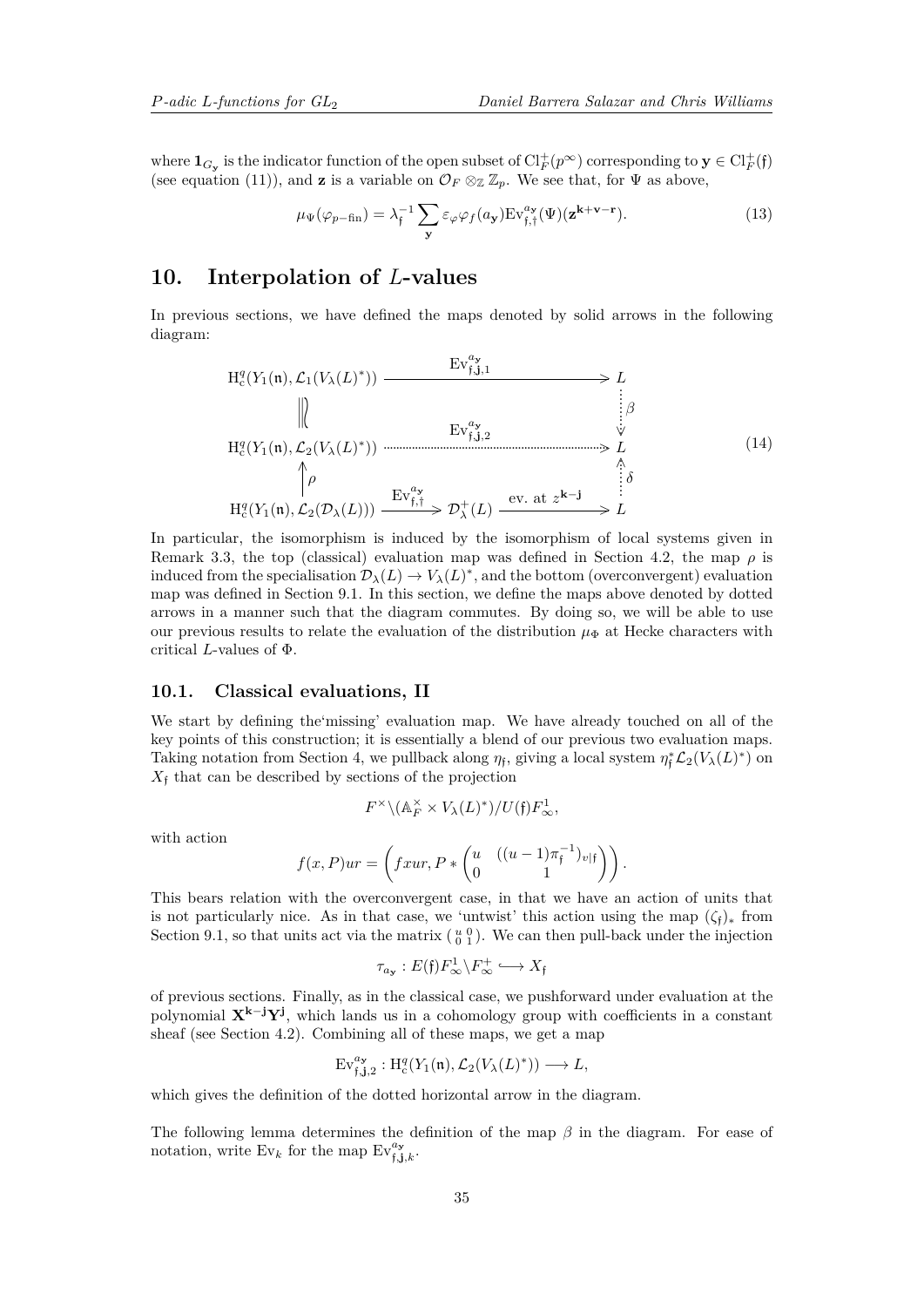<span id="page-35-0"></span>**Lemma 10.1.** *Let α denote the isomorphism*

$$
\alpha: \mathrm{H}^q_c(Y_1(\mathfrak{n}),\mathcal{L}_1(V_\lambda(L)^*))\xrightarrow{\sim} \mathrm{H}^q_c(Y_1(\mathfrak{n}),\mathcal{L}_2(V_\lambda(L)^*))
$$

*induced by the isomorphism*  $\mathcal{L}_1(V_\lambda(L)^*) \longrightarrow \mathcal{L}_2(V_\lambda(L)^*)$  *of local systems given by* 

 $(g, P) \longmapsto (g, P|g_p)$ 

*(see Remark [3.3\)](#page-0-0). Then*

$$
\mathrm{Ev}_2(\alpha(\phi)) = \pi_{\mathfrak{f}}^{\mathbf{j}+\mathbf{v}} \mathrm{Ev}_1(\phi).
$$

**Remark:** Here, in an abuse of notation, we write  $\pi_f$  for the natural element of *L* corresponding to  $(\pi_{f})_{v|p} \in \mathcal{O}_{F} \otimes_{\mathbb{Z}} \mathbb{Z}_{p}$  under our fixed choice of uniformisers at primes above *p*. Note that under this map, a uniformiser  $\pi_{\mathfrak{p}}$  is mapped to  $N_{K_{\mathfrak{p}}/\mathbb{Q}_p}(\pi_{\mathfrak{p}})$ , so that as elements of *L*, we have  $\pi_{\mathfrak{f}}^{\mathbf{j}+\mathbf{v}} = N(\mathfrak{f})^{[\mathbf{j}+\mathbf{v}]}$  up to multiplication by a *p*-adic unit. In particular, 'multiplication by  $\pi_{\mathfrak{f}}^{\mathbf{j}+\mathbf{v}}$  is a well-defined concept.

*Proof.* We look at the local systems in each case. A simple check shows that there is a commutative diagram

$$
H_c^q(Y_1(\mathfrak{n}), \mathcal{L}_1(V_\lambda(L)^*)) \xrightarrow{\eta_{\mathfrak{f}}^*} H_c^q(X_{\mathfrak{f}}, \mathcal{L}_{\mathfrak{f},1}(V_\lambda(L)^*))
$$
  

$$
\downarrow \alpha \qquad \qquad \downarrow \alpha'
$$
  

$$
H_c^q(Y_1(\mathfrak{n}), \mathcal{L}_2(V_\lambda(L)^*)) \xrightarrow{(\zeta_{\mathfrak{f}})_*\eta_{\mathfrak{f}}^*} H_c^q(X_{\mathfrak{f}}, \mathcal{L}_{\mathfrak{f},2}(V_\lambda(L)^*))
$$

where  $\alpha'$  is the map induced by the map

$$
(x, P) \longmapsto \left(x, P \left| \begin{pmatrix} x_p & 0 \\ 0 & (\pi_{\mathfrak{f}})_{v \mid \mathfrak{f}} \end{pmatrix} \right) \right)
$$

of local systems. Then continuing, we see that there is a commutative diagram

$$
H_c^q(X_f, \mathcal{L}_{f,1}(V_\lambda(L)^*)) \xrightarrow{\tau_{a_\mathbf{y}}^*} H_c^q(E(\mathfrak{f}) F_\infty^1 \setminus F_\infty^+, \mathcal{L}_{f,\mathbf{y},1}(V_\lambda(L)^*))
$$
  

$$
\downarrow \alpha' \qquad \qquad \downarrow \alpha''
$$
  

$$
H_c^q(X_f, \mathcal{L}_{f,2}(V_\lambda(L)^*)) \xrightarrow{\tau_{a_\mathbf{y}}^*} H_c^q(E(\mathfrak{f}) F_\infty^1 \setminus F_\infty^+, \mathcal{L}_{f,\mathbf{y},2}(V_\lambda(L)^*))
$$

where  $\alpha''$  is the map induced by the map

$$
(r, P) \longmapsto \left(r, \left| \begin{pmatrix} 1 & 0 \\ 0 & (\pi_{\mathfrak{f}})_{v(\mathfrak{f})} \end{pmatrix} \right| \right)
$$

of local systems. Finally, there is a commutative diagram

$$
H_c^q(E(\mathfrak{f})F_\infty^1 \backslash F_\infty^+, \mathcal{L}_{\mathfrak{f},\mathbf{y},1}(V_\lambda(L)^*)) \xrightarrow{\text{(ev. at $\mathbf{X}^{\mathbf{k}-\mathbf{j}}\mathbf{Y}^{\mathbf{j}}$)} L
$$
  
\n
$$
\downarrow \alpha''
$$
\n
$$
H_c^q(E(\mathfrak{f})F_\infty^1 \backslash F_\infty^+, \mathcal{L}_{\mathfrak{f},\mathbf{y},2}(V_\lambda(L)^*)) \xrightarrow{\text{(ev. at $\mathbf{X}^{\mathbf{k}-\mathbf{j}}\mathbf{Y}^{\mathbf{j}}$)} L} L
$$

Putting these diagrams together gives the required result.

 $\Box$ 

*.*

Recall the definition of  $Ev_{\varphi}$  in Definition [5.3,](#page-18-1) and relabel  $Ev_{\varphi,1} := Ev_{\varphi}$ . Similarly define

$$
\mathrm{Ev}_{\varphi,2} := \sum_{\mathbf{y} \in \mathrm{Cl}_F^+(\mathfrak{f})} \varepsilon_{\varphi} \varphi_f(a_{\mathbf{y}}) \mathrm{Ev}_{\mathfrak{f}, \mathbf{j}, 2}^{a_{\mathbf{y}}},
$$

where this makes sense, and note that by an identical argument to previously this is independent of class group representatives. Using the results above with the results in Section [5,](#page-17-0) we obtain: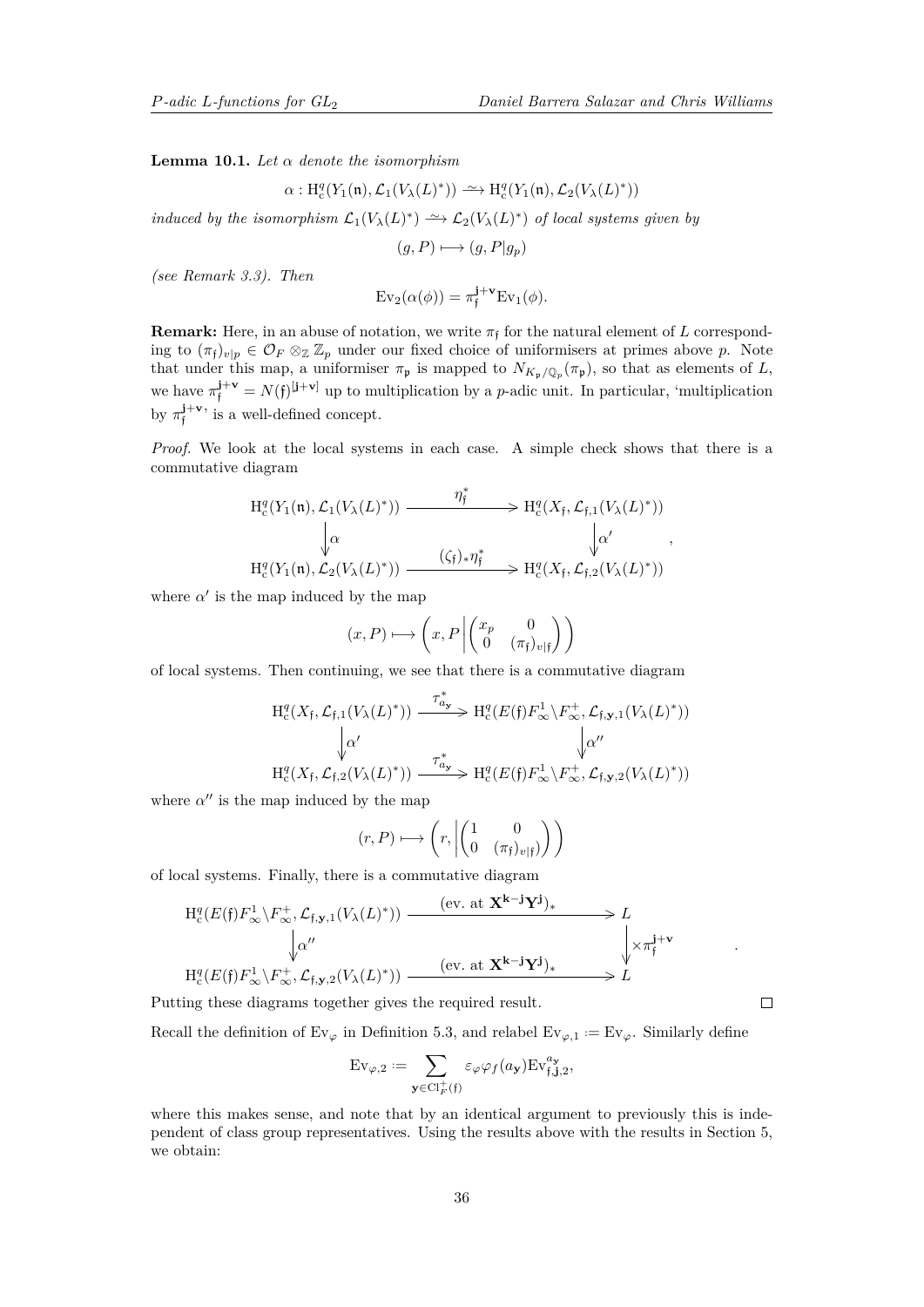**Corollary 10.2.** Recall the definition of  $\theta_K \in H_c^q(Y_1(\mathfrak{n}), \mathcal{L}_1(V_\lambda(K)^*))$  from Definition [3.8,](#page-12-1) *and recall that we set*  $\theta_L$  *to be its image in*  $H_c^q(Y_1(\mathfrak{n}), \mathcal{L}_2(V_\lambda(L)^*))$  *under the inclusions of equation [\(4\)](#page-13-1) and [\(5\)](#page-13-2). Then*

$$
\mathrm{Ev}_{\varphi,2}(\theta_L) = \pi_{\mathfrak{f}}^{\mathbf{j}+\mathbf{v}} \mathrm{Ev}_{\varphi,1}(\theta_K) = (-1)^{R(\mathbf{j},\mathbf{k})} \left[ \frac{|D| \tau(\varphi) \pi_{\mathfrak{f}}^{\mathbf{j}+\mathbf{v}}}{2^{r_2} \Omega_{\Phi}^{\varepsilon_{\varphi}}} \right] \cdot \Lambda(\Phi,\varphi),
$$

 $where R(\mathbf{j}, \mathbf{k}) = \sum_{v \in \Sigma(\mathbb{R})} j_v + k_v + \sum_{v \in \Sigma(\mathbb{C})} k_v$ .

<span id="page-36-0"></span>Note here that this holds for *any* conductor  $f|(p^{\infty})$ , with no condition on ramification.

### **10.2. Relating classical and overcovergent evaluations**

Returning to the commutative diagram in equation [\(14\)](#page-34-1), we now show that the map  $\delta$  is actually nothing but the identity map. For a suitable automorphic form  $\Phi$ , this will then allow us to prove the required interpolation property for the distribution  $\mu_{\Phi}$ .

**Proposition 10.3.** *There is a commutative diagram*

$$
\begin{array}{ccc}\n\mathrm{H}^q_\mathrm{c}(Y_1(\mathfrak{n}), \mathcal{L}_2(\mathcal{D}_\lambda(L))) & \xrightarrow{\mathrm{Ev}^{a_\mathbf{y}}_{\mathfrak{f},\mathfrak{f}}} & \mathcal{D}_\lambda^+(L) \\
& \downarrow \rho & \downarrow ev. \ at \ z^{\mathbf{k}-\mathbf{j}}, \\
\mathrm{H}^q_\mathrm{c}(Y_1(\mathfrak{n}), \mathcal{L}_2(V_\lambda(L)^*)) & \xrightarrow{\mathrm{Ev}^{a_\mathbf{y}}_{\mathfrak{f},\mathbf{j},2}} & L\n\end{array}
$$

*where the left vertical arrow is the specialisation map and the right vertical arrow is evaluation at the polynomial*  $z^{k-j}$ .

*Proof.* This is easily shown by looking at each step of the construction of the maps  $Ev_{f,f}^{a_y}$ and  $Ev_{f,j,2}^{a_y}$  in the previous sections. At each of steps 1, 2 and 3 we can write down a specialisation map by restricting the coefficients, and by looking at the level of local systems, we can clearly see that these specialisations commute with the maps  $\eta_f$ ,  $\zeta_f$  and  $\tau_{a_x}$ . It remains to show compatibility over step 4, where the construction is slightly different. This amounts to showing that the diagram

$$
H_c^q(E(\mathfrak{f})F_\infty^1 \setminus F_\infty^+, \mathcal{L}_{\mathfrak{f},\mathbf{y},2}(\mathcal{D}_\lambda(L))) \xrightarrow{\text{res}} \mathcal{D}_\lambda^+(L)
$$
\n
$$
\downarrow \qquad \qquad \downarrow \qquad \qquad \downarrow e v. \text{ at } z^{\mathbf{k}-\mathbf{j}} \qquad \downarrow e v. \text{ at } z^{\mathbf{k}-\mathbf{j}}.
$$
\n
$$
H_c^q(E(\mathfrak{f})F_\infty^1 \setminus F_\infty^+, \mathcal{L}_{\mathfrak{f},\mathbf{y},2}(V_\lambda(L)^*)) \xrightarrow{\text{ev. at } \mathbf{X}^{\mathbf{k}-\mathbf{j}} \mathbf{Y}^{\mathbf{j}}} E
$$

commutes, where the lefthand map is restriction of the coefficients, the map *res* is the restriction of coefficients to  $\mathcal{D}_{\lambda}^{+}(L)$  followed by integration over a fixed de Rham cohomology class, and the bottom map is the composition of  $(\rho_j)_*$  with integration over the same de Rham cohomology class. Since  $V_\lambda(L)^* \hookrightarrow \mathcal{A}_\lambda(L)$  via  $P(\mathbf{X}, \mathbf{Y}) \mapsto P(z, 1)$ , we see that when we look at the corresponding local systems, we are evaluating at the same element in each case; thus the diagram commutes.  $\Box$ 

By combining this with equation [\(13\)](#page-34-2) for  $\mu_{\Psi}(\varphi_{p-\text{fin}})$ , we get the following corollary:

**Corollary 10.4.** Let  $\phi \in H_c^q(Y_1(\mathfrak{n}), \mathcal{L}_2(V_\lambda(L)^*))$  be a small slope Hecke eigensymbol with  $U_f$ *eigenvalue*  $\lambda_f$  *and with (unique) overconvergent eigenlift*  $\Psi$ *, and let*  $\mu_{\Psi}$  *be the corresponding ray class distribution. Then for a Hecke character*  $\varphi$  *of infinity type*  $\mathbf{j} + \mathbf{v}$  *and conductor* f|(*p*<sup>∞</sup>)*, where* 0 ≤ **j** ≤ **k** *and* f *is divisible by every prime above p, we have*

$$
\mu_{\Psi}(\varphi_{p-\text{fin}}) = \lambda_{\mathfrak{f}}^{-1} \text{Ev}_{\varphi,2}(\phi).
$$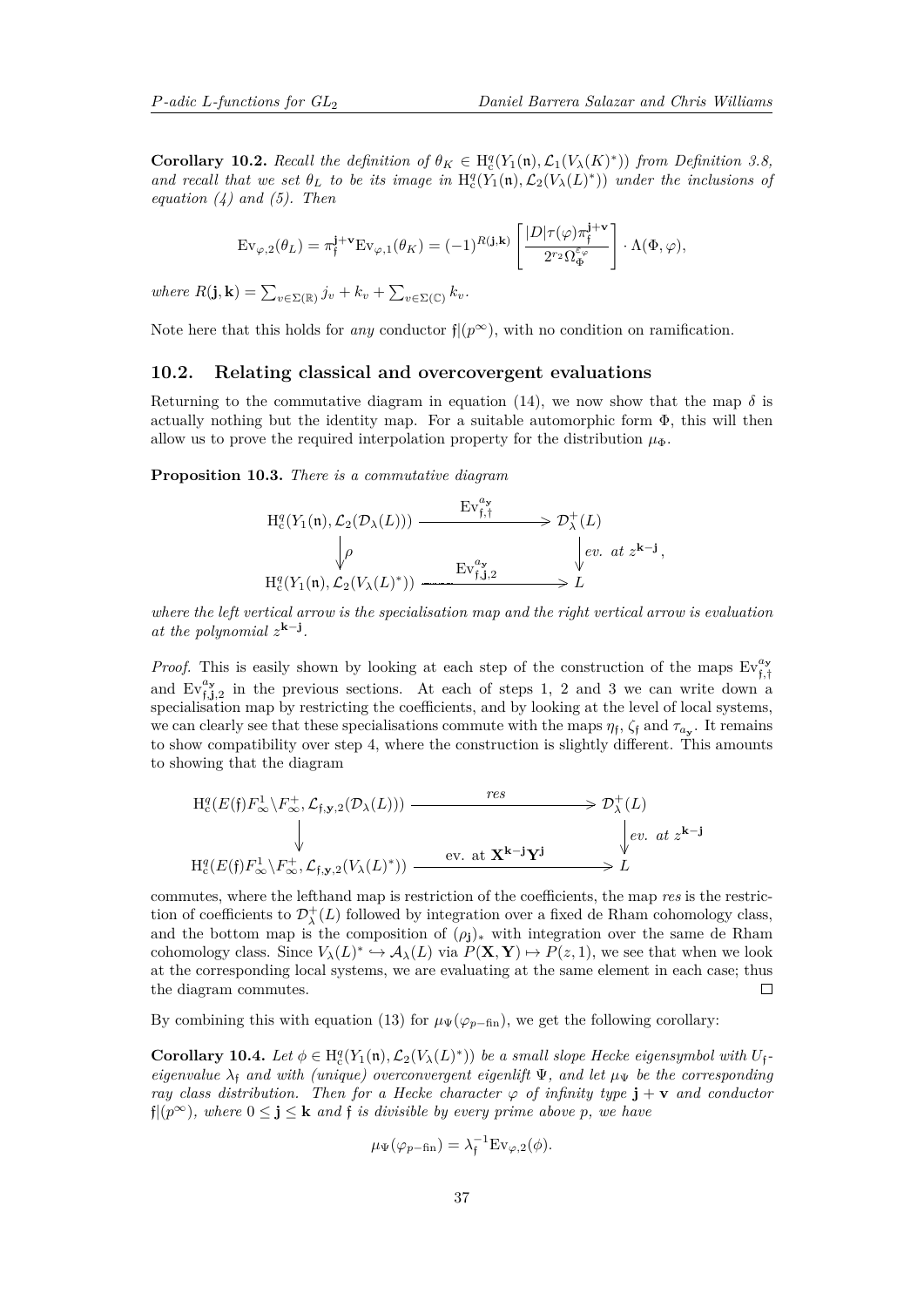In the case that  $\phi$  is the modular symbol attached to an automorphic form, this then gives the desired interpolation property at Hecke characters that ramify at all primes above *p* as an immediate corollary (see Theorem [11.1](#page-37-0) below).

### **10.3. Interpolating at unramified characters**

We now consider interpolation of L-values at Hecke characters that are not necessarily ramified at all primes above *p*. For this, we use Corollary [4.8.](#page-17-1) Whilst the results of this section up until now have been for arbitrary modular symbols, to use this corollary we need to restrict to the case where the cohomology classes we consider are those attached to automorphic forms via the Eichler-Shimura isomorphism. Let Φ be such an automorphic form of weight *λ* and level  $\Omega_1(\mathfrak{n})$ , and suppose that  $\Phi$  is a Hecke eigenform that has small slope at the primes above *p*. Let  $\phi_L$  be the (*p*-adic) modular symbol attached to  $\Phi$ , and let  $\Psi$  be the associated (unique) overconvergent modular symbol corresponding to  $\phi_L$  under the control theorem. Then we have the following lemma:

**Lemma 10.5.** Let  $\varphi$  be a Hecke character of conductor  $f|(\mathbf{p}^{\infty})$  (with no additional conditions *on*  $\mathbf{f}$  *on d infinity type*  $\mathbf{j} + \mathbf{v}$ *, where*  $0 \leq \mathbf{j} \leq \mathbf{k}$ *. Let B be the set of primes above p that do not divide* f, and define  $f' := f \prod_{\mathfrak{p} \in B} \mathfrak{p}$ , so that f' is divisible by all the primes above p. Then we *have*

$$
\mu_{\Psi}(\varphi_{p-\text{fin}}) = \lambda_{\mathfrak{f}'}^{-1} \pi_{\mathfrak{f}'}^{\mathbf{j}+\mathbf{v}} \left[ \prod_{\mathfrak{p} \in B} (\varphi(\mathfrak{p}) \lambda_{\mathfrak{p}} - 1) \right] \operatorname{Ev}_{\varphi,1}(\phi_L)
$$

$$
= \lambda_{\mathfrak{f}}^{-1} \pi_{\mathfrak{f}}^{\mathbf{j}+\mathbf{v}} \left[ \prod_{\mathfrak{p} \in B} \varphi_{p-\text{fin}}(\pi_{\mathfrak{p}}) (1 - \lambda_{\mathfrak{p}}^{-1} \varphi(\mathfrak{p})^{-1}) \right] \operatorname{Ev}_{\varphi,1}(\phi_L). \tag{15}
$$

*Proof.* By definition,  $\mu_{\Psi} := \lambda_{f'}^{-1} \mu_{\Psi}^{f'}$ . Hence we see that

$$
\mu_\Psi(\varphi_{p-\text{fin}}) = \lambda_{\mathfrak{f}'}^{-1} \sum_{\mathbf{y} \in \text{Cl}_F^+(\mathfrak{f}')} \varepsilon_\varphi \varphi_f(a_\mathbf{y}) \text{Ev}_{\mathfrak{f}',\mathfrak{f}}^{a_\mathbf{y}}(\Psi)(\mathbf{z}^{\mathbf{k}-\mathbf{j}}).
$$

Using the results of Section [10.2,](#page-36-0) we can replace the overconvergent evaluations with classical ones, and then using the results of Section [10.1,](#page-34-3) we get

$$
\mu_{\Psi}(\varphi_{p-\text{fin}}) = \lambda_{\mathfrak{f}'}^{-1} \pi_{\mathfrak{f}'}^{\mathbf{j}+\mathbf{v}} \sum_{\mathbf{y} \in \text{Cl}_F^+(\mathfrak{f}')} \varepsilon_{\varphi} \varphi_{f}(a_{\mathbf{y}}) \text{Ev}_{\mathfrak{f}', \mathbf{j}, 1}^{a_{\mathbf{y}}}(\phi_L).
$$

We now use Corollary [4.8,](#page-17-1) which directly gives the first equality. The second equality follows since for **p** not dividing f, we have  $\pi_{\mathfrak{p}}^{\mathbf{j}+\mathbf{v}} = \varphi_{p-\text{fin}}(\pi_{\mathfrak{p}})\varphi(\mathfrak{p})^{-1}$ , an identity which follows from the definition of  $\varphi_{p-\text{fin}}$ .  $\Box$ 

### <span id="page-37-1"></span>**11. Main results**

The following is a summary of the main results of this paper. Recall the setting; let  $\Phi$  be a small slope cuspidal eigenform for  $GL_2$  over a number field *F*, of weight  $\lambda = (\mathbf{k}, \mathbf{v}) \in \mathbb{Z}[\Sigma]^2$ , where  $\mathbf{k} + 2\mathbf{v}$  is parallel, and level  $\Omega_1(\mathfrak{n})$ , where  $(p)|\mathfrak{n}$ . Let  $\Lambda(\Phi, \cdot)$  be the normalised Lfunction attached to  $\Phi$  in Definition [2.2.](#page-9-2) To  $\Phi$ , one can attach a unique overconvergent modular symbol Ψ using Theorem [8.7.](#page-25-0) Using Theorem [9.10](#page-33-0) we may construct a distribution  $\mu_{\Psi} \in \mathcal{D}(\mathrm{Cl}_F^+(p^{\infty}), L)$  attached to  $\Psi$ , which we defined to be the *p*-adic *L*-function of  $\Phi$ .

<span id="page-37-0"></span>**Theorem 11.1.** Let  $\varphi$  be a Hecke character of conductor  $f|(\mathbf{p}^{\infty})$  and infinity type  $\mathbf{j} + \mathbf{v}$ ,  $where \ 0 \leq j \leq k$ , and let  $\varepsilon_{\varphi}$  be the character of  $\{\pm 1\}^{\Sigma(\mathbb{R})}$  attached to  $\varphi$  in Section [1.2.1.](#page-4-0) Let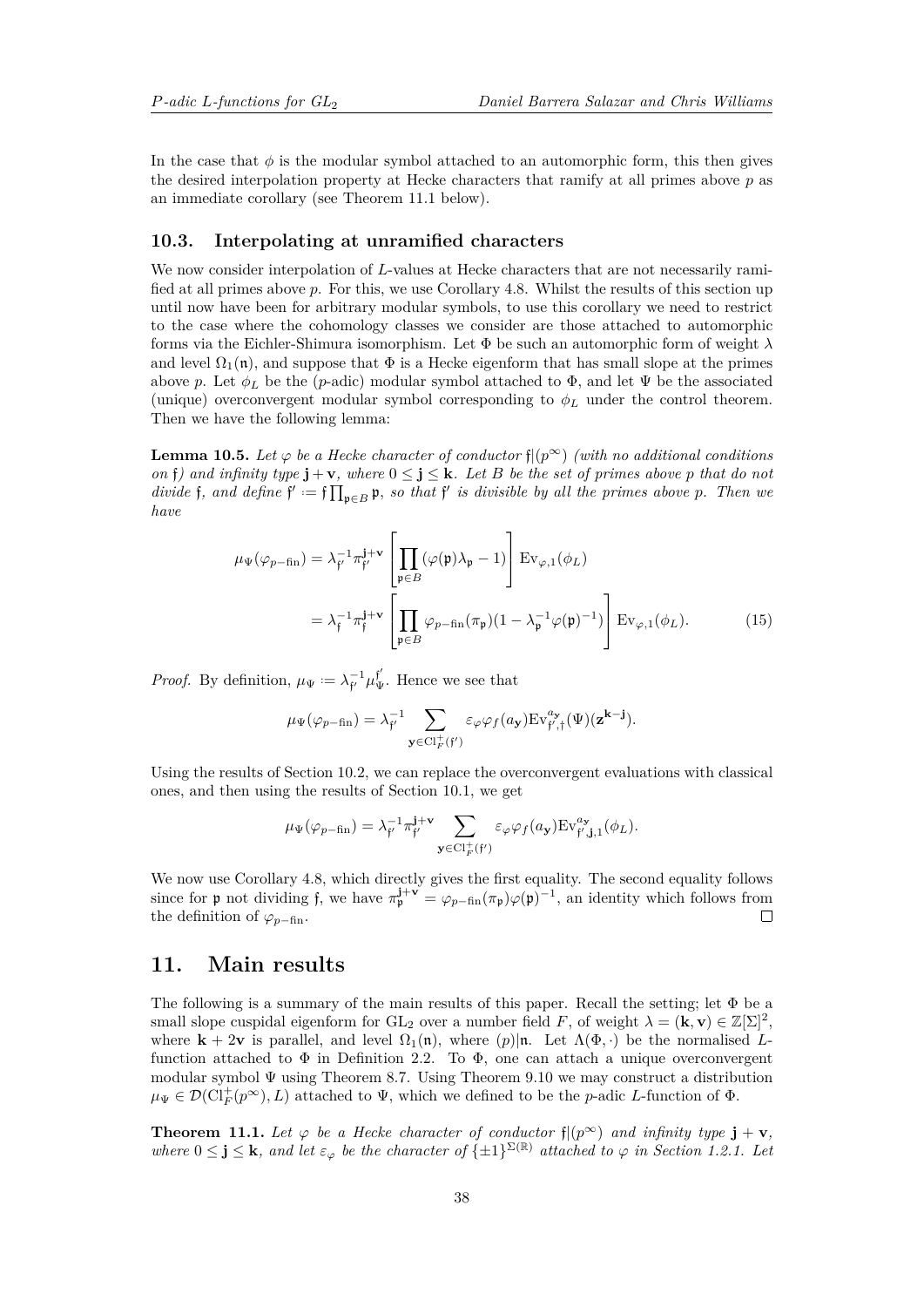<span id="page-38-1"></span> $\varphi_{p-\text{fin}} \in \mathcal{A}(\mathrm{Cl}_F^+(p^\infty), L)$  *be the p*-adic avatar of  $\varphi$ . Let *B be the set of primes above p that do not divide* f*. Then*

$$
\mu_{\Psi}(\varphi_{p-\text{fin}}) = (-1)^{R(\mathbf{j},\mathbf{k})} \left[ \frac{|D| \tau(\varphi) \pi_{\mathfrak{f}}^{\mathbf{j}+\mathbf{v}}}{2^{r_2} \lambda_{\mathfrak{f}} \Omega_{\Phi}^{\varepsilon_{\varphi}}} \right] \left( \prod_{\mathfrak{p} \in B} Z_{\mathfrak{p}} \right) \Lambda(\Phi, \varphi),
$$

*where*

$$
Z_{\mathfrak{p}}:=\varphi_{p-\mathrm{fin}}(\pi_{\mathfrak{p}})(1-\lambda_{\mathfrak{p}}^{-1}\varphi(\mathfrak{p})^{-1})
$$

*(noting here that*  $\varphi(\mathfrak{p})$  *is well-defined since*  $\varphi$  *is unramified at*  $\mathfrak{p}$ *).* 

Here  $R(\mathbf{j}, \mathbf{k}) = \sum_{v \in \Sigma(\mathbb{R})} j_v + k_v + \sum_{v \in \Sigma(\mathbb{C})} k_v$ , *D* is the discriminant of *F*,  $\tau(\varphi)$  is the Gauss sum of Definition [1.6,](#page-6-0)  $r_2$  is the number of pairs of complex embeddings of F,  $\lambda_f$  is the  $U_f$ eigenvalue of  $\Phi$ ,  $\Omega_{\Phi}^{\varepsilon_{\varphi}}$  is the fixed period attached to  $\Phi$  and  $\varepsilon_{\varphi}$  in Theorem [2.3,](#page-9-1) and  $\Lambda(\Phi, \cdot)$  is the normalised *L*-function of  $\Phi$  as defined in Definition [2.2.](#page-9-2)

### <span id="page-38-0"></span>**12. Remarks on uniqueness**

When *F* is a totally real or imaginary quadratic field, we can prove a *uniqueness* property of this distribution. In particular, we prove that the distribution constructed above is *admissible* in a certain sense, and any admissible distribution is uniquely determined by its values at functions coming from critical Hecke characters (see [\[Col10\]](#page-39-15) and [\[Loe14\]](#page-39-16)). For further details of admissibility conditions in these cases, see [\[BS13\]](#page-39-6) and [\[Wil17\]](#page-40-4) for the totally real and imaginary quadratic situations respectively. In the general case, things are more subtle. There is a good notion of admissibility for distributions on  $\mathcal{O}_F \otimes_{\mathbb{Z}} \mathbb{Z}_p$ , but it is not at all clear how this descends to a 'useful' admissibility condition on  $Cl_F^+(p^{\infty})$ .

In particular, recall that  $\mathrm{Cl}_F^+(p^\infty) = \bigsqcup_{\mathrm{Cl}_F^+} (\mathcal{O}_F \otimes \mathbb{Z}_p)^\times / \overline{E(1)}$ . When *F* is imaginary quadratic, the unit group is finite, and in particular in passing to the quotient we do not change the rank. In this case, growth properties pass down almost unchanged. When *F* is totally real, the unit group is in a sense 'maximal' if we assume Leopoldt's conjecture. In particular, provided this, the quotient is just one dimensional, and we have a canonical 'direction' with which to check growth properties.

Let us illustrate the difficulties of the general case with a conceptual example, for which the Let us inustrate the dimedities of the general case with a conceptual example, for which the authors would like to thank David Loeffler. Let  $F = \mathbb{Q}(\sqrt[3]{2})$ , and note that *F* is a cubic field of mixed signature. We see that  $(\mathcal{O}_F \otimes_{\mathbb{Z}} \mathbb{Z}_p)^{\times}$  is a *p*-adic Lie group of rank 3, and that the quotient by  $\overline{E(1)}$  has rank 2 (since the unit group has rank 1 by Dirichlet's unit theorem). In particular, a distribution on  $\mathrm{Cl}_F^+(p^\infty)$  can 'grow' in two independent directions.

As the maximal CM subfield of  $F$  is nothing but  $\mathbb{Q}$ , it follows that the only possible infinity types of Hecke characters of *F* are parallel. In particular, there is only *one* 'dimension' of Hecke characters. In this sense, even though we have constructed a distribution that interpolates all critical Hecke characters, there are simply not enough Hecke characters to hope that we can uniquely determine a ray class distribution by this interpolation property.

One might be able to obtain nice growth properties using the extra structure that we obtain from our overconvergent modular symbol; in particular, one might expect the overconvergent cohomology classes we construct to take values in the smaller space of admissible distributions on  $\mathcal{O}_F \otimes \mathbb{Z}_p$ , which makes sense *before* we quotient to obtain distributions on  $\mathrm{Cl}_F^+(p^{\infty})$ . Without the theory of admissibility at hand in the latter situation, however, we cannot show that the distribution constructed in this paper is (in general) unique. We have tried to rectify this by proving that the distribution we obtain is independent of choices. As seen in the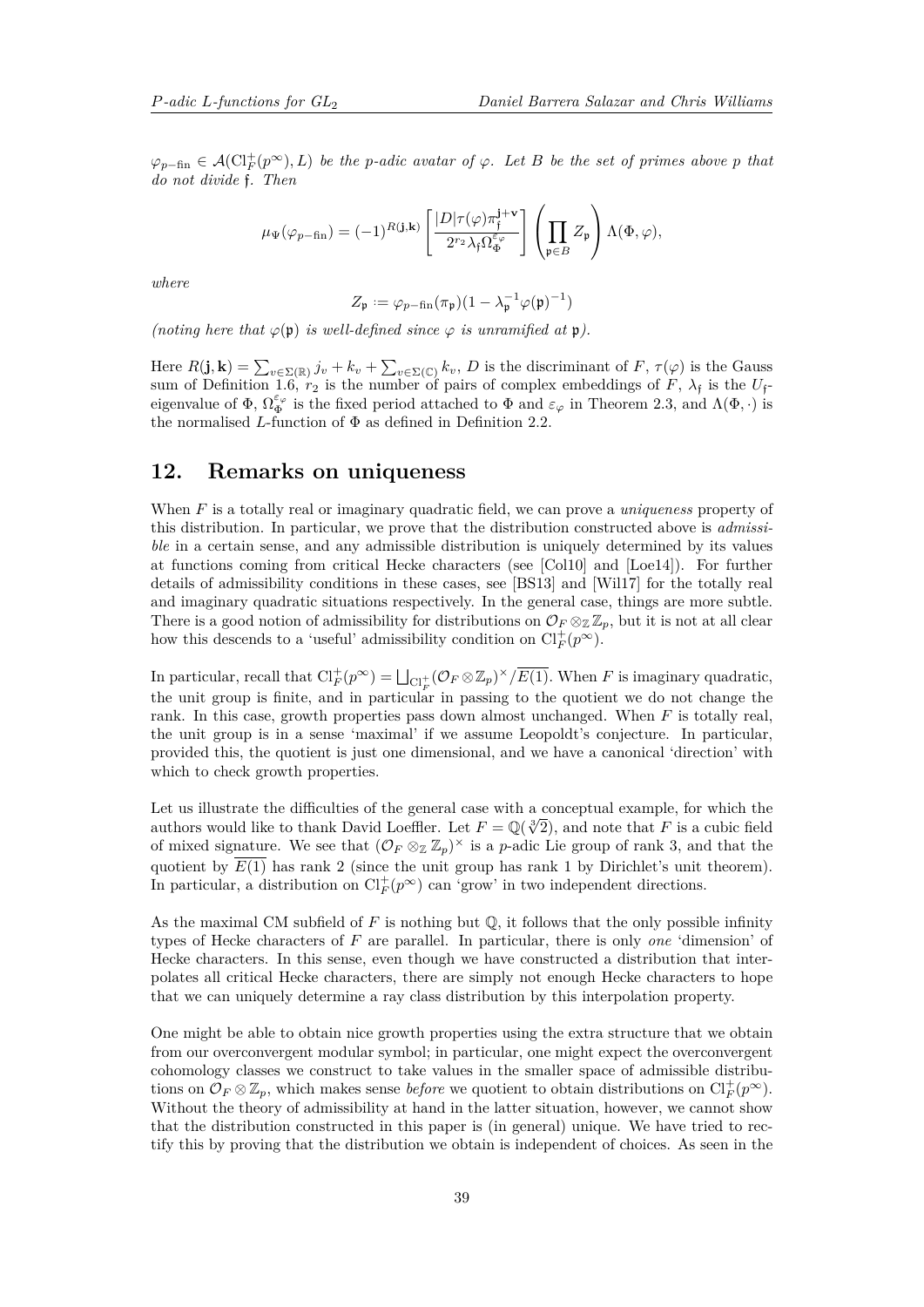<span id="page-39-17"></span>previous sections, we were able to do this up to a (fixed) choice of uniformisers at the primes above *p*. Hence, in the spirit of Pollack and Stevens in [\[PS12\]](#page-40-15), we simply *define* the *p*-adic *L*-function to be this distribution.

It remains to comment on the dependence on choices of uniformisers. Whilst this dependence seems intrinsic to our more explicit approach, since submission, Bergdall and Hansen have given a similar, but less hands-on, construction in the Hilbert case which removes this dependency on uniformisers (see [\[BH17\]](#page-39-8)).

#### **References**

- <span id="page-39-8"></span>[BH17] John Bergdall and David Hansen. On *p*-adic *L*-functions for Hilbert modular forms. 2017. Preprint. (Cited on pages [4](#page-3-2) and [40.](#page-39-17))
- <span id="page-39-6"></span>[BS13] Daniel Barrera Salazar. *Cohomologie surconvergente des variétés modulaires de Hilbert et fonctions L p-adiques*. PhD thesis, Université Lille, 2013. URL: http://ori.univlille1.fr/notice/view/univ-lille1-ori-182045. (Cited on pages [2,](#page-1-0) [3,](#page-2-0) [21,](#page-20-0) [28,](#page-27-1) [33,](#page-32-0) and [39.](#page-38-1))
- <span id="page-39-14"></span>[BS15] Daniel Barrera Salazar. Overconvergent cohomology of Hilbert modular varieties and *p*-adic *L*-functions. *Ann. I. Fourier*, 2015. To appear. (Cited on page [23.](#page-22-1))
- <span id="page-39-2"></span>[Cas17] Francesc Castella. On the *p*-part of the Birch–Swinnerton-Dyer formula for multiplicative primes. *Camb. J. Math.*, 2017. To appear. (Cited on page [1.](#page-0-1))
- <span id="page-39-3"></span>[CÇSS17] Francesc Castella, Mirela Çiperiani, Christopher Skinner, and Florian Sprung. On the Iwasawa main conjectures for modular forms at non-ordinary primes. 2017. Preprint. (Cited on page [1.](#page-0-1))
- <span id="page-39-15"></span>[Col10] Pierre Colmez. Fonctions d'une variable *p*-adique. *Asterisque*, 330:13–59, 2010. (Cited on page [39.](#page-38-1))
- <span id="page-39-10"></span>[Del72] Pierre Deligne. Les constantes des equations fonctionelles des functions *L*. In *Modular functions of one variable, II (Proc. Internat. Summer School, Univ. Antwerp)*, volume 349 of *Lecture Notes in Math.*, 1972. (Cited on page [8.](#page-7-1))
- <span id="page-39-5"></span>[Dep16] Holger Deppe. *p*-adic *L*-functions of automorphic forms and exceptional zeros. *Documenta Math.*, 21:689 – 734, 2016. (Cited on page [1.](#page-0-1))
- <span id="page-39-13"></span>[Dim05] Mladen Dimitrov. Galois representations modulo *p* and cohomology of Hilbert modular varieties. *Annales scientifiques de l'École Normale Supérieure*, 4th series, no. 38:505–551, 2005. (Cited on page [12.](#page-11-2))
- <span id="page-39-7"></span>[Dim13] Mladen Dimitrov. Automorphic symbols, *p*-adic *L*-functions and ordinary cohomology of Hilbert modular varieties. *Amer. J. Math*, 2013. (Cited on pages [2](#page-1-0) and [14.](#page-13-4))
- <span id="page-39-0"></span>[Dis16] Daniel Disegni. On the *p*-adic Birch and Swinnerton-Dyer conjecture for elliptic curves over number fields. 2016. Preprint. (Cited on page [1.](#page-0-1))
- <span id="page-39-4"></span>[Har87] Shai Haran. *p*-adic *L*-functions for modular forms. *Comp. Math., Pages = 31–46, Volume = 62, Number = 1,*, 1987. (Cited on page [1.](#page-0-1))
- <span id="page-39-12"></span>[Hid88] Haruzo Hida. On *p*-adic Hecke algebras for GL<sub>2</sub> over totally real fields. Ann. of Math., 128:295–384, 1988. (Cited on pages [9](#page-8-0) and [12.](#page-11-2))
- <span id="page-39-11"></span>[Hid93] Haruzo Hida. *p*-ordinary cohomology groups for SL<sup>2</sup> over number fields. *Duke Math.*, 69:259–314, 1993. (Cited on pages [9](#page-8-0) and [33.](#page-32-0))
- <span id="page-39-9"></span>[Hid94] Haruzo Hida. On the critical values of *L*-functions of GL(2) and GL(2)×GL(2). *Duke Math.*, 74:432–528, 1994. (Cited on pages [6,](#page-5-1) [8,](#page-7-1) [10,](#page-9-3) [12,](#page-11-2) [13,](#page-12-2) [14,](#page-13-4) and [17.](#page-16-1))
- <span id="page-39-1"></span>[JSW15] Dimitar Jetchev, Christopher Skinner, and Xin Wan. The Birch and Swinnerton-Dyer formula for elliptic curves of analytic rank one. 2015. Preprint. (Cited on page [1.](#page-0-1))
- <span id="page-39-16"></span>[Loe14] David Loeffler. *P*-adic integration on ray class groups and non-ordinary *p*-adic *L*-functions. In T. Bouganis and O Venjakob, editors, *Iwasawa 2012: State of the art and recent advances*, volume 7 of *Contributions in Mathematical and Computational Sciences*, pages 357 – 378. Springer, 2014. (Cited on page [39.](#page-38-1))